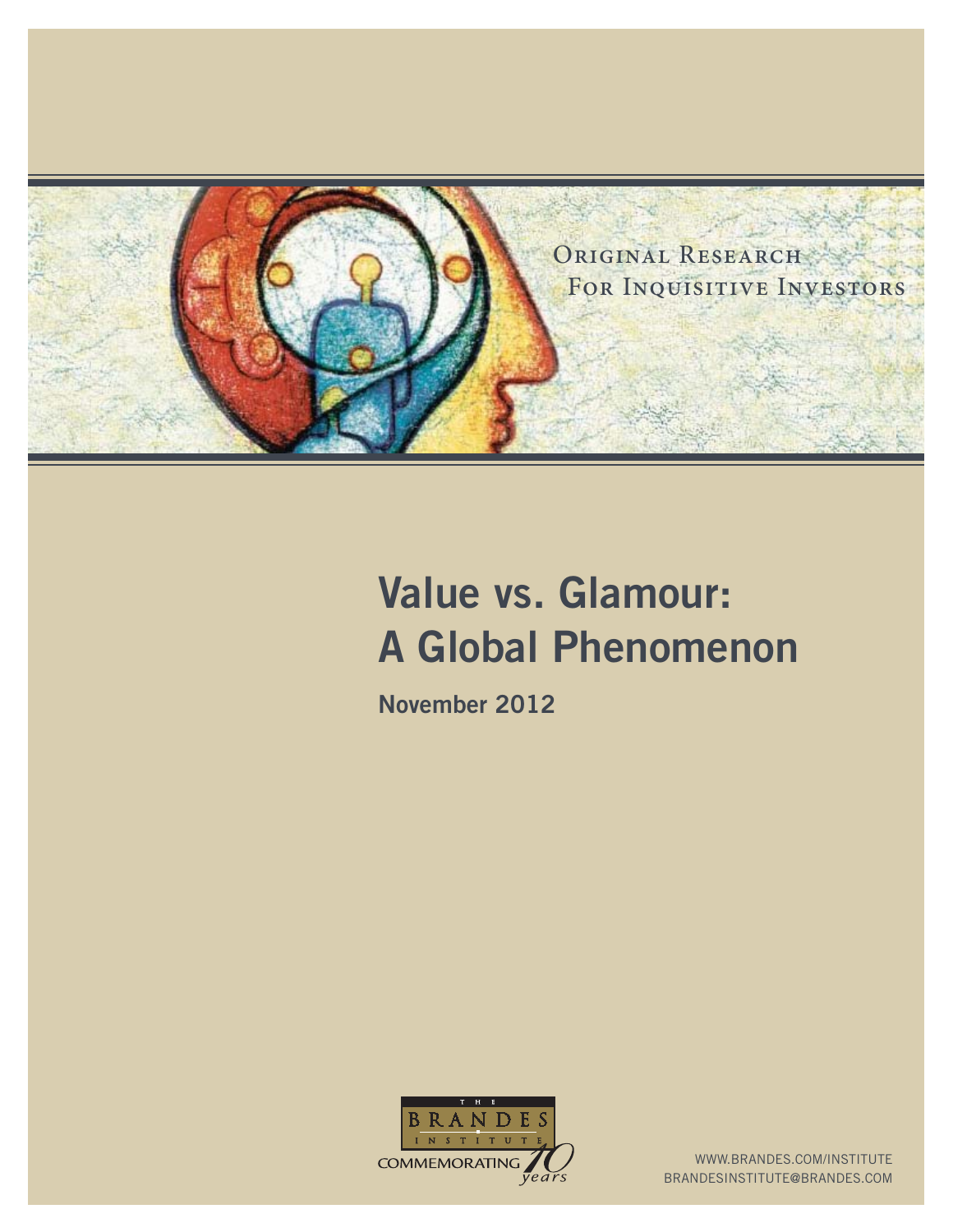

# Value vs. Glamour: A Global Phenomenon

### Preface

In previous versions of our *Value vs. Glamour* study we have explored the historical performance of stocks based on their fundamental characteristics and quantified a value premium. Results have shown that over the long term, unpopular "value" stocks, those that are associated with companies experiencing hard times, operating in mature industries or facing adverse circumstances have outperformed their more popular "glamour" counterparts—fast-growing companies, often from dynamic industries with a relatively high profile. Expanding on the work of noted academics, we extended the scope of their research to determine if the value premium was consistent across global markets. In this update from our 2010 work, we expand our study through 2012 to include the recent worldwide economic downturn in developed markets and examine if value investing has worked in emerging markets over the long term.

# Focus and Key Findings

This paper does not attempt to resolve why the value premium is evident, or explain its persistence. Instead, it seeks to quantify the value premium and gauge its prevalence. By examining returns for U.S. stocks from 1968-2012 and stocks outside of the U.S. from 1980-2012, this study reveals a consistent value premium across:

- valuation metrics
- geography
- market capitalizations







Source: Worldscope via FactSet, The Brandes Institute; as of 6/30/2012. Past performance is not a guarantee of future results.

Exhibit 1 shows, over the long term, there remains strong evidence of a global value premium.<sup>1</sup> However, returns for all stocks dropped on average since 2007, those in the value deciles fell more than those in the glamour deciles. Exhibit 1 shows that value decile 10 had an annualized average return of 15.7% through 2007 and 14.2% over the entire period, a difference of 1.5%. The disparity between the two periods in decile 1 was only 0.8%; reflecting the difficult environment for value stocks over the past few years.



 $^{\rm 1}$  Consistent with the previous versions of this study, stocks were first divided into deciles based on their fundamentals (e.g., price-tobook (P/B), price-to-cash flow (P/CF), price-to-earnings (P/E)). Aggregate performance of each decile was tracked over the next five years. This process was then repeated each year. Please see Part 1: Understanding LSV sections for a greater explanation of the study's methodology.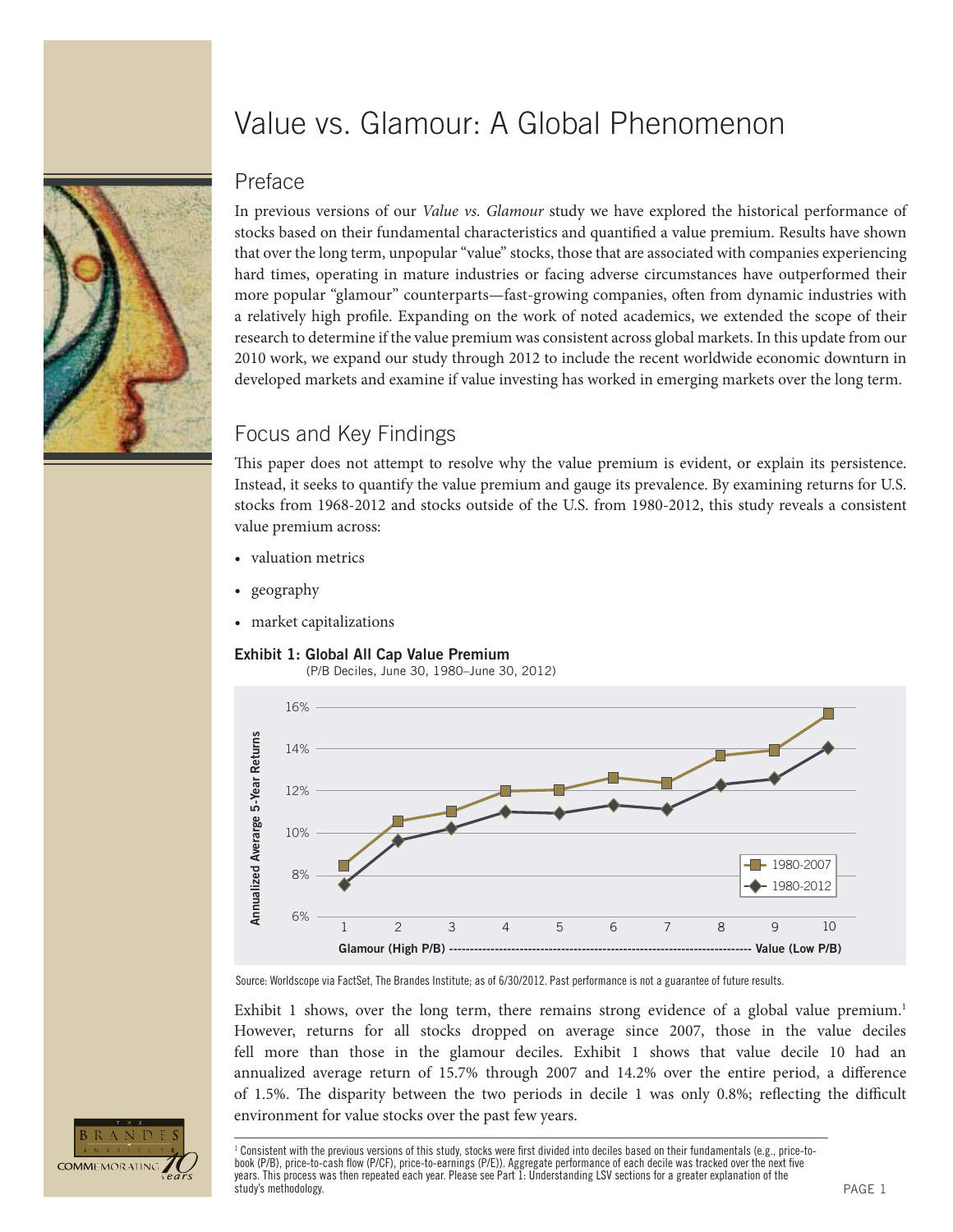A closer examination of the recent underperformance of U.S. value stocks offers some evidence of what may be weighing on global results. Exhibit 2 shows a comparison between long-term results for U.S. value stocks compared to the results of the past five and two year rolling periods. The long-term results for the overall study show evidence of a clear value premium, with the low-price-to-book (P/B) value decile 10 averaging an annualized 12.8% return, while returns for the high-P/B glamour decile 1 averaged 4.3%. The shorter-term results are less clear. The average returns for the last five 5-year rolling periods appear flat across the value/glamour spectrum, while the last two rolling periods show that glamour has outperformed value recently in the United States. In this short time frame, decile 1 stocks posted an average gain of 2.3%, while decile 10 stocks registered a -6.9% return.

**While value stocks in the United States did underperform glamour stocks in the past two periods, non-U.S. value stocks (lifted by small caps) continued to outperform glamour.**

#### **Exhibit 2: U.S. Value Premium**

(P/B Deciles, April 30, 1968–April 30, 2012)



Source: Worldscope via FactSet, The Brandes Institute; as of 4/30/2012. Past performance is not a guarantee of future results. Charts throughout the paper may appear slightly different due to performance calculation methodology.

As seen in Exhibit 3, while value stocks in the United States underperformed glamour stocks in the past two periods, non-U.S. value stocks (lifted by small caps) continued to outperform glamour.

#### **Exhibit 3: Rolling 5-Year Annualized Relative Performance of Value vs. Glamour**

(P/B Deciles, June 30, 1980–June 30, 2012)



Source: Worldscope via FactSet, The Brandes Institute; as of 6/30/2012. Past performance is not a guarantee of future results.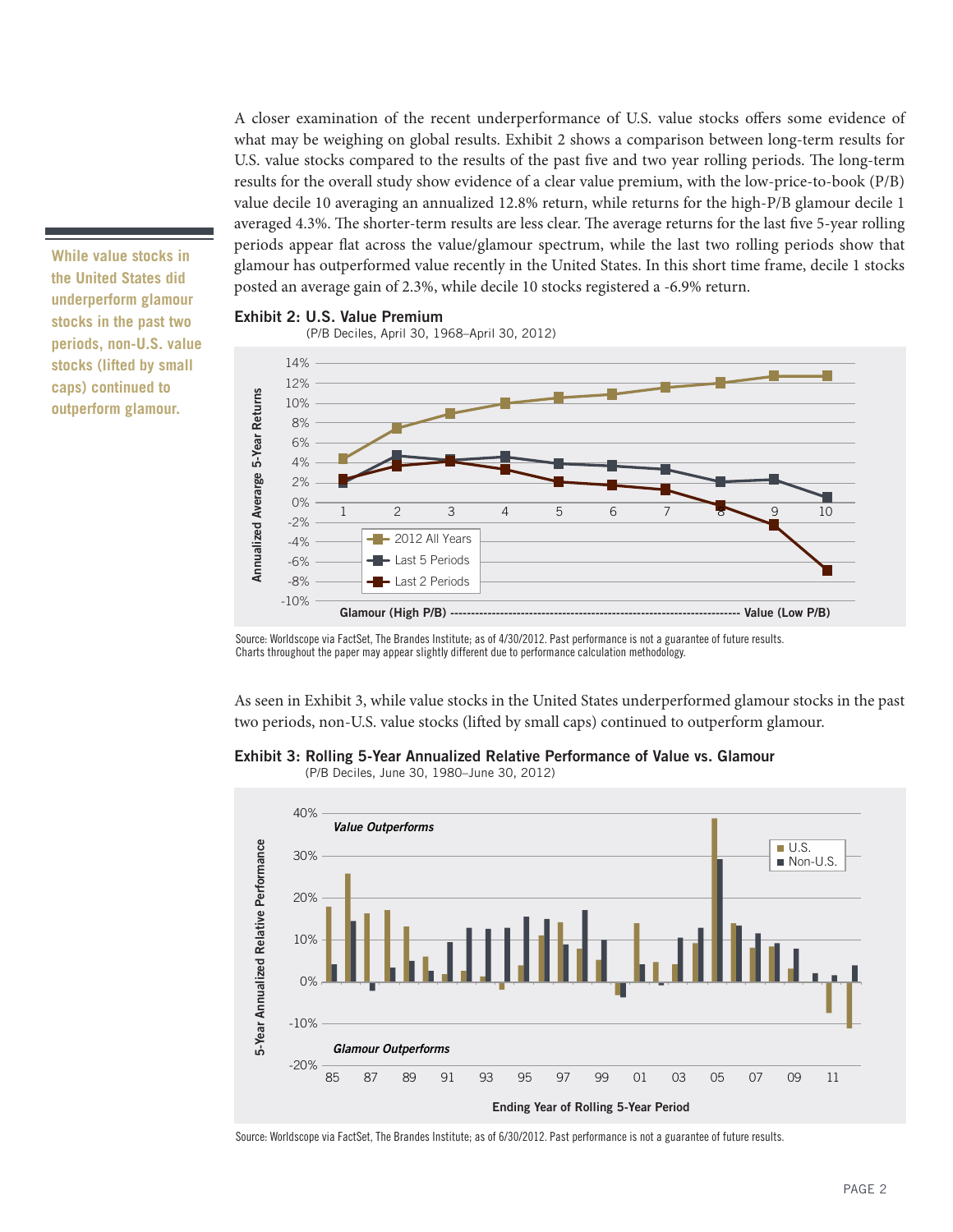This trend continues when looking at emerging markets. Exhibit 4 shows the notable outperformance of value stocks in emerging markets, both in relation to glamour stocks and to U.S. and non-U.S. value stocks. While the recent underperformance of value stocks is noteworthy, the long-term results confirm a historically persistent value premium measurable across global equity markets.





**We believe historical analysis may shed light on the relative performance of value stocks and glamour stocks largely because their divergent traits often manifest in their respective valuation metrics.**

Source: Worldscope via FactSet, The Brandes Institute; as of 6/30/2012. Past performance is not a guarantee of future results.

### **Background**

In 1934's *Security Analysis*, Benjamin Graham and David Dodd argued that out-of-favor stocks are sometimes underpriced in the marketplace, and that investors cognizant of this phenomenon could capture strong returns. Conversely, the duo theorized, prices for widely popular stocks often are buttressed by high expectations and could be vulnerable if these expectations prove too enthusiastic.<sup>2</sup>

The philosophy espoused by Graham and Dodd is now widely known as value investing, and the unpopular value stocks they advocated often are associated with companies experiencing hard times, operating in mature industries or facing similarly adverse circumstances. Alternatively, typically fast-growing glamour companies frequently function in dynamic industries with a relatively high profile. This stark contrast in attributes leads to a natural question: which stocks have performed better, value or glamour?

While this is not a simple inquiry, we believe historical analysis may shed light on the relative performance of value stocks and glamour stocks—largely because their divergent traits often manifest in their respective valuation metrics.

Specifically, value shares typically feature low priceto-book, price-to-earnings (P/E), or price-to-cash flow (P/CF) ratios, while glamour stocks generally are characterized by valuation metrics at the opposite end of the spectrum. As a result, these metrics can be used to split a sample of equities into either the value or the glamour camp and subsequently track each group's performance over time.

This approach to the value versus glamour question is not novel. As early as 1977, academic studies used share price and earnings per share data to classify stocks into the value or glamour categories and compare historical performance. Through the 1980s, 1990s and 2000s, additional studies broadened the analysis to include book value and cash flow metrics.<sup>3</sup>

In 1994, academics Josef Lakonishok, Andrei Shleifer and Robert Vishny (LSV) published "Contrarian Investment, Extrapolation, and Risk," a seminal entry in the value versus glamour canon.4 Using data from 1968 through 1994, LSV grouped U.S. stocks into value and glamour segments based on P/B, P/CF and P/E ratios, as well as sales growth. The researchers concluded

<sup>&</sup>lt;sup>2</sup> Graham, Benjamin and David L. Dodd. Security Analysis. McGraw-Hill, New York, 1934. See chapters 1 and 17.

<sup>&</sup>lt;sup>3</sup> Lakonishok, Josef, Andrei Shleifer and Robert Vishny. 1994. "Contrarian Investment, Extrapolation, and Risk." Journal of Finance 49 (December): page 1541-1578.

<sup>4</sup> At the time of their study's publication, Lakonishok taught at the University of Illinois, Shleifer at Harvard University and Vishny at the University of Chicago. Also in 1994, the trio founded their own asset management firm.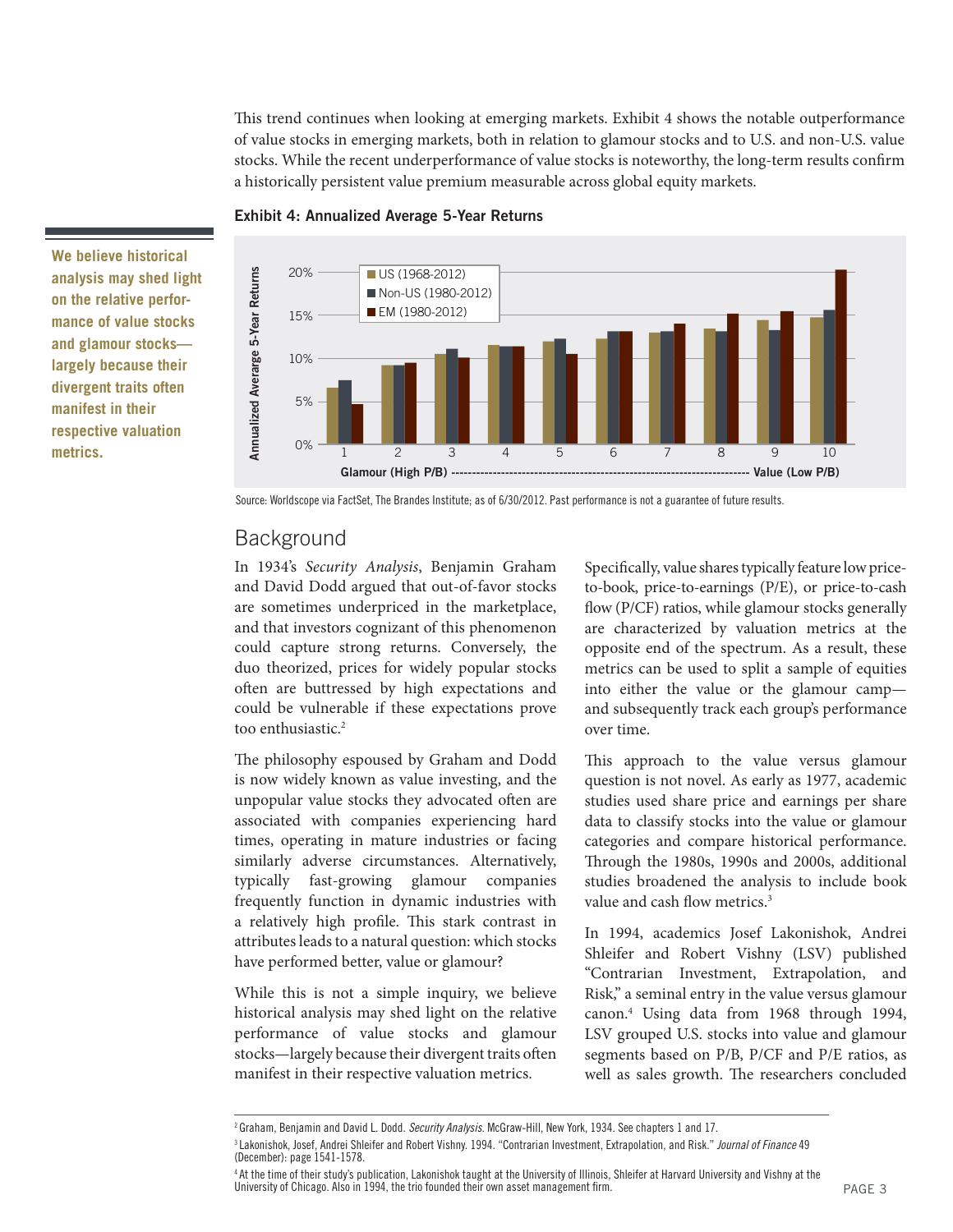that, for a broad range of definitions, value stocks consistently outperformed glamour stocks by wide margins. In addition, this outperformance remained robust when the stock samples under review were limited to the larger-capitalization stocks typically favored by large investors.<sup>5</sup>

Critics of LSV's study have argued that results for U.S. stocks simply could be the byproduct of samplespecific happenstance. In this paper, we investigate the validity of that claim. We begin by reviewing the methodology employed in LSV's 1994 study. Next, we duplicate one of the study's primary components and extend its scope to include historical data through June 2012.<sup>6</sup> We also incorporate adjustments to focus more directly on the investment opportunities typically available to large investors. Finally, we apply LSV's methodology to non-U.S. markets and weigh in on the value versus glamour debate from a global perspective.

We find that the value stocks identified outperformed their glamour counterparts substantially over the long term. The following sections explore our results in detail. We conclude with a brief review and a discussion of issues for future consideration.

### Part 1: Understanding LSV

In their study, LSV focused on companies traded on the New York Stock Exchange (NYSE) or the American Stock Exchange (AMEX) from April 1968 through April 1989.<sup>7</sup> To incorporate a variety of definitions of value and glamour, the researchers classified stocks using each of the following criteria:

- price-to-book (P/B)
- price-to-cash flow  $(P/CF)$
- price-to-earnings (P/E)
- sales growth over the preceding five years
- select pairings of the variables above<sup>8</sup>

LSV's methodology can be condensed into three basic steps. First, the sample of companies as of April 30, 1968 was divided into deciles based on one of the criteria above. Second, the aggregate performance of each decile was tracked for each of the next five years on each April 30. Finally, the first and second steps were repeated for each April 30 from 1969 through 1989.

Consider the P/B criterion as an example. First, all stocks traded on the NYSE and AMEX as of April 30, 1968 were sorted into deciles based on their P/B ratios on that date.<sup>9</sup> Stocks with the highest P/B ratios were grouped in decile 1. For each consecutive decile, P/B ratios decreased; this culminated in stocks with the lowest P/B values forming decile 10.

In essence, this process created 10 separate portfolios, each with an inception date of April 30, 1968. The lower deciles, which consisted of higher-P/B stocks, represented glamour portfolios. In contrast, the higher deciles—those filled with lower-P/B stocks—represented value portfolios.

<sup>5</sup> LSV's conclusions are summarized on pages 1543-1544 of their report.

<sup>6</sup> United States returns are through April 30, to maintain consistency with existing research.

<sup>7</sup> While LSV's paper connects value stocks with recognized value investing proponents like Benjamin Graham and David Dreman, it does not explicitly associate glamour stocks with "growth" investing, the value strategy's traditional foil. Accordingly, we note that, for the purposes of our study, glamour is not necessarily synonymous with growth. While these definitions of value and glamour follow academic precedent, we recognize their limitations. The definitions are not designed to be suggestive of the way in which value or growth investment managers actually pick stocks.

<sup>&</sup>lt;sup>8</sup> Like many researchers studying value vs. glamour, LSV actually used reciprocals of the P/B, P/CF and P/E metrics to distinguish between value stocks and glamour stocks. We note that this approach yields identical results, and we focus on P/B, P/CF and P/E for simplicity.

<sup>9</sup> Price-to-book was defined as market value of equity on April 30 divided by book value of equity as of the most recent fiscal year-end.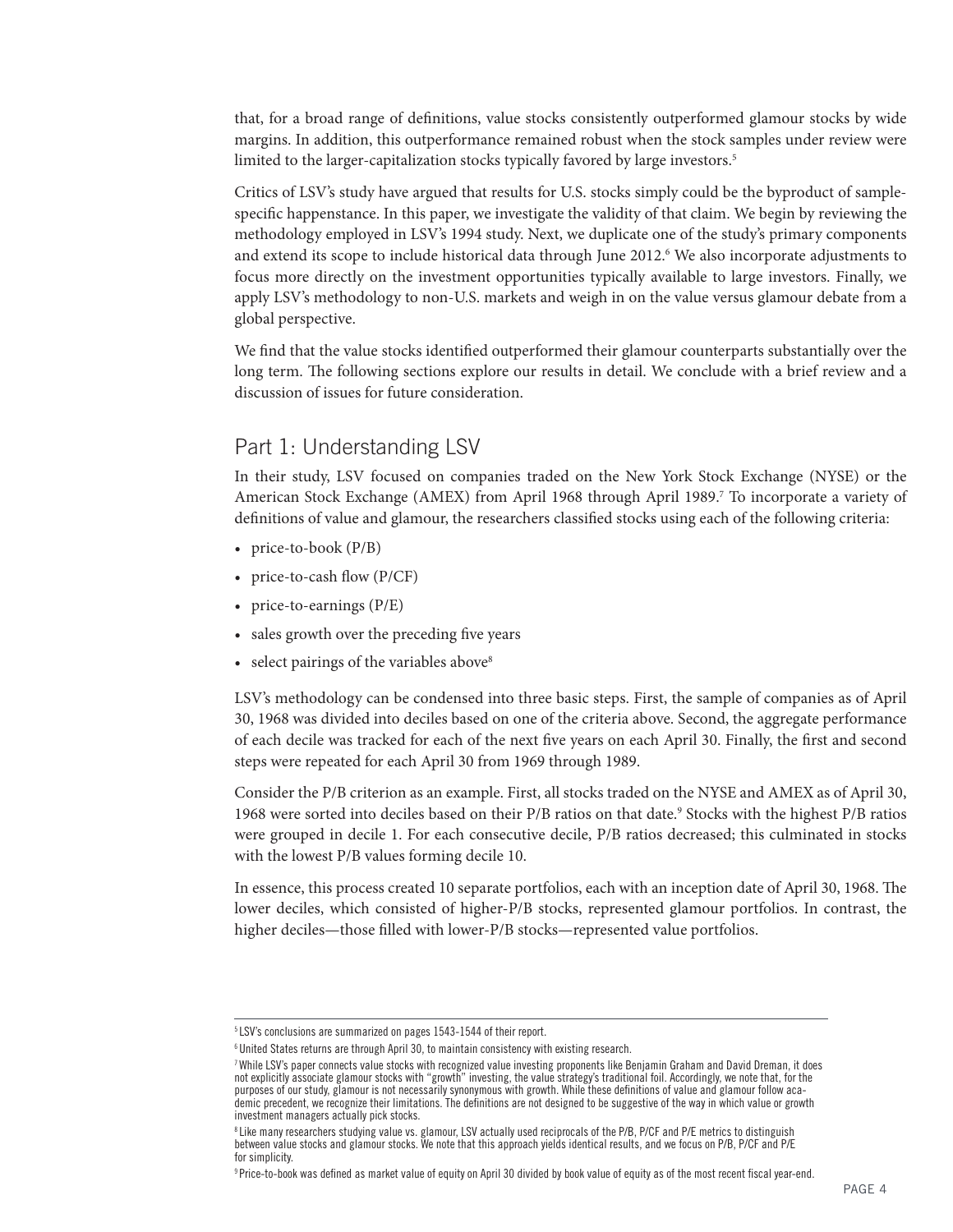**Exhibit 5: Annualized Average 5-Year Returns**

(P/B Deciles, April 30, 1968–April 30, 1994)

**Lakonishok, Shleifer and Vishny repeated this analysis for the**  price-to-cash flow, **price-to-earnings, and sales growth metrics. The trio found that, for each of these value/ glamour criteria, value stocks outperformed glamour stocks by wide margins.**



Source: Lakonishok, Shleifer and Vishny. "Contrarian Investment, Extrapolation, and Risk." Journal of Finance 49 (December 1994). Past performance is not a guarantee of future results.

From there, annual performance for deciles 1 through 10 was tracked over the subsequent five years.<sup>10</sup> Additionally, new 10-decile sets were constructed based on the combined NYSE/AMEX sample as of April 30, 1969, and every subsequent April 30 through 1989. For each of these new sets, decile-by-decile performance was recorded for the five years after the inception date. After completing this process, the researchers had created 22 sets of P/B deciles, and tracked five years of decile-by-decile performance for each one. Next, LSV averaged the performance data across these 22 decile sets to compare value and glamour. **Example 1988**<br> **Example 1898**<br> **Example 1898**<br> **Example 1898**<br> **Example 1898**<br> **Example 1898**<br> **Example 1898**<br> **Example 1898**<br> **Example 1898**<br> **Example 1898**<br> **Example 1898**<br> **Example 1898**<br> **Example 1898**<br> **Example 1898** 

As the chart above indicates, LSV found that performance for glamour stocks was outpaced by performance for their value counterparts. For instance, 5-year returns for decile 1—those stocks with the highest P/B ratios—averaged an annualized 9.3%, while returns for the low-P/B decile 10 averaged 19.8%. These annualized figures are equivalent to cumulative rates of return of 56.0% and 146.2%, respectively.

LSV repeated this analysis for the P/CF, P/E and sales growth metrics. The trio found that, for each of these value/glamour criteria, value stocks outperformed glamour stocks by wide margins. Additionally, value bested glamour in experiments with groups sorted by select pairings of P/B, P/CF, P/E and sales growth. $11$ 

# Part 2: Duplicating and Adjusting LSV's Study

The results of LSV's study are clear: for U.S. equities trading between 1968 and 1989, those exhibiting characteristics typically associated with value stocks (low P/B, P/CF and P/E ratios) significantly outperformed those with more glamour-oriented traits (high P/B, P/CF and P/E ratios).

Given the compelling results of LSV's study, we sought to extend and update the study. Our first step involved duplicating the trio's methodology. We started by forming ten decile sets as of every April 30 beginning in 1968. We performed this process three times, for each of the P/B, P/CF and P/E criteria. Next, we measured five years of decile-by-decile returns for each of these sets. Then we averaged the

<sup>&</sup>lt;sup>10</sup> For performance measurement, decile weights were rebalanced annually. As a result, deciles began each year with equal weights for all stocks.

<sup>11</sup> Appendix Part C illustrates LSV's annualized average 5-year returns for the P/CF and P/E criteria. For additional information, see "Contrarian Investment, Extrapolation, and Risk."

<sup>&</sup>lt;sup>12</sup> Our source for P/B, P/CF and P/E data as well as performance information is the Compustat database, which we accessed using FactSet.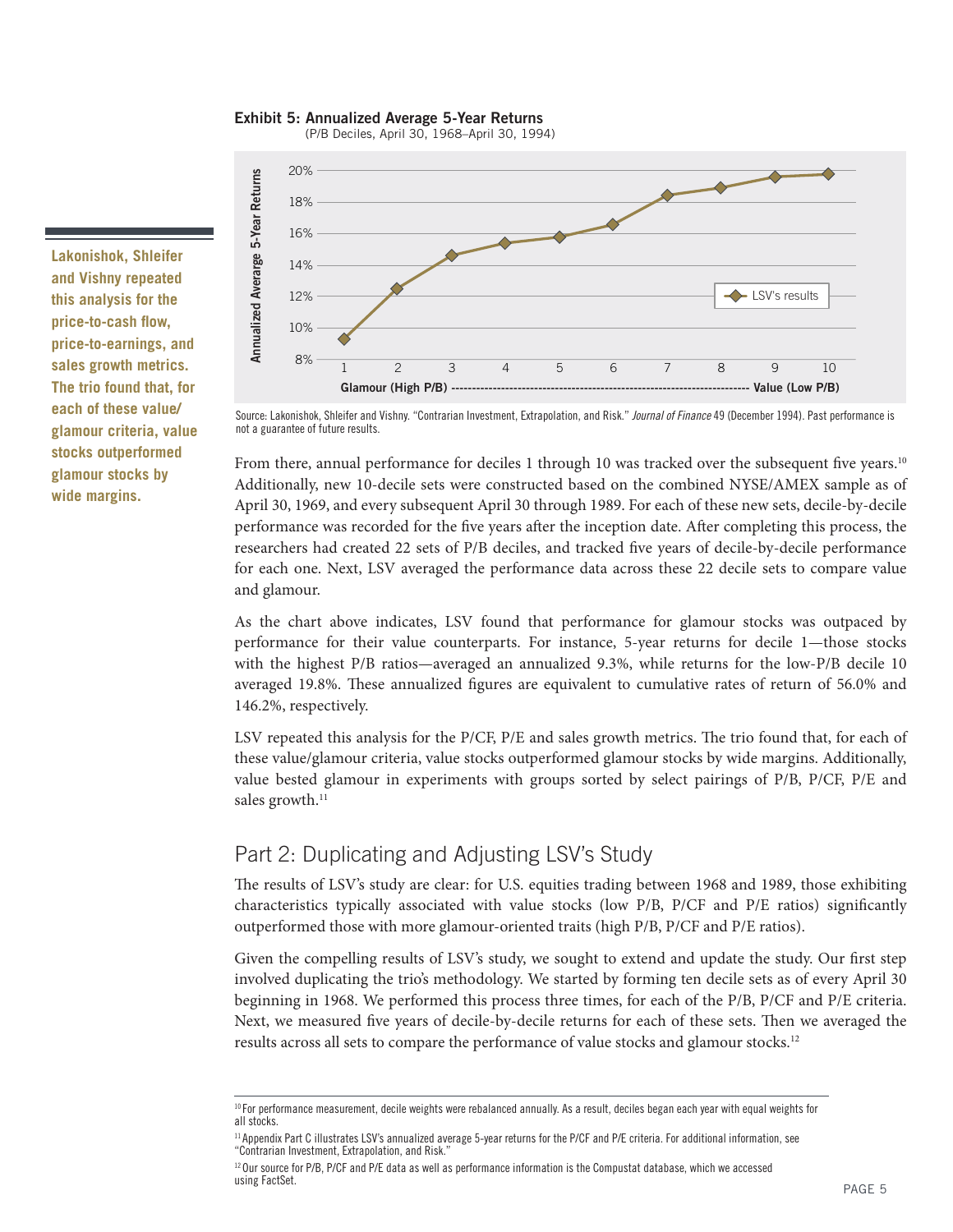**Exhibit 6: Annualized Average 5-Year Returns**

(P/B Deciles, April 30, 1968–April 30, 1994)



**We recognized certain limitations in the original study, namely that LSV's sample might not accu**rately reflect a typical **large investor's universe during the period of their study.**

Source: Lakonishok, Shleifer and Vishny. "Contrarian Investment, Extrapolation, and Risk." Journal of Finance 49 (December 1994); Compustat, The Brandes Institute as of 4/30/2007. Past performance is not a guarantee of future results.

To gauge the precision of our methodology, we tested it using the same time period studied by LSV. Exhibit 6 compares LSV's findings for the P/B criterion with the results yielded by our synchronized methodology. The conclusions are not identical, but we believe their parity is strong enough to validate our methodology as a functional approximation of the LSV framework.<sup>13</sup>

After validating our methodology, we sought to update LSV's original study. However, we recognized certain limitations in the original study, namely that LSV's sample might not accurately reflect a typical large investor's universe during the period of their study. The sample contains many stocks with prohibitively small market capitalizations. To accommodate for this shortcoming, we adjusted our extended study's sample in three ways.

First, we noted LSV's sample of companies only included companies listed on the New York and American Stock Exchanges. Given the growing influence of other markets and exchanges through the 1990s, namely the NASDAQ market, we extended the sample by including all companies domiciled in the United States. This effectively added to our sample companies listed on U.S. exchanges outside the NYSE and AMEX.

Next we excluded the smallest 50% of all companies in the sample. The Compustat database we used includes U.S. companies with market capitalizations ranging from hundreds of billions of dollars to less than \$1 million. The removal of micro caps, or firms with prohibitively small market capitalizations, yielded a sample that more accurately represented a truly "investable" universe in our opinion. The impact of this adjustment is reflected in a close examination of our most recent sample, formed on April 30, 2007. Before the adjustment, the smallest stock in our universe had a market capitalization of less than \$1 million. Following the adjustment, the smallest capitalization in the sample was \$740 million.

After removing the micro caps, we divided the remainder of the sample into large-cap and smallcap components. Specifically, we grouped the largest 30% of the remaining companies in a largecap segment and assigned the smallest 70% to a small-cap segment. This segmentation enabled us to examine differences in the relationship between value and glamour at the large- and small-cap levels. These segmented U.S. results are reviewed in detail in Part 5 of this paper. In the next section we first examine our extended all-cap results through 2012, and then apply this methodology globally in Part 4.

<sup>13</sup> We noted similar parity in tests of our P/CF and P/E methodology, as Appendix Part D illustrates. For all three criteria, our results are somewhat different than LSV's results. We believe this may stem from minor differences in our data sources. For example, to calculate performance, LSV used returns series from the Center for Research in Securities Prices (CRSP) while we used price histories from Compustat; coverage differences between the two sources may have had some effect on comparative results for deciles 1 and 10.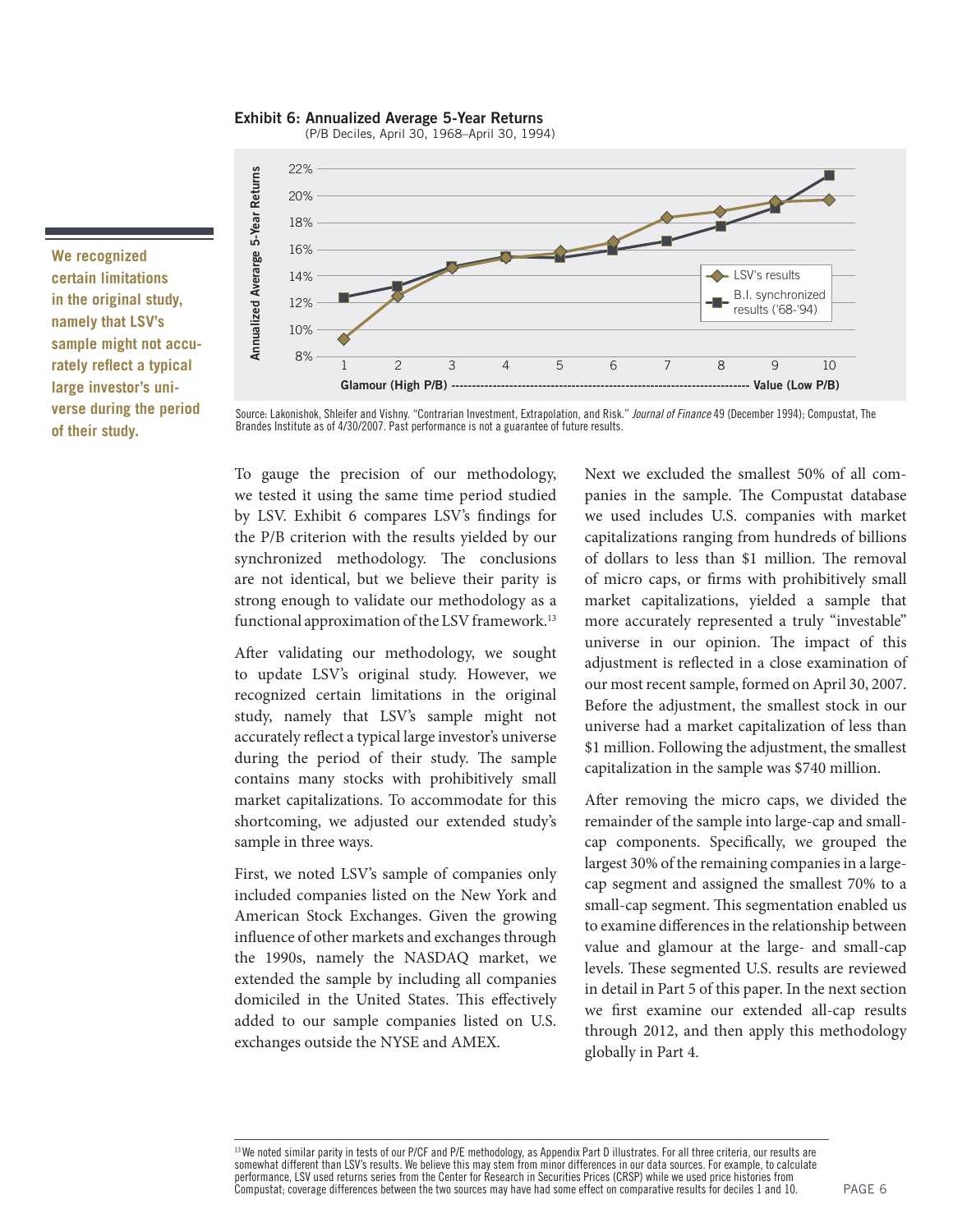### Part 3: Extending the Results

To expand upon LSV's findings we begin with our adjusted sample, which now includes data through 2012. Specifically, we added decile sets formed on April 30, 1990 through April 30, 2007 and incorporated their performance into our analysis. This increased our sample size from 22 sets of deciles to 40. In addition, the end of the period covered by our performance calculations extended from April 30, 1994 to April 30, 2012.

Exhibit 7 compares annualized average performance for U.S. stocks from the 1968 to 2012 period for deciles based on price-to-book.14 Returns for deciles across the spectrum changed only slightly in the extended time frame from our replicated LSV results. Most notably, the overall pattern of substantial value stock outperformance persisted. During the 1968 to 2012 period, performance for decile 1 glamour stocks averaged an annualized 6.5% versus an average of 14.8% for the value stocks in decile 10. Respective cumulative performance equaled 37.2% and 99.0%.

16% Annualized Avgerage 5-Year Returns **Annualized Avgerage 5-Year Returns** 14% 12% 10% All Cap 8% 6% 1 2 3 4 5 6 7 8 9 10 **Glamour (High P/B) ------------------------------------------------------------------------ Value (Low P/B)**

**Exhibit 7: Annualized Average 5-Year Returns**

Source: Compustat via FactSet, The Brandes Institute; as of 4/30/2012. Past performance is not a guarantee of future results.

# Part 4: Extending Results to Global Markets

Encouraged by our extended findings in the United States, we were interested in applying this methodology globally. As noted earlier, some critics of LSV's study have argued that results for U.S. stocks simply could be the product of random chance. Would a worldwide examination of value stocks and glamour stocks rebut this contention?

Eugene Fama of the University of Chicago's Graduate School of Business and Kenneth French from MIT's Sloan School of Management tackled a similar question in 1998's "Value versus Growth: The International Evidence." The researchers found that, from 1975 to 1995, value stocks outperformed glamour stocks in 12 of 13 major national equity markets. In their opinion, this laid to rest the possibility that the value outperformance noted by LSV was sample-specific happenstance. " $[R]$ ather than being unusual," Fama and French concluded, "the higher average returns on value stocks in the United States are a local manifestation of a global phenomenon."15

**The researchers found that, from 1975 to 1995, value stocks outperformed glamour stocks in 12 of 13 major national equity markets. In their opinion, this laid to rest the possibility that the value outperformance noted by LSV**  was sample-specific **happenstance.**

 <sup>(</sup>P/B Deciles, April 30, 1968–April 30, 2012)

<sup>14 1968 - 2012</sup> results for deciles based on P/CF and P/E were also very similar to results for the original period, as Appendix Part E illustrates.

<sup>&</sup>lt;sup>15</sup> Fama, Eugene F. and Kenneth R. French. 1998. "Value versus Growth: The International Evidence." *Journal of Finance* 53 (December): pages 1975-1999.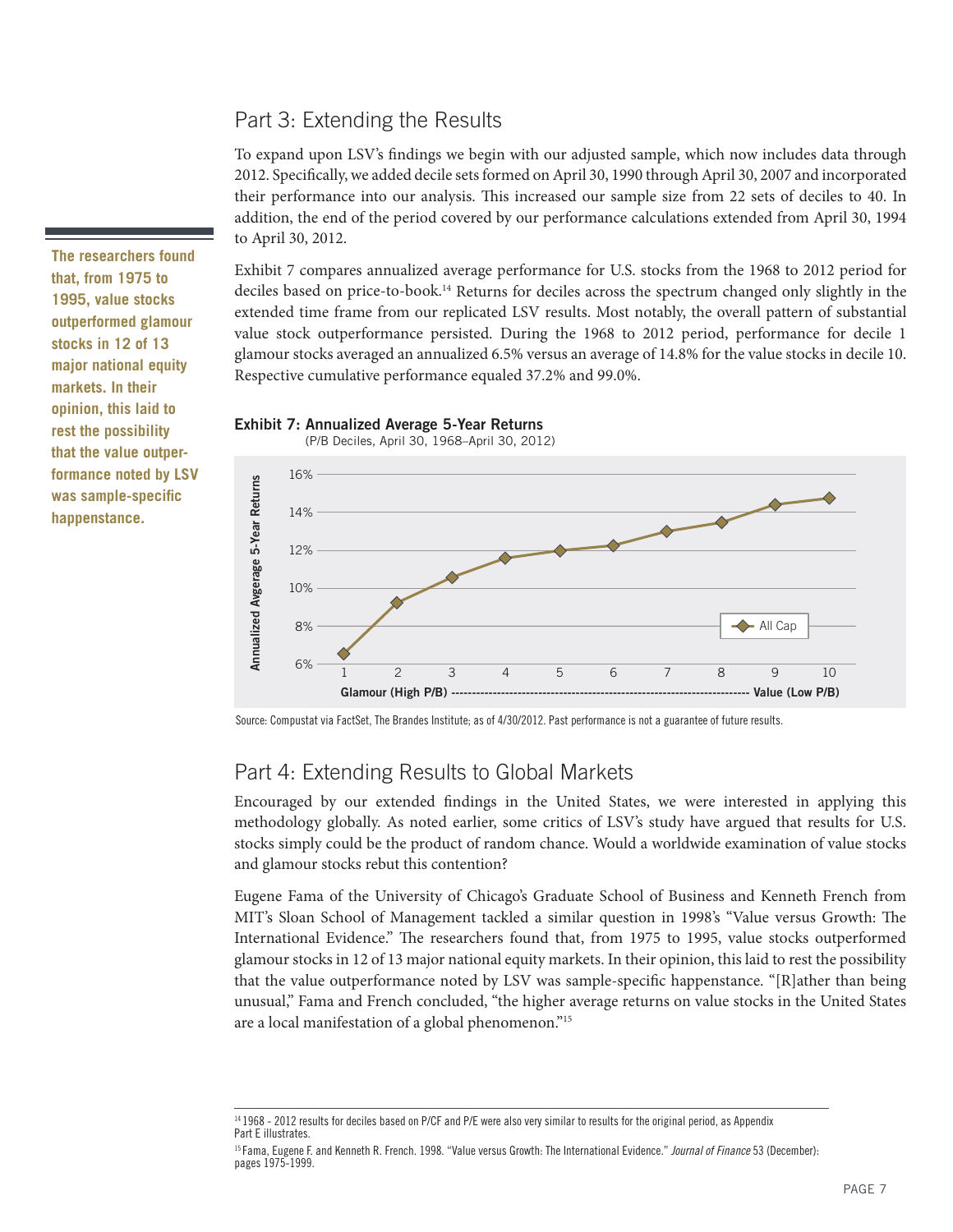We sought to build upon Fama and French's 1998 work, examining value stocks and glamour stocks from a global perspective. Using the same methodology applied in the United States, we studied equities traded in 23 developed markets (U.S. results included) to evaluate global results. Unlike Fama and French, who focused only on large-cap non-U.S. stocks, we supplemented our analysis of large caps with a parallel review of small-cap stocks from global markets.

Our study drew on the Worldscope database, a comprehensive collection of stock prices and financial information for publicly traded companies around the world. To build our sample, we started with all common stocks traded in each of the 23 markets listed below. We included these 23 markets because each is recognized as a developed market and generally offered enough historical data to conduct our analysis.16

| <b>COUNTRIES IN GLOBAL SAMPLE</b> |         |           |                    |           |                      |  |  |  |
|-----------------------------------|---------|-----------|--------------------|-----------|----------------------|--|--|--|
| Australia                         | Denmark | Greece    | Japan              | Portugal  | Switzerland          |  |  |  |
| Austria                           | Finland | Hong Kong | <b>Netherlands</b> | Singapore | United Kingdom       |  |  |  |
| Belgium                           | France  | Ireland   | New Zealand        | Spain     | <b>United States</b> |  |  |  |
| Canada                            | Germany | Italy     | Norway             | Sweden    |                      |  |  |  |

Similar to Compustat, the Worldscope database includes companies with market capitalizations ranging from hundreds of billions of dollars to less than \$1 million. To adjust for prohibitively small companies, we followed the identical methodology used in the extension of LSV's original study, excluding the smallest 50% of all companies in each country. This removed micro caps and yielded a sample we believe to be more representative of a typical large investor's investable universe.

To better capture non-U.S. constituent data, the reconstitution date was changed from April 30 (chosen to capture the most recent U.S. 10-K filings) to each June 30, corresponding to non-U.S. tax filings.<sup>17</sup> Exhibit 8 illustrates the growth in the number of companies included in our sample, both in large-cap and small-cap universes, as covered by the Worldscope database.<sup>18</sup>



**Exhibit 8: Sample Size**

Source: Worldscope via FactSet, The Brandes Institute; as of 6/30/2012.

After removing micro caps, we divided the remainder of the sample into all-cap, large-cap and small-cap components. The largest 30% of the sample comprised the large-cap segment while the smallest 70% the small-cap segment.

<sup>&</sup>lt;sup>16</sup> For eight of the listed countries – Belgium, Denmark, Ireland, Greece, New Zealand, Norway, Portugal, and Spain – limits on sufficient data precluded them from our full country-by-country analysis in the Appendix.

<sup>&</sup>lt;sup>17</sup>United States returns are through April 30, to maintain consistency with existing research.

PAGE 8 <sup>18</sup>Given Worldscope's inception in 1980, the period from 1980 to the mid-1990s reflects not only market growth, but also Worldscope's expansion in company coverage.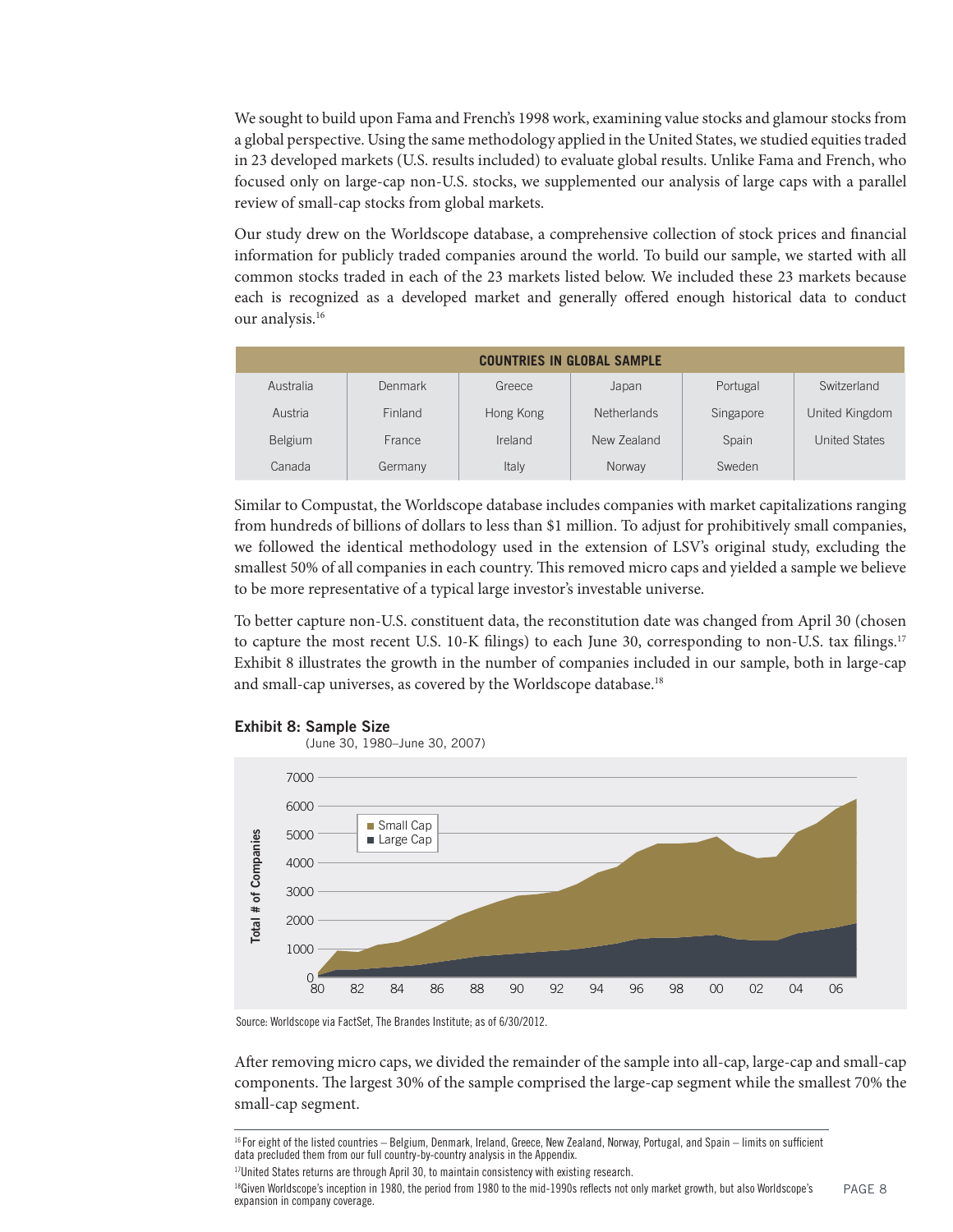As stated earlier, returns were calculated using LSV's approach, dividing stocks into value and glamour deciles based on P/B, P/CF and P/E. For each group, decile-by-decile annualized performance, calculated in U.S. dollars, was recorded for the five years after the inception date. Duplicating the approach used in the U.S. study, we constructed new deciles each June 30, and every subsequent June 30 through 2007.19 Annualized returns for all years were then averaged to compare value stocks with glamour stocks.<sup>20</sup>

Exhibit 9 illustrates our global all-cap findings across the three price metrics reviewed. The results confirmed a consistent value premium across all metrics. The smallest value outperformance between decile 1 glamour stocks and decile 10 value stocks can be observed with a P/B measurement, where the average outperformance was 7.1%. Similar outperformance was noted among small-cap and largecap segments.<sup>21</sup>



#### **Exhibit 9: Annualized Average 5-Year Returns Across Metrics** (June 30, 1980–June 30, 2012)

**The smallest value outperformance between decile 1 glamour stocks and decile 10 value stocks can be observed with a P/B measurment, where the average outperformance was 7.1%. Similar outperformance was noted among small-cap and largecap segments.** 

Source: Worldscope via FactSet, The Brandes Institute; as of 6/30/2012. Past performance is not a guarantee of future results.

On an aggregate basis, our global results revealed that value stocks outperformed their glamour counterparts substantially in both the large-cap and small-cap segments. As Exhibit 10 indicates, annualized average 5-year returns for glamour deciles were significantly outdistanced by returns for deciles at the value end of the spectrum. For example, large-cap stocks in decile 1—those with the highest P/B ratios—posted average returns of 9.0%. In contrast, large-cap stocks in decile 10, or those with the lowest  $P/B$  ratios, registered average gains of 14.4%. These annualized figures are equivalent to cumulative rates of return of 54.2% and 95.7%, respectively. Returns for global small caps proved similar. While decile 1 small-cap glamour stocks delivered an annualized average return of 7.2%, decile 10 small-cap value stocks yielded 14.1%. Annualized figures for global small-cap stocks are equivalent to cumulative rates of return of 41.5% and 93.8%, respectively.<sup>22</sup>

<sup>19</sup> United States returns are through April 30, to maintain consistency with existing research.

<sup>&</sup>lt;sup>20</sup> While these definitions of "value" and "glamour" follow academic precedent, we recognize their limitations. The definitions are not designed to be suggestive of the way in which value or glamour investment managers actually pick stocks.

<sup>21 1980–2012</sup> segmented small-cap and large-cap results for all three metrics are available in the Appendix Part F.

<sup>&</sup>lt;sup>22</sup> 1980–2012 results for deciles based on P/CF and P/E produced similar results, as Appendix Part G illustrates.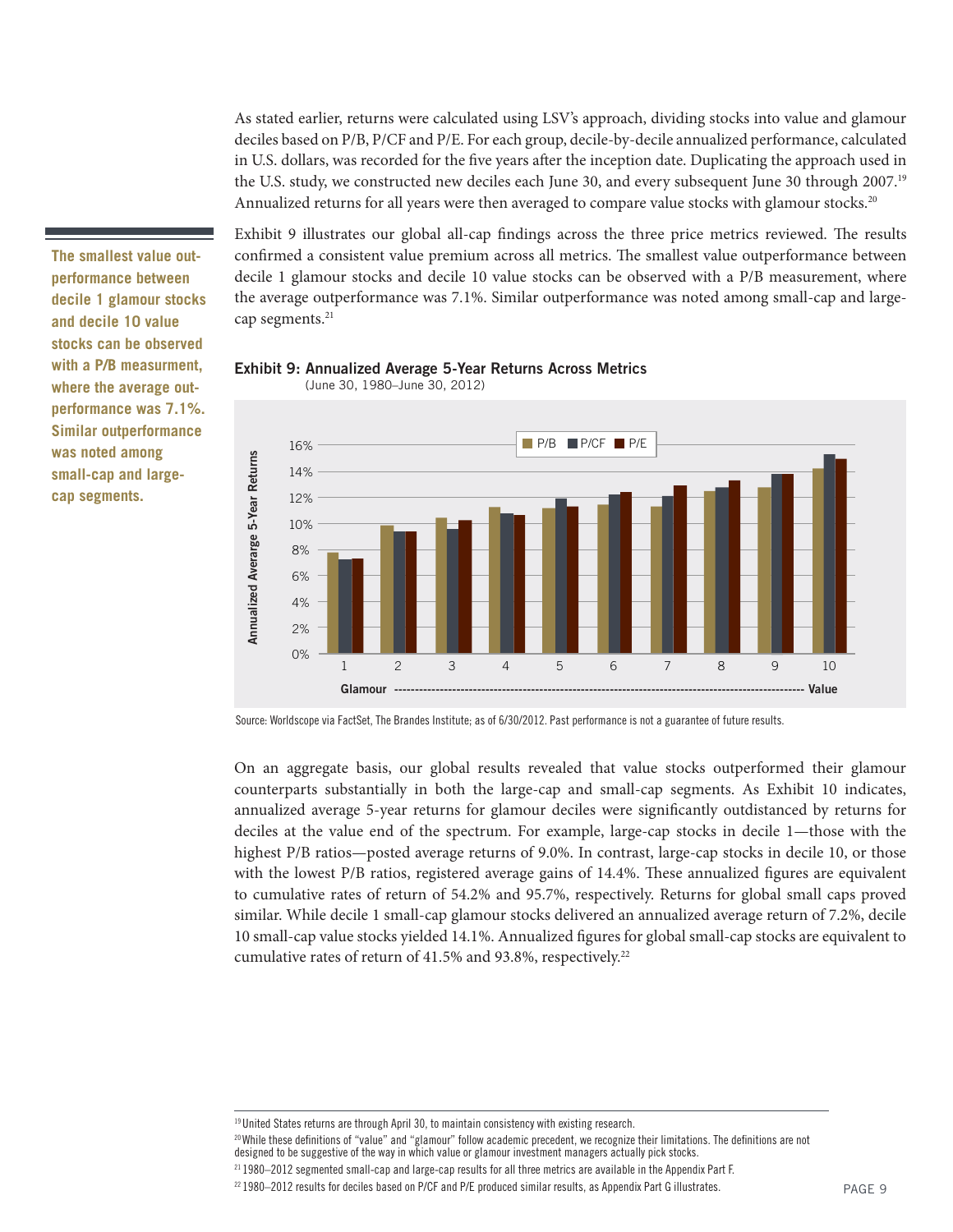Exhibit 10 illustrates that *average* 5-year returns for value stocks exceeded *average* 5-year returns for glamour stocks by wide margins among both large- and small-cap stocks between 1980 and 2012. But how consistent was value stock outperformance year to year? Did value stocks beat glamour stocks fairly regularly, or did the relationship between the two exhibit more volatility?



**... the 5-year period of 2000–2005 marked the greatest discrepancy between value and glamour stock performance over the entire period of our study.**

Source: Worldscope via FactSet, The Brandes Institute; as of 6/30/2012. Past performance is not a guarantee of future results.

**Exhibit 10: Annualized Average 5-Year Returns**

To answer these questions, we examined our findings on a rolling  $5$ -year basis.<sup>23</sup> In other words, we studied the relative performance of value stocks versus glamour stocks for each of the 5-year periods under review, from the period starting on June 30, 1980 through the period beginning on June 30, 2007.<sup>24</sup> For each period, we calculated relative performance by subtracting the annualized 5-year returns of stocks in decile 1 (glamour stocks) from the annualized 5-year returns of stocks in decile 10 (value stocks).

**Branchata Considers and Considers and Consideration**<br> **Example 1**<br>
Source: Worldscope via FactS<br>
To answer these questudied the relative<br>
under review, from<br>
2007.<sup>24</sup> For each p<br>
returns of stocks in<br>
(value stocks).<br>
Ef Effectively, this segmented our review of the relationship of value and glamour into 28 rolling 5-year periods, starting with the 1980 through 1985 period and ending with the 2007 through 2012 span. As Exhibit 11 shows, value stocks bested glamour stocks in nearly every one of these periods, for both the large-cap and small-cap segments. In addition, value's margin versus glamour was typically substantial: outperformance averaged 5.1% for large-cap stocks and 6.3% for small-cap stocks. In our opinion, this illustrates the consistency of value stock outperformance over time.

As shown in Exhibit 11 on the following page, the 5-year period of 2000–2005 marked the greatest discrepancy between value and glamour stock performance over the entire period of our study. We believe this 5-year span reflects an extreme market environment characterized by sharp declines for glamour stocks that began with the bursting of the global technology stock bubble in 2000. During this period, we believe renewed enthusiasm for value stocks contributed to considerable outperformance.<sup>25</sup>

 $^{23}$ Rolling periods represent a series of overlapping, smaller periods within a single, longer-term period. A hypothetical example is the 20-year period from 12/31/82 through 12/31/02. This long-term period consists of 16 smaller 5-year "rolling" segments. The first segment is the 5-year period from 12/31/82 to 12/31/87. The next rolling segment is the 5-year period from 12/31/83 to 12/31/88, and so on.

<sup>&</sup>lt;sup>24</sup> United States returns are through April 30, to maintain consistency with existing research.

<sup>&</sup>lt;sup>25</sup> More details on the 2000–2005 period is discussed in the Brandes Institute article "Value vs. Glamour: Recent Outperformance, Its<br>Drivers and Considerations "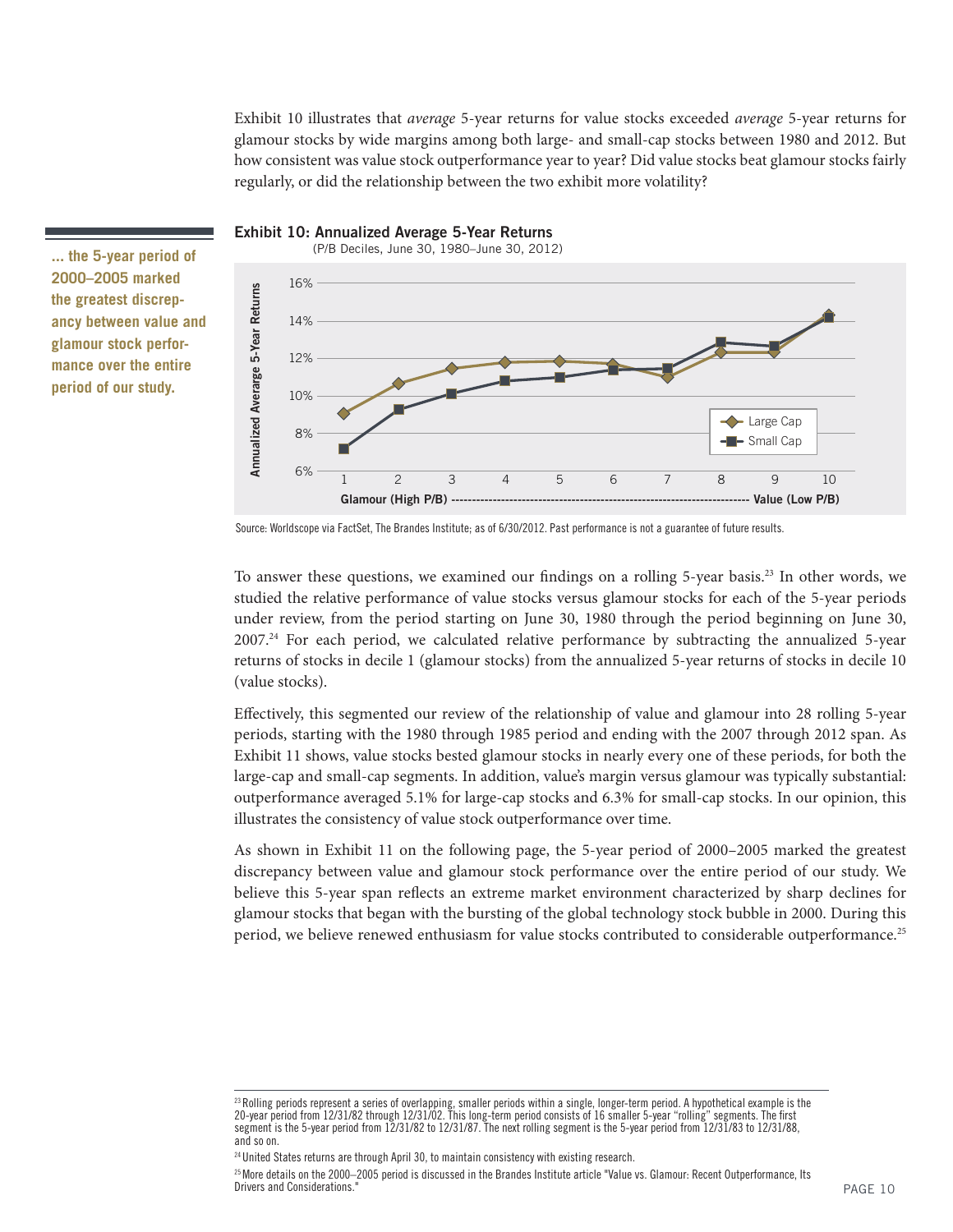#### **Exhibit 11: Rolling 5-Year Annualized Relative Performance of Value vs. Glamour** (June 30, 1980–June 30, 2012)



#### **Exhibit 12: Decile-by-Decile Annualized Average 5-Year Return, Standard Deviation**

| <b>Glamour Outperforms</b><br>-10%<br>85<br>87<br>Source: Worldscope via FactSet, The Brandes Institute; as of 6/30/2012. Past performance is not a guarantee of future results.<br>In addition to returns, we investigated volatility of those returns. As Exhibit 12 shows, the standard<br>deviation of returns for value deciles generally was lower versus glamour deciles. As a result, Sharpe<br>ratios for the value deciles tended to significantly exceed those for glamour deciles. <sup>26</sup><br>Exhibit 12: Decile-by-Decile Annualized Average 5-Year Return, Standard Deviation<br>and Sharpe Ratio (June 30, 1980-June 30, 2012) | 89                                                                                                                   | 91<br>93<br><b>Glamour Deciles</b>     | 95                            | 97                   | 01<br>99<br>Ending Year of Rolling 5-Year Period | 03                                                                              | 05                   | 07<br>09             | 11                                                                                                                                                                                                                                                                                     |                                                                                                                                                                                                                                                                                                                                                                                                                                                                                                                                                                                                                                                                                                                                                                                                                                                                                                          |
|-----------------------------------------------------------------------------------------------------------------------------------------------------------------------------------------------------------------------------------------------------------------------------------------------------------------------------------------------------------------------------------------------------------------------------------------------------------------------------------------------------------------------------------------------------------------------------------------------------------------------------------------------------|----------------------------------------------------------------------------------------------------------------------|----------------------------------------|-------------------------------|----------------------|--------------------------------------------------|---------------------------------------------------------------------------------|----------------------|----------------------|----------------------------------------------------------------------------------------------------------------------------------------------------------------------------------------------------------------------------------------------------------------------------------------|----------------------------------------------------------------------------------------------------------------------------------------------------------------------------------------------------------------------------------------------------------------------------------------------------------------------------------------------------------------------------------------------------------------------------------------------------------------------------------------------------------------------------------------------------------------------------------------------------------------------------------------------------------------------------------------------------------------------------------------------------------------------------------------------------------------------------------------------------------------------------------------------------------|
|                                                                                                                                                                                                                                                                                                                                                                                                                                                                                                                                                                                                                                                     |                                                                                                                      |                                        |                               |                      |                                                  |                                                                                 |                      |                      |                                                                                                                                                                                                                                                                                        |                                                                                                                                                                                                                                                                                                                                                                                                                                                                                                                                                                                                                                                                                                                                                                                                                                                                                                          |
|                                                                                                                                                                                                                                                                                                                                                                                                                                                                                                                                                                                                                                                     |                                                                                                                      |                                        |                               |                      |                                                  |                                                                                 |                      |                      |                                                                                                                                                                                                                                                                                        |                                                                                                                                                                                                                                                                                                                                                                                                                                                                                                                                                                                                                                                                                                                                                                                                                                                                                                          |
|                                                                                                                                                                                                                                                                                                                                                                                                                                                                                                                                                                                                                                                     |                                                                                                                      |                                        |                               |                      |                                                  |                                                                                 |                      |                      |                                                                                                                                                                                                                                                                                        |                                                                                                                                                                                                                                                                                                                                                                                                                                                                                                                                                                                                                                                                                                                                                                                                                                                                                                          |
|                                                                                                                                                                                                                                                                                                                                                                                                                                                                                                                                                                                                                                                     |                                                                                                                      |                                        |                               |                      |                                                  |                                                                                 |                      |                      |                                                                                                                                                                                                                                                                                        |                                                                                                                                                                                                                                                                                                                                                                                                                                                                                                                                                                                                                                                                                                                                                                                                                                                                                                          |
|                                                                                                                                                                                                                                                                                                                                                                                                                                                                                                                                                                                                                                                     |                                                                                                                      |                                        |                               |                      |                                                  |                                                                                 |                      |                      |                                                                                                                                                                                                                                                                                        |                                                                                                                                                                                                                                                                                                                                                                                                                                                                                                                                                                                                                                                                                                                                                                                                                                                                                                          |
|                                                                                                                                                                                                                                                                                                                                                                                                                                                                                                                                                                                                                                                     |                                                                                                                      |                                        |                               |                      |                                                  |                                                                                 |                      |                      |                                                                                                                                                                                                                                                                                        | <b>Value Deciles</b>                                                                                                                                                                                                                                                                                                                                                                                                                                                                                                                                                                                                                                                                                                                                                                                                                                                                                     |
|                                                                                                                                                                                                                                                                                                                                                                                                                                                                                                                                                                                                                                                     | 1                                                                                                                    | $\overline{2}$                         | 3                             | 4                    | $5\phantom{.0}$                                  | 6                                                                               | $\overline{1}$       | 8                    | 9                                                                                                                                                                                                                                                                                      | 10                                                                                                                                                                                                                                                                                                                                                                                                                                                                                                                                                                                                                                                                                                                                                                                                                                                                                                       |
| Ann. Return                                                                                                                                                                                                                                                                                                                                                                                                                                                                                                                                                                                                                                         | 7.76%                                                                                                                | 9.84%                                  |                               |                      |                                                  |                                                                                 |                      |                      | 10.42% 11.22% 11.14% 11.49% 11.30% 12.47% 12.73% 14.22%                                                                                                                                                                                                                                |                                                                                                                                                                                                                                                                                                                                                                                                                                                                                                                                                                                                                                                                                                                                                                                                                                                                                                          |
|                                                                                                                                                                                                                                                                                                                                                                                                                                                                                                                                                                                                                                                     |                                                                                                                      |                                        |                               |                      |                                                  |                                                                                 |                      |                      |                                                                                                                                                                                                                                                                                        |                                                                                                                                                                                                                                                                                                                                                                                                                                                                                                                                                                                                                                                                                                                                                                                                                                                                                                          |
|                                                                                                                                                                                                                                                                                                                                                                                                                                                                                                                                                                                                                                                     |                                                                                                                      |                                        |                               |                      |                                                  |                                                                                 |                      |                      |                                                                                                                                                                                                                                                                                        | 0.54                                                                                                                                                                                                                                                                                                                                                                                                                                                                                                                                                                                                                                                                                                                                                                                                                                                                                                     |
|                                                                                                                                                                                                                                                                                                                                                                                                                                                                                                                                                                                                                                                     |                                                                                                                      |                                        |                               |                      |                                                  |                                                                                 |                      |                      |                                                                                                                                                                                                                                                                                        |                                                                                                                                                                                                                                                                                                                                                                                                                                                                                                                                                                                                                                                                                                                                                                                                                                                                                                          |
|                                                                                                                                                                                                                                                                                                                                                                                                                                                                                                                                                                                                                                                     |                                                                                                                      |                                        |                               |                      |                                                  |                                                                                 |                      |                      |                                                                                                                                                                                                                                                                                        |                                                                                                                                                                                                                                                                                                                                                                                                                                                                                                                                                                                                                                                                                                                                                                                                                                                                                                          |
|                                                                                                                                                                                                                                                                                                                                                                                                                                                                                                                                                                                                                                                     |                                                                                                                      |                                        |                               |                      |                                                  |                                                                                 |                      |                      |                                                                                                                                                                                                                                                                                        | 0.56                                                                                                                                                                                                                                                                                                                                                                                                                                                                                                                                                                                                                                                                                                                                                                                                                                                                                                     |
|                                                                                                                                                                                                                                                                                                                                                                                                                                                                                                                                                                                                                                                     |                                                                                                                      |                                        |                               |                      |                                                  |                                                                                 |                      |                      |                                                                                                                                                                                                                                                                                        |                                                                                                                                                                                                                                                                                                                                                                                                                                                                                                                                                                                                                                                                                                                                                                                                                                                                                                          |
|                                                                                                                                                                                                                                                                                                                                                                                                                                                                                                                                                                                                                                                     |                                                                                                                      |                                        |                               |                      |                                                  |                                                                                 |                      |                      |                                                                                                                                                                                                                                                                                        |                                                                                                                                                                                                                                                                                                                                                                                                                                                                                                                                                                                                                                                                                                                                                                                                                                                                                                          |
|                                                                                                                                                                                                                                                                                                                                                                                                                                                                                                                                                                                                                                                     |                                                                                                                      |                                        |                               |                      |                                                  |                                                                                 |                      |                      |                                                                                                                                                                                                                                                                                        | 0.52                                                                                                                                                                                                                                                                                                                                                                                                                                                                                                                                                                                                                                                                                                                                                                                                                                                                                                     |
|                                                                                                                                                                                                                                                                                                                                                                                                                                                                                                                                                                                                                                                     |                                                                                                                      |                                        |                               |                      |                                                  |                                                                                 |                      |                      |                                                                                                                                                                                                                                                                                        |                                                                                                                                                                                                                                                                                                                                                                                                                                                                                                                                                                                                                                                                                                                                                                                                                                                                                                          |
|                                                                                                                                                                                                                                                                                                                                                                                                                                                                                                                                                                                                                                                     | Stan. Dev.<br>Sharpe Ratio<br>Ann. Return<br>Stan. Dev.<br>Sharpe Ratio<br>Ann. Return<br>Stan. Dev.<br>Sharpe Ratio | 0.15<br>9.05%<br>0.20<br>7.20%<br>0.11 | 0.26<br>0.29<br>9.26%<br>0.23 | 0.30<br>0.33<br>0.28 | 0.35<br>0.38<br>0.31                             | 0.35<br>0.38<br>0.34<br>outperformance versus glamour was even more pronounced. | 0.38<br>0.42<br>0.36 | 0.40<br>0.37<br>0.39 | 0.46<br>0.46<br>0.47<br>Source: Worldscope via FactSet, The Brandes Institute; as of 6/30/2012. Past performance is not a guarantee of future results.<br>We used the average rate of 91-day U.S. Treasury bills as our risk-free rate to simulate the perspective of a U.S. investor. | 19.16% 18.89% 18.44% 18.04% 17.74% 17.16% 15.99% 16.17% 15.82% 17.05%<br>0.49<br>10.64% 11.48% 11.76% 11.83% 11.73% 10.99% 12.31% 12.34% 14.37%<br>20.01% 19.52% 19.66% 18.14% 18.26% 16.27% 16.15% 16.09% 16.16% 16.74%<br>0.46<br>10.12% 10.80% 11.02% 11.42% 11.44% 12.83% 12.66% 14.15%<br>19.66% 18.76% 18.43% 18.78% 17.93% 17.82% 16.46% 16.87% 16.22% 17.70%<br>0.47<br>In essence, this means that value stocks in both cap segments of our global sample posted higher returns<br>with similar or even less volatility than glamour stocks. Accordingly, on a risk-adjusted basis, value's<br><sup>26</sup> A higher Sharpe ratio indicates that an investment earned more "risk premium" per unit of volatility. The ratio is calculated by sub-<br>tracting the risk-free rate from an investment's average return, and then dividing the remainder by the standard deviation of the return. |

**In essence, this means that value stocks in both cap segments of our global sample posted higher returns with similar or even less volatility than glamour stocks. Accordingly, on a riskadjusted basis, value's outperformance versusglamour was even more pronounced.**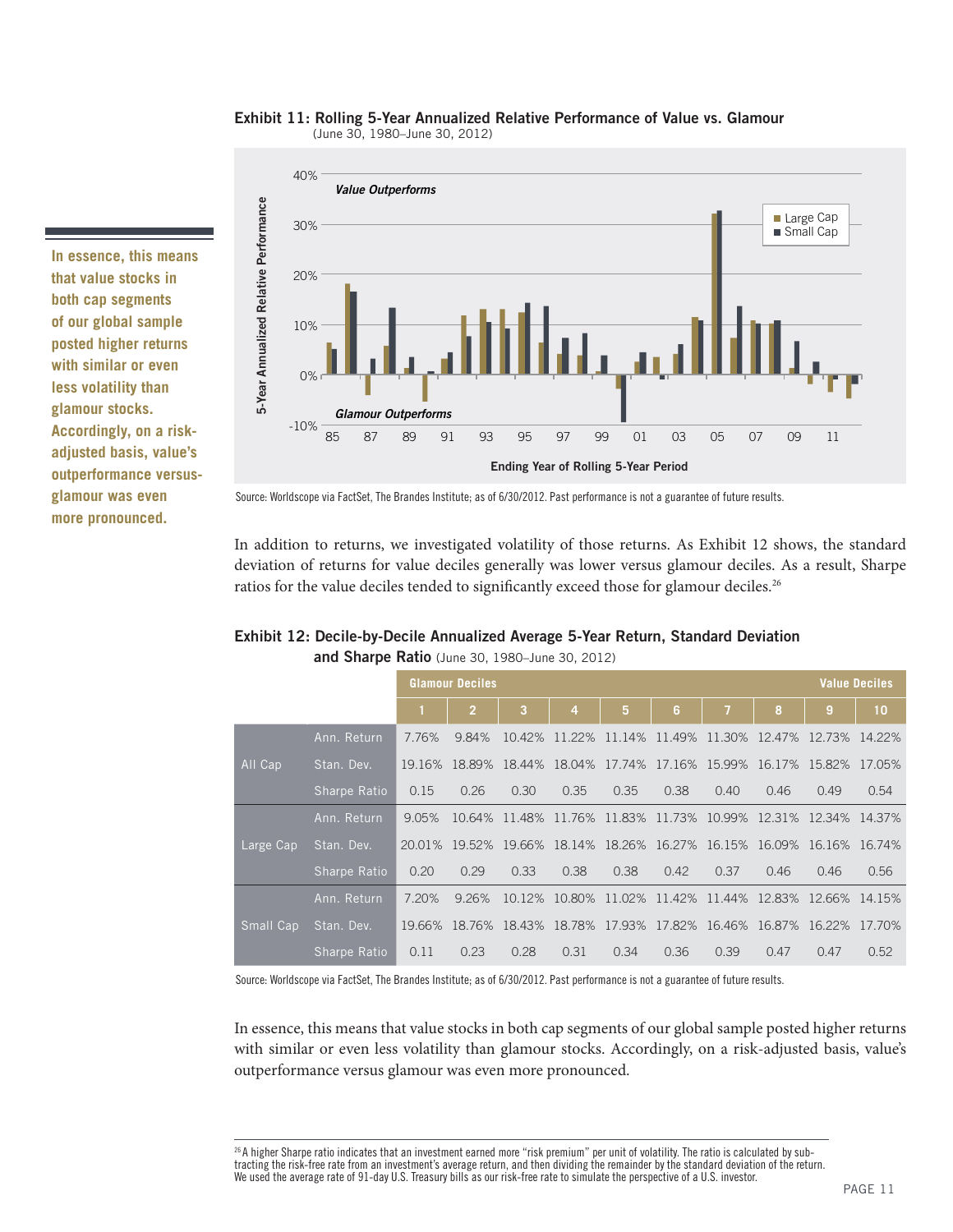We agree with Fama and French that the value premium initially identified by LSV was indisputably a "local manifestation of a global phenomenon" and not attributable to sample-specific happenstance as critics might suggest. During the 1980 to 2012 period, our results confirmed value stocks substantially outperformed their glamour counterparts. This outperformance was visible among both large caps and small caps, and it demonstrated consistency over time.

In the next sections of this paper we review results on a regional basis, taking a closer look at U.S. and non-U.S. performance results. Later, we examine the value premium on a country-by-country basis

### Part 5: U.S. Results

While extended aggregate results demonstrated that average returns for value stocks exceeded returns for glamour stocks by a wide margin in the United States between 1968 and 2012, we questioned whether this phenomenon still held true if we broke out performance of large- and small-cap stocks. In other words, was the value effect observed among U.S. stocks partially attributable to a small-cap effect?

#### **Exhibit 13: Sample Size**

(April 30, 1968–April 30, 2007)



Source: Worldscope via FactSet, The Brandes Institute; as of 4/30/2012.

With robust data available in the Compustat database for U.S. stocks back to 1968, research shown in Exhibit 14 compares average performance for large caps and small caps. The results affirm that value stocks have notably outperformed their glamour counterparts in the United States both within the smallcap and large-cap universes.

We also note that the equity universe for the United States offered an extensive universe of stocks to study. In mid-2007, the U.S. had more than 3,018 stocks, including more than 2,076 small cap stocks. The stock universe across time continually provided a significant sample size—even for 1968, the first year of this study, data was available on more than 600 stocks.

**During the 1980 to 2012 period, our results confirmed value stocks substantially outperformed their glamour counterparts. This outperformance was visible among both large caps and small caps, and it demonstrated consistency over time.**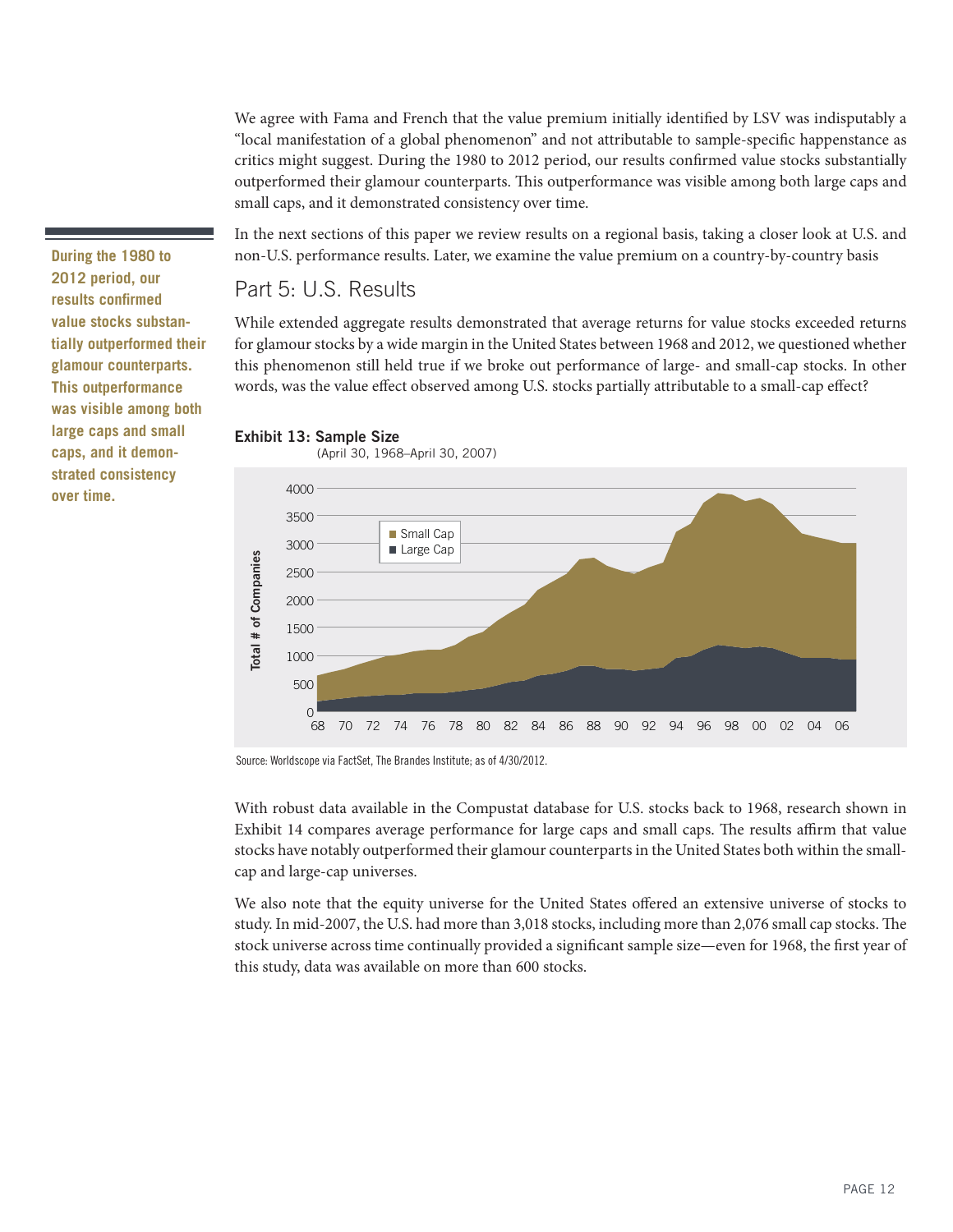**Exhibit 14: Annualized Average 5-Year Returns** (P/B Deciles, April 30, 1968–April 30, 2012)



Source: Worldscope via FactSet, The Brandes Institute; as of 6/30/2012. Past performance is not a guarantee of future results.

At first glance, it appears the relative performance of small-cap value stocks to glamour stocks was greater than the relative performance of largecap value stocks to large-cap glamour stocks. During the 1968 to 2012 period, performance for decile 1's large-cap glamour stocks averaged an annualized 9.1% versus an average of 15.1% for the large-cap value stocks in decile 10. Respective cumulative performance equaled 54.6% and 101.9%. Among small-cap stocks, performance for decile 1's glamour stocks averaged an annualized 5.8% versus an average of 14.4% for small-cap value stocks in decile 10. Respective cumulative performance for these securities equaled 32.4% and 96.0%.

Examining comparative performance decile-bydecile, the performance for both large- and smallcap stocks is similar for deciles 2–10. However, we see a divergence in decile 1, where small-cap stocks trailed large-cap stocks by nearly 334 basis points annualized. For large-cap stocks, the decline in performance for large-cap stocks from decile 2 to decile 1 is only 120 basis points; for small-cap stocks, the gap between decile 2 and decile 1 stocks is 329 basis points annualized (which represents the greatest difference between large- and small-cap stocks across deciles).

This phenomenon did not change the robustness of the value outperformance across deciles or market capitalization. For both large- and smallcap stocks, there was a consistent decline in performance as one travels from the value deciles (10, 9, 8, etc.) to the lower, glamour deciles (1, 2 and 3). The size of the outperformance of value stocks compared to glamour stocks was significant for both large- and small-cap stocks.

### Part 6: Non-U.S. Markets

Consistent with our global and U.S. equity universes, the data set for non-U.S. markets quickly grew more robust after the inception of our study in 1980 (see Exhibit 15).<sup>27</sup> For example, the total number of stocks in the non-U.S. universe more than doubled during the 1980 to 1981 period (from 156 to 415 total stocks), and grew by more than 20-fold over the full 1980–2007 test period (from 156 to 4,248 total stocks). This was a function of both increased database coverage through time and expansion of global markets.

While we had identified a value premium in global and U.S. markets, breaking out the non-U.S. results allowed us to examine the robustness of the value premium in European and Asian

<sup>&</sup>lt;sup>27</sup> While the U.S. universe went back to 1968, the beginning date of the non-U.S. universe is 1980, reflecting the inception of Worldscope database (the source for non-U.S. equities).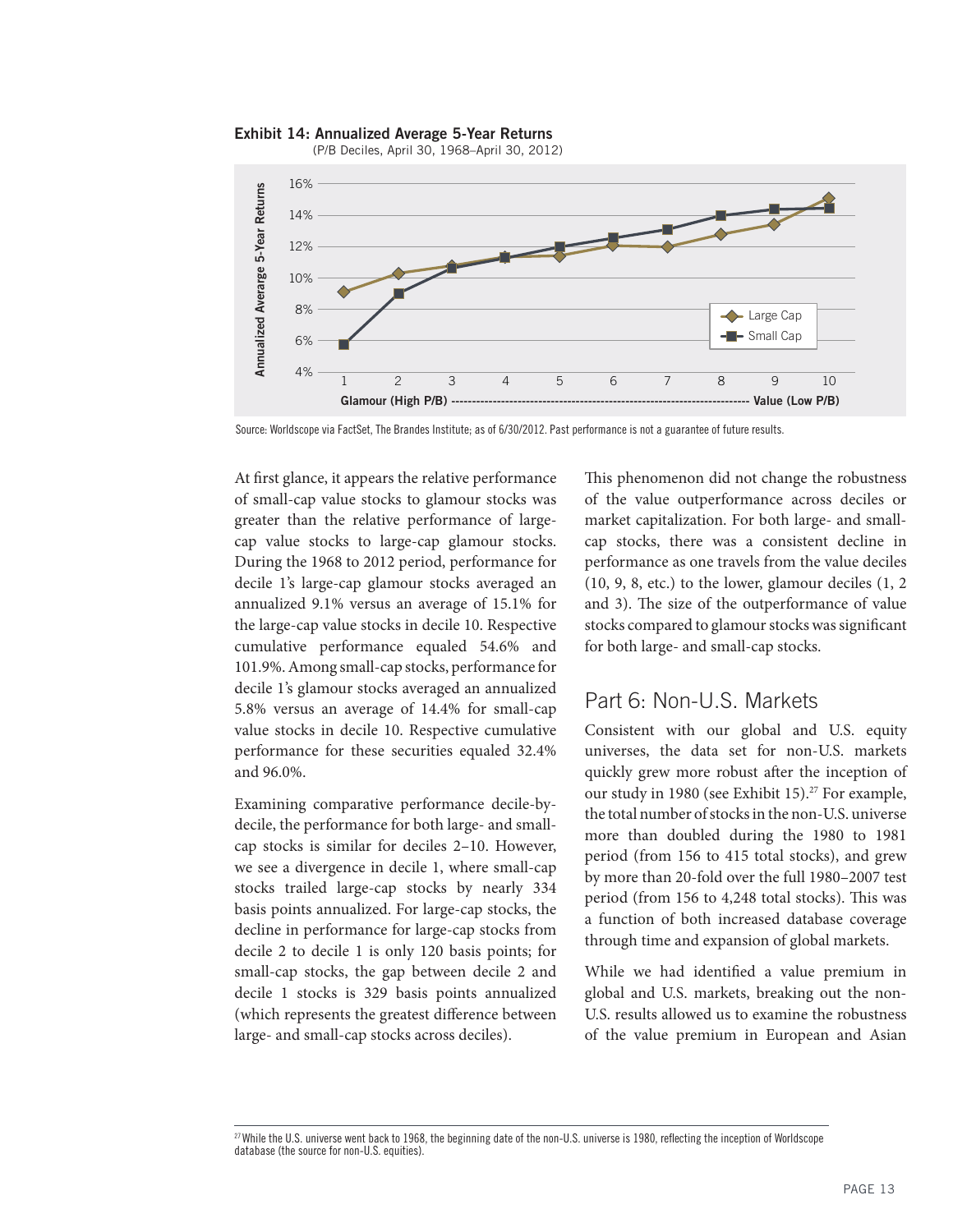#### **Exhibit 15: Sample Size**

(June 30, 1980–June 30, 2007)

**Breaking out returns for small- and large-cap stocks in non-U.S. markets, the annualized average return for stocks in the value deciles generally exceeded the annualized average return for stocks in the glamour deciles in both capital-**



Source: Worldscope via FactSet, The Brandes Institute; as of 6/30/2012.

**ization categories.** markets. In non-U.S. markets, the value premium appears evident as decile 10 stocks had annualized average outperformance of more than 8% above decile 1 stocks over the 1980–2012 time frame. Value stocks in decile 10 had a 15.6% annualized return, compared to a 7.4% annualized return for decile 1 glamour stocks. Respective cumulative performance was 106.6% and 42.9%. Although returns for deciles 6, 7, 8 and 9 were comparable, Exhibit 16 reflects a general increase in annualized returns as one moves





(P/B Deciles, June 30, 1980–June 30, 2012)

Source: Worldscope via FactSet, The Brandes Institute; as of 6/30/2012. Past performance is not a guarantee of future results.

Breaking out returns for small- and large-cap stocks in non-U.S. markets, the annualized average return for stocks in the value deciles generally exceeded the annualized average return for stocks in the glamour deciles in both capitalization categories. The difference in returns between decile 10 and decile 1 was notable (8.6% among small caps and 7.3% for large caps).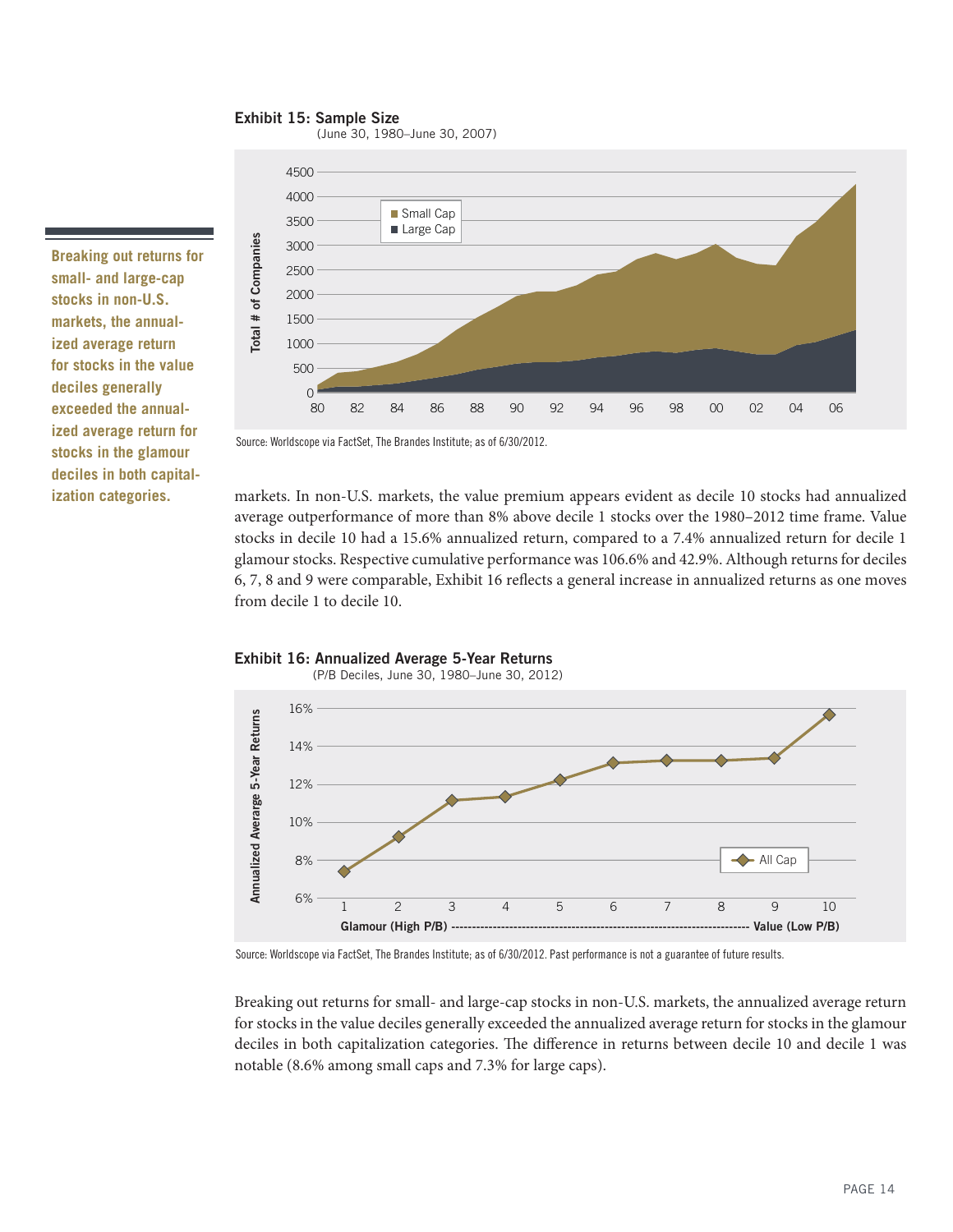#### **Exhibit 17: Annualized Average 5-Year Returns**



(P/B Deciles, June 30, 1980–June 30, 2012)

Source: Worldscope via FactSet, The Brandes Institute; as of 6/30/2012. Past performance is not a guarantee of future results.

The previous exhibits provided a snapshot of the aggregate, annualized average performance of the value deciles compared to glamour deciles across large- and small-cap market capitalization segments. While value stocks tended to outperform glamour, we examined whether value stocks' outperformance was persistent over time or episodic.

Exhibit 18 depicts the relative performance of decile 10 stocks versus decile 1 stocks by market capitalization across rolling 5-year periods. The exhibit shows decile 10 stocks consistently outperformed decile 1 stocks in both market cap segments over this 30-year period.



**Exhibit 18: Rolling 5-Year Annualized Relative Performance of Value vs. Glamour**

Source: Worldscope via FactSet, The Brandes Institute; as of 6/30/2012. Past performance is not a guarantee of future results.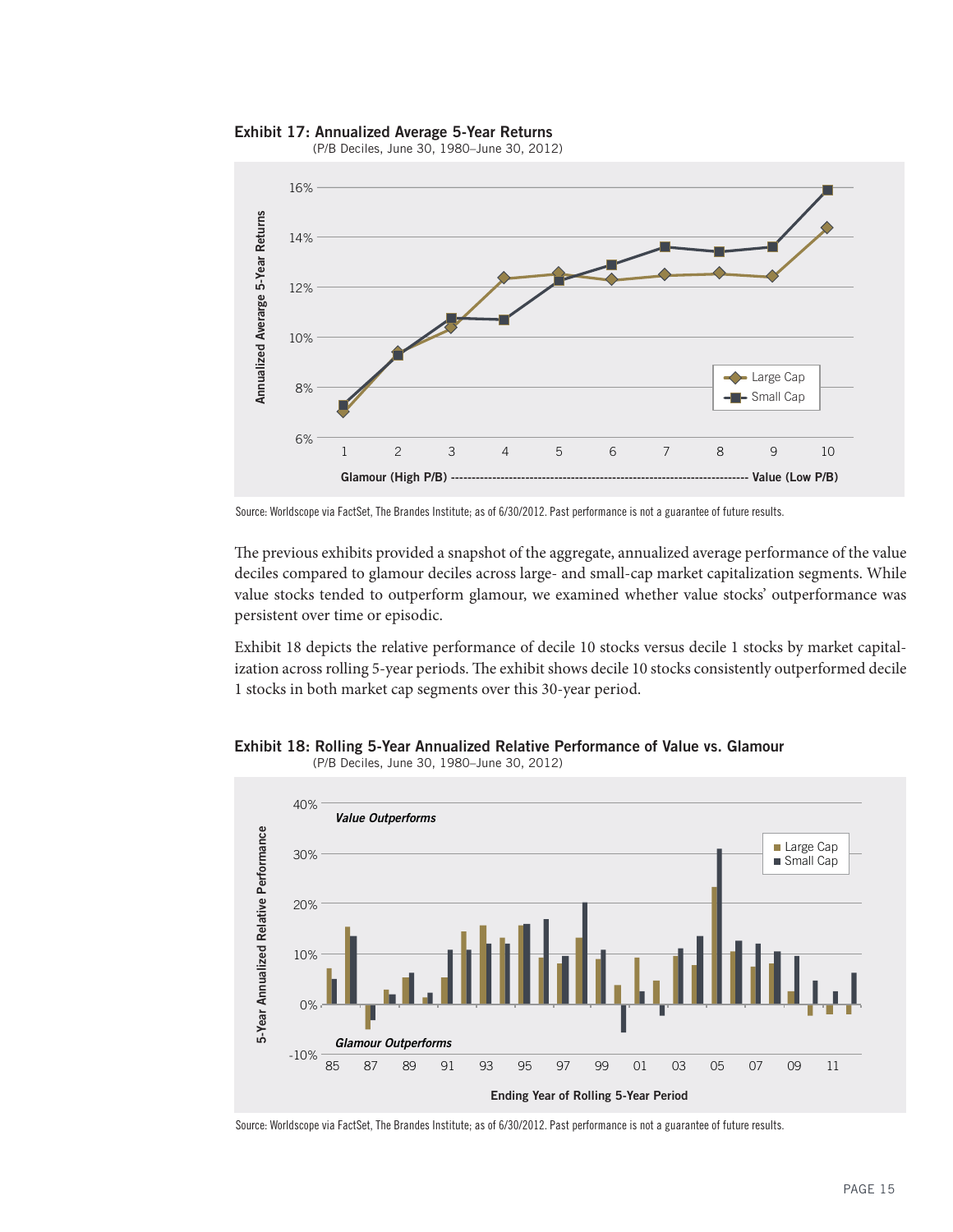Perhaps more relevant is the degree to which value outperformed glamour in most rolling periods. For example, value outperformed glamour by an average, annualized amount of 10% or more in eight instances for large-cap stocks and 15 instances for small-cap stocks. Conversely, for no rolling period did glamour stocks outperform value stocks by 10% or more, including the stock market bubble (driven by technology stocks in the United States, and by technology, media and telecom stocks outside the United States) of the late 1990s. Over the entire study, the 5-year period from 1995 to 2000 (which closely coincided with the tech-stock surge) was the only rolling period where glamour stocks outperformed value stocks by 5.0% or more. Interestingly, between 1995 and 2000, although small-cap glamour stocks outperformed small-cap value stocks, large-cap value stocks had better annualized average returns relative to large-cap glamour stocks during the same 5-year period.

### Part 7: Emerging Markets

Consistent with the methodology used in our study of developed countries, the sample for emerging markets excluded the smallest 50% of all companies to represent a more truly investable universe. After the adjustment, the smallest capitalization company in the sample was \$417 million. As shown in Exhibit 19, the sample size for this study increased significantly in the early 1990s, coinciding with economic growth and greater database coverage of emerging market companies.



(June 30, 1980–June 30, 2007)



Source: Worldscope via FactSet, The Brandes Institute; as of 6/30/2012. Past performance is not a guarantee of future results.

The results depicted in Exhibit 20 clearly point to the existence of a value premium in emerging markets. At the extremes, the annualized average 5-year return for glamour stocks in decile 1 was 4.6% vs. 20.3% for value stocks in decile 10. In the case of emerging markets, the value premium was 15.7% annualized more than double the premium found in non-U.S. developed markets.

**Over the entire study, the 5-year period from 1995 to 2000 (which closely coincided with the tech-stock surge) was the only rolling period where glamour stocks outperformed value stocks by 5.0% or more.**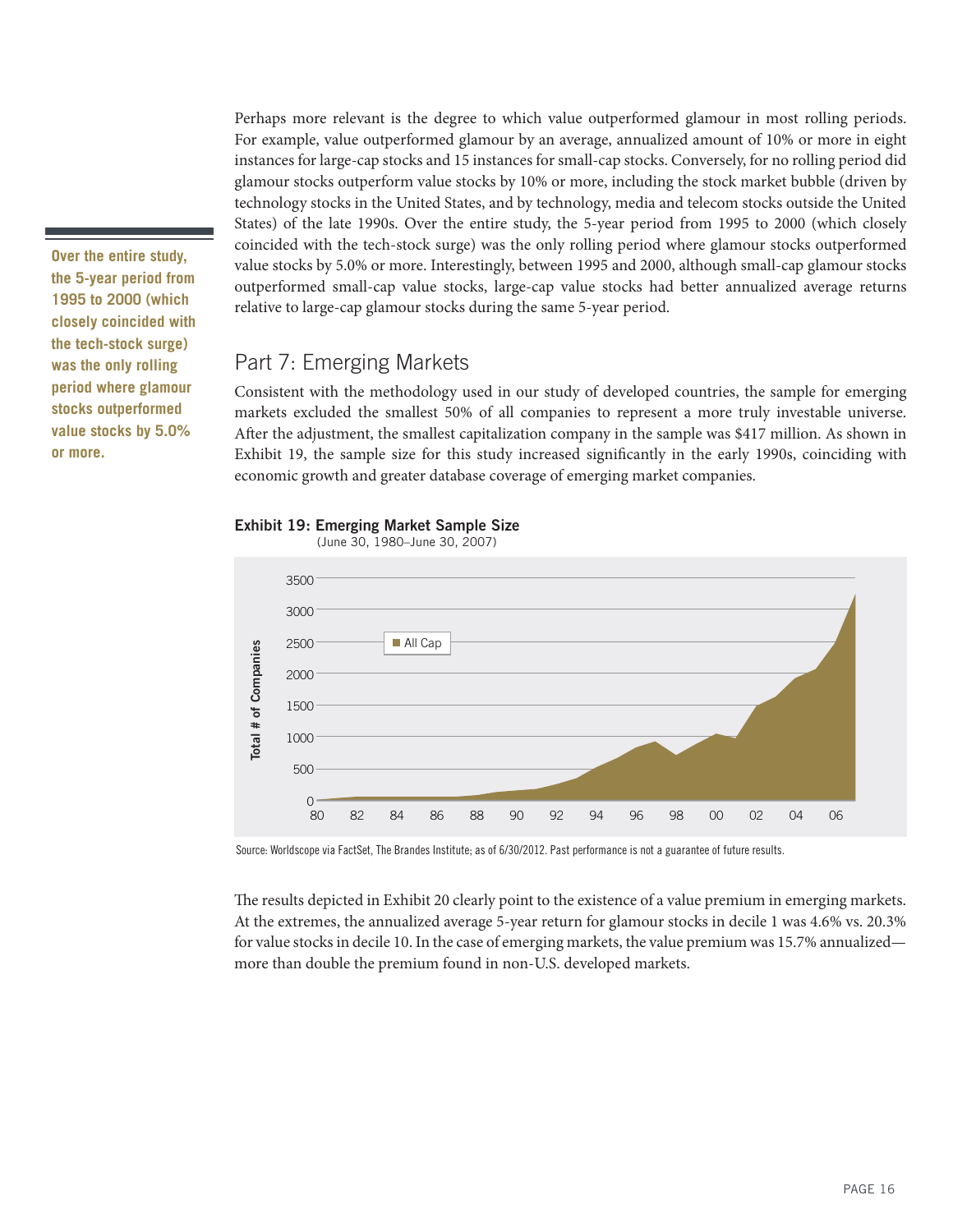

**Exhibit 20: Emerging Markets Annualized Average 5-Year Returns**

Source: Worldscope via FactSet, The Brandes Institute; as of 6/30/2012. Past performance is not a guarantee of future results.

Given the volatility in emerging markets, we also were interested in investigating the year-overyear persistence of this premium. Did the 5-year average returns in emerging markets (illustrated in Exhibit 20) disguise a more volatile pattern in the relationship between decile 1 (glamour stocks) and decile 10 (value stocks)?

To answer this question, we examined our findings on a rolling 5-year basis. For each period, we calculated relative performance by subtracting the annualized average 5-year return of stocks in decile 1 (glamour stocks) from the annualized average 5-year return of stocks in decile 10 (value stocks). Exhibit 21 illustrates these findings.

Exhibit 21 demonstrates the persistence of the value premium; in a clear majority of periods; decile 10

**Exhibit 21: Emerging Markets Rolling 5-Year Annualized Relative Performance of Value vs. Glamour** 

(June 30, 1981–June 30, 2012)



Source: Worldscope via FactSet, The Brandes Institute; as of 6/30/2012. Past performance is not a guarantee of future results.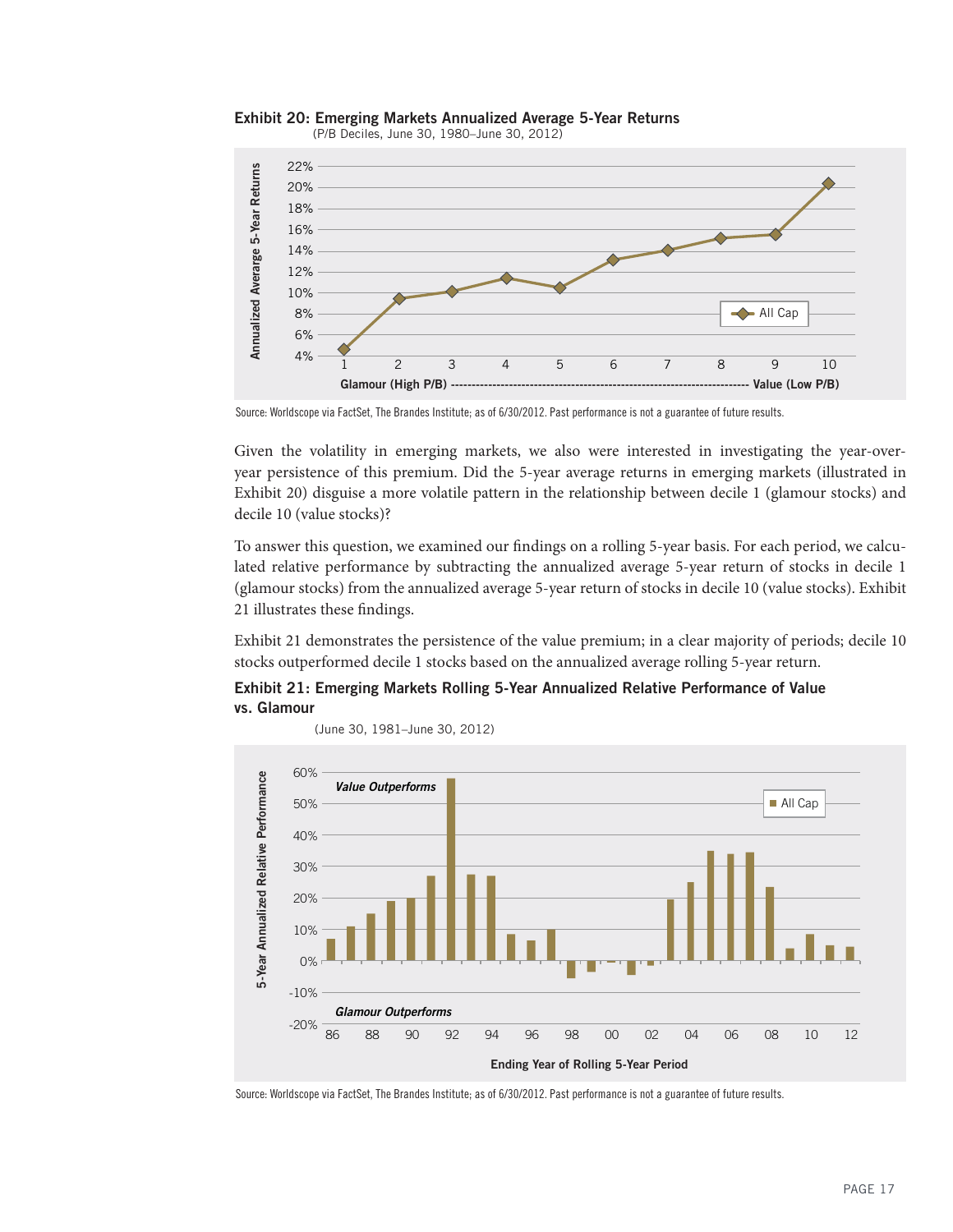# Part 8: Country Findings

During the period of our study, we found that the value premium has been consistent across market capitalization segments and across time. But has the value premium also been consistent across different global markets? Of the 24 global markets we examined, results were not conclusive for three countries (see Exhibit 22), and data was not statistically robust to provide insight for eight additional countries.

Of the 16 countries where the universes provided robust data for a country-level examination, 13 countries' returns suggested a value premium based on a review of differing measures.<sup>28</sup> In nine of the 16 countries a value premium was "evident" and in a further four, there was reasonable evidence that a value premium was "probable." In three countries results were inconclusive. A summary of our countryspecific analysis can be found in the Appendix, Part A, while detailed country-by-country findings are located in the Appendix, Part B.

| <b>Value Premium</b><br><b>Evident</b> | <b>Value Premium</b><br><b>Reasonably Evident</b> | <b>Results</b><br><b>Inconclusive</b> | <b>Glamour Premium</b><br><b>Reasonably Evident</b> | <b>Glamour Premium</b><br><b>Evident</b> | <b>Data Not</b><br><b>Statistically Robust</b> |
|----------------------------------------|---------------------------------------------------|---------------------------------------|-----------------------------------------------------|------------------------------------------|------------------------------------------------|
| Australia                              | Austria                                           | Finland                               |                                                     |                                          | Belgium                                        |
| Canada                                 | Greece                                            | Hong Kong                             |                                                     |                                          | Denmark                                        |
| France                                 | Sweden                                            | <b>Netherlands</b>                    |                                                     |                                          | Ireland                                        |
| Germany                                | Switzerland                                       |                                       |                                                     |                                          | <b>Israel</b>                                  |
| Italy                                  |                                                   |                                       |                                                     |                                          | New Zealand                                    |
| Japan                                  |                                                   |                                       |                                                     |                                          | Norway                                         |
| Singapore                              |                                                   |                                       |                                                     |                                          | Portugal                                       |
| United Kingdom                         |                                                   |                                       |                                                     |                                          | Spain                                          |
| <b>United States</b>                   |                                                   |                                       |                                                     |                                          |                                                |

**Exhibit 22: Summary of Country-by-Country Findings, 1980–2012**

Source: Worldscope via FactSet, The Brandes Institute; as of 6/30/2012. Past performance is not a guarantee of future results.

# Conclusion

In the 18 years since LSV published their landmark 1994 study evaluating the relative performance of value and glamour stocks, a number of events have transpired. In the late 1990s, glamour stocks' share prices tended to rise dramatically amid a global technology-stock driven bull market. We also saw increased attention and investment in markets worldwide, accompanied by more robust data for various countries.

As a result of these developments, we sought to revisit conclusions drawn in LSV's 1994 study. We extended the time period covered by performance calculations from mid-1994 through mid-2012. We also extended the reach of the study to encompass non-U.S. developed markets across the globe.

Generally, we identified a persistent value premium for the world's developed markets in aggregate and on an individual country basis, a value premium was evident or probable for the markets that offered enough robust data to provide reasonable conclusions.

<sup>&</sup>lt;sup>28</sup> Evidence of a value premium was based on robustness of sample, aggregate all-cap results, segmented large- and small-cap results, as well as a review of relative rolling performance.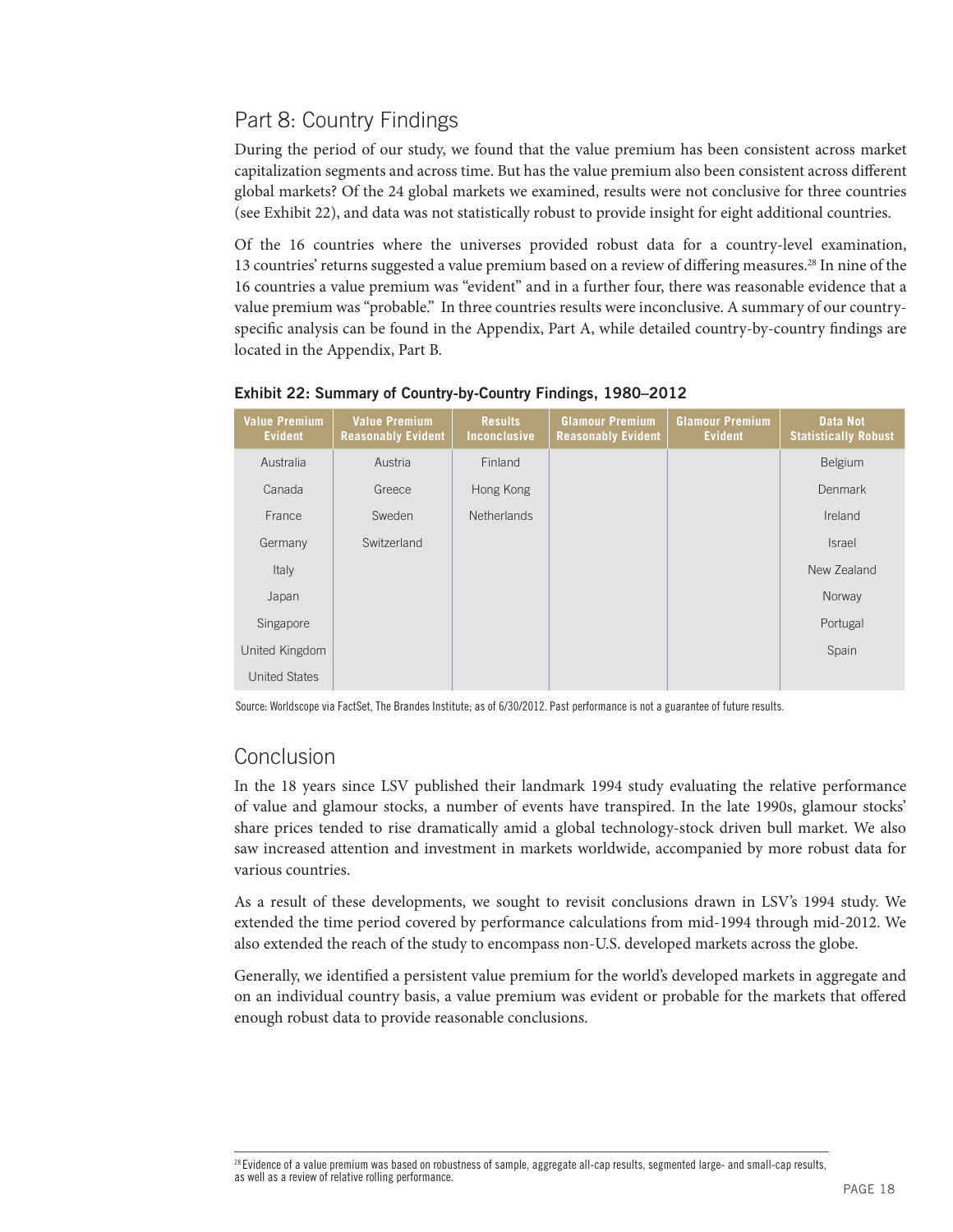While the degree of outperformance of value stocks versus glamour stocks varied across data sets, what strikes us as most significant was the consistency the value premium exhibited:

- across valuation metrics, such as P/B, P/CF, P/E and sales growth
- across time, which in this study applies to the 1968-2012 period for U.S. stocks, and the 1980–2012 period for non-U.S. stocks
- across regions, as the results indicated a value premium in developed markets in North America, Europe and Asia
- across market capitalizations, as the relative outperformance of value stocks to glamour stocks was evident among both large- and small-cap stock universes.

While this paper is not intended to resolve the question of why the value premium is evident, nor explain its persistence, we conclude with an observation made by Benjamin Graham more than 50 years ago on the divergent fortunes of value and glamour stocks that may offer some insight.

"If we assume that it is the habit of the market to overvalue common stocks which have been showing excellent growth or are glamorous for some other reason, it is logical to expect that it will undervalue relatively, at least—companies that are out of favor because of unsatisfactory developments of a temporary nature. This may be set down as a fundamental law of the stock market and it suggests an investment approach [value investing] that should prove both conservative and promising."<sup>29</sup>



The Brandes Institute 11988 El Camino Real, Suite 600 P.O. Box 919048 San Diego CA 92191-9048 858.755.0239 800.237.7119 Fax 858.755.0916

This material is for informational purposes only and is not meant to be an offer, solicitation or recommendation for any product or services. Material should not be considered a recommendation to purchase or sell any particular security. It should not be assumed that any security transactions, holdings, or sectors discussed were or will be profitable. Stocks of small companies usually experience more volatility than mid- and large-sized companies. Investing outside of the United States is subject to certain risks such as currency fluctuations and social and political changes; such risks may result in greater share price volatility. Unlike Treasury securities, stocks are not backed by the full faith and credit of the United States and will experience market fluctuations. Indices are unmanaged and are not available for direct investment. No investment strategy can assure a profit or protect against loss.

The foregoing reflects the thoughts and opinions of the Brandes Institute, a division of Brandes Investment Partners, L.P.

Copyright © 2012 Brandes Investment Partners, L.P. ALL RIGHTS RESERVED. Brandes Investment Partners® is a registered trademark of Brandes Investment Partners, L.P. in the United States and Canada. Users agree not to copy, reproduce, distribute, publish, or in any way exploit this material, except that users may make a print copy for their own personal, non-commercial use. Brief passages from any article may be quoted with appropriate credit to the Brandes Institute. Longer passages may be quoted only with prior written approval from the Brandes Institute. For more information about Brandes Institute research reports, visit our website at www.brandes.com/institute.

<sup>29</sup> Graham, Benjamin. The Intelligent Investor (fourth rev. ed.) New York: Harper & Row, 1973. p. 79.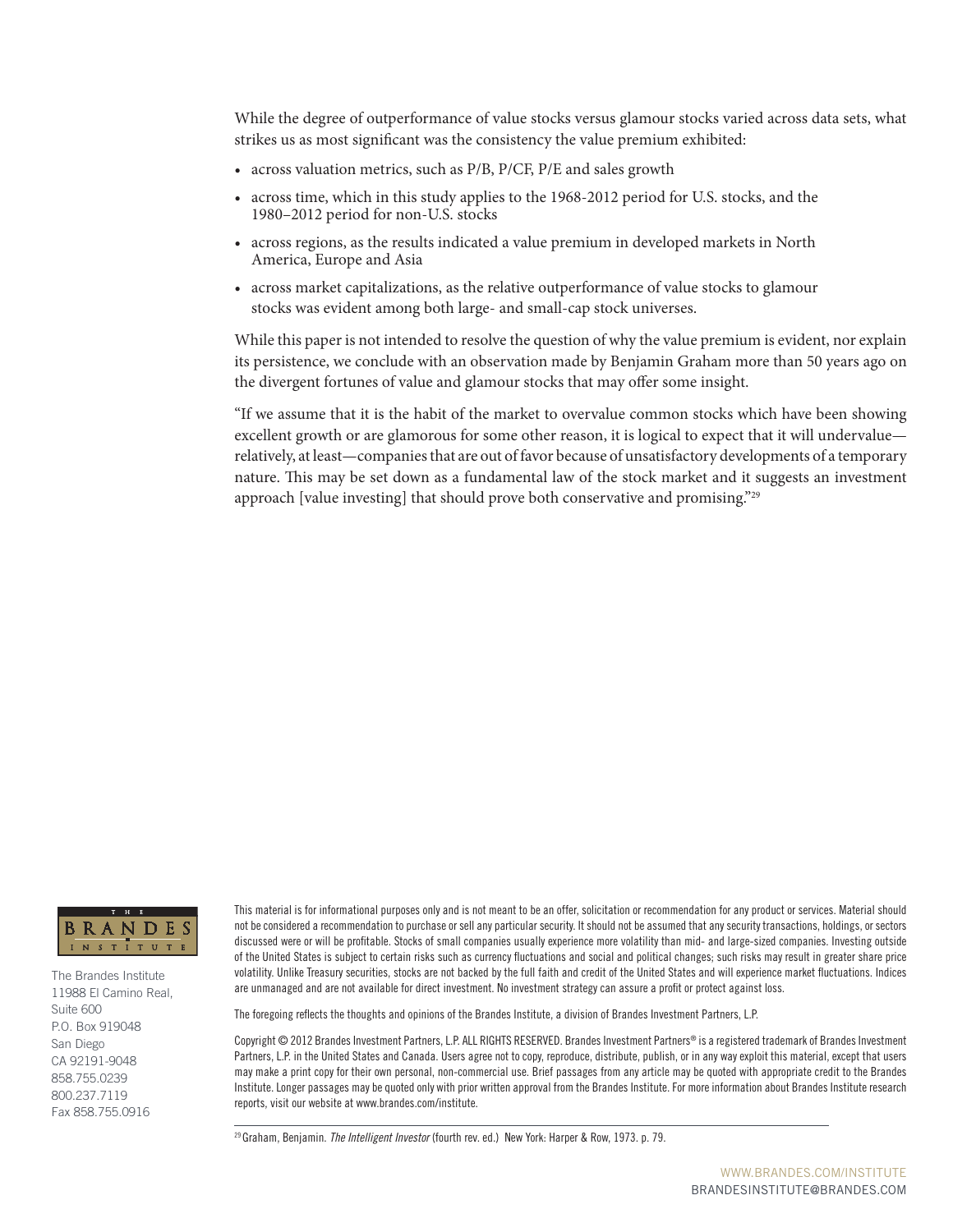### APPENDIX

#### *Contents*

- **Part A:** Select Country-By-Country Data, June 30, 1980–June 30, 2012
- **Part B:** In-Depth Country-By-Country Data, June 30, 1980–June 30, 2012
- **Part C:** LSV Annualized Average 5-year Returns, April 30, 1968–April 30, 1994 for Price-to-Cash Flow (P/CF) and Price-to-Earnings (P/E)
- **Part D:** Brandes Institute Synchronized Results Annualized Average 5-year Returns, April 30, 1968–April 30, 1994 for Price-to-Cash Flow (P/CF) and Price-to-Earnings (P/E)
- **Part E:** Brandes Institute Extended Results Annualized Average 5-year Returns, April 30, 1968–April 30, 2012 Price-to-Cash Flow (P/CF) and Price-to-Earnings (P/E) Large-Cap and Small-Cap Series
- **Part F:** Brandes Institute Extended Global Results Annualized Average 5-year Returns June 30, 1980–June 30, 2012 for Price-to-Cash Flow (P/CF) and Price-to-Earnings (P/E) Deciles for Large-Cap and Small-Cap Series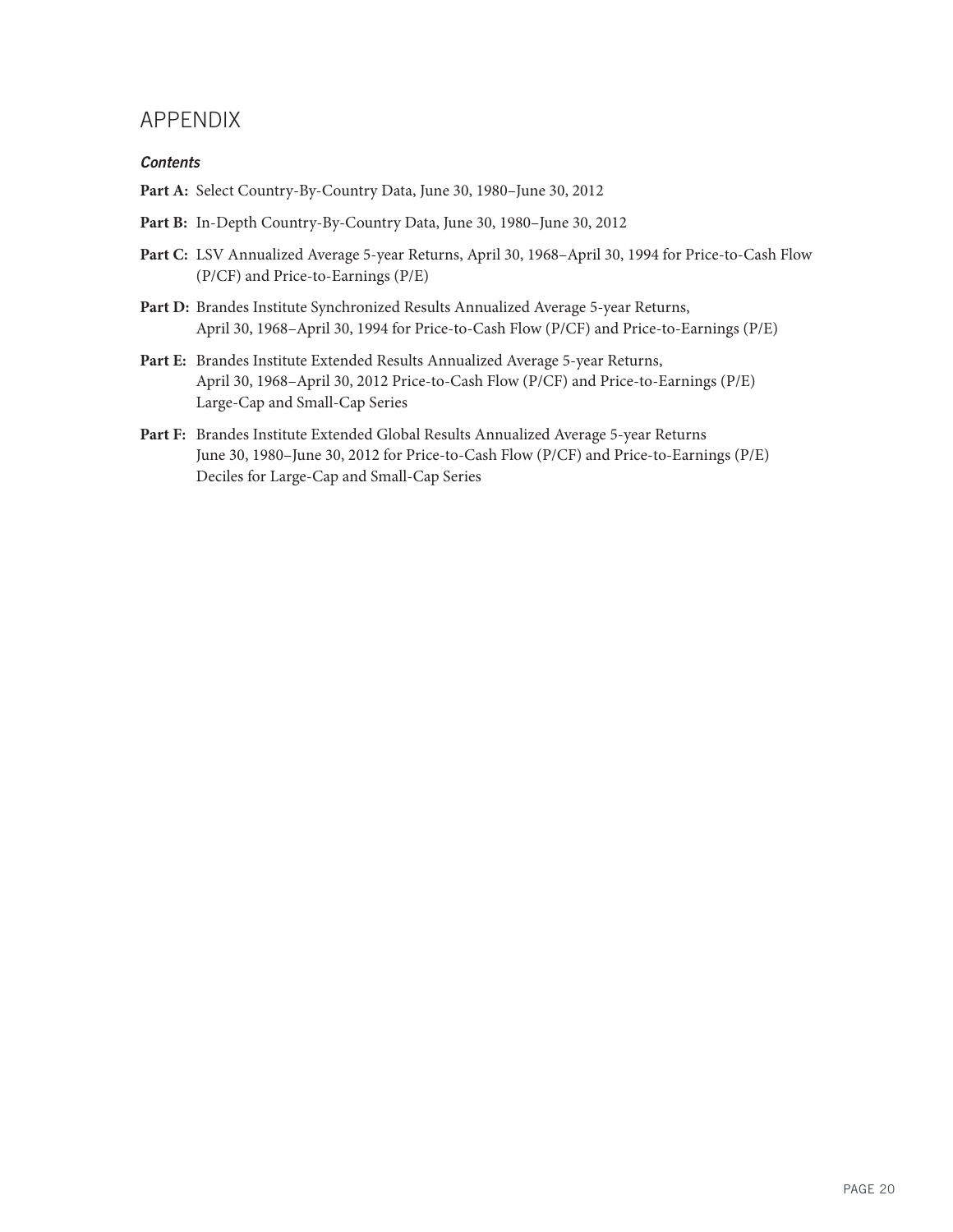#### **Part A: Select Country-By-Country Data**

(June 30, 1980–June 30, 2012)

|                |       |           | 6/30/07 sample          |             | decile 1 (glamour) | decile 10 (value) |            |
|----------------|-------|-----------|-------------------------|-------------|--------------------|-------------------|------------|
|                |       | # of co's | avg. mkt.<br>cap (US\$) | ann. return | stan. dev.         | ann. return       | stan. dev. |
| Australia      | All   | 311       | \$4,427                 | 9.6%        | 21.8%              | 16.3%             | 26.9%      |
|                | Large | 94        | \$12,518                | 11.1%       | 27.9%              | 14.4%             | 23.8%      |
|                | Small | 217       | \$923                   | 7.4%        | 30.3%              | 16.5%             | 25.1%      |
| Austria        | AII   | 50        | \$5,619                 | 2.1%        | 30.4%              | 12.9%             | 35.5%      |
|                | Large | 15        | \$15,396                | 1.3%        | 40.3%              | 20.5%             | 44.2%      |
|                | Small | 35        | \$1,428                 | 2.0%        | 36.6%              | 6.8%              | 25.7%      |
| <b>Belgium</b> | All   | 54        | \$8,653                 | 8.5%        | 22.3%              | 15.4%             | 25.8%      |
|                | Large | 17        | \$23,519                | 10.8%       | 31.3%              | 17.6%             | 29.1%      |
|                | Small | 37        | \$1,823                 | 2.8%        | 30.3%              | 13.5%             | 22.9%      |
| Canada         | All   | 469       | \$3,922                 | 3.6%        | 24.9%              | 10.8%             | 25.8%      |
|                | Large | 141       | \$10,910                | $-3.1%$     | 30.1%              | 13.0%             | 24.6%      |
|                | Small | 328       | \$918                   | 5.6%        | 29.1%              | 10.9%             | 29.3%      |
| Denmark        | AII   | 100       | \$2,779                 | 16.2%       | 27.5%              | 13.5%             | 40.2%      |
|                | Large | 30        | \$7,676                 | 20.2%       | 43.2%              | 12.3%             | 27.6%      |
|                | Small | 70        | \$681                   | 7.4%        | 35.1%              | 13.0%             | 31.0%      |
| Finland        | All   | 50        | \$6,273                 | 11.8%       | 35.6%              | 18.6%             | 37.8%      |
|                | Large | 15        | \$16,696                | 23.6%       | 63.1%              | 14.0%             | 34.5%      |
|                | Small | 35        | \$1,806                 | 8.9%        | 40.9%              | 19.8%             | 42.9%      |
| France         | All   | 228       | \$12,148                | 8.9%        | 27.5%              | 16.2%             | 26.2%      |
|                | Large | 69        | \$35,441                | 10.6%       | 33.0%              | 16.8%             | 39.7%      |
|                | Small | 159       | \$2,039                 | 8.7%        | 28.0%              | 15.5%             | 30.8%      |
| Germany        | AII   | 214       | \$9,950                 | 5.3%        | 25.4%              | 16.9%             | 22.0%      |
|                | Large | 65        | \$28,625                | 7.0%        | 29.0%              | 16.4%             | 28.0%      |
|                | Small | 149       | \$1,803                 | 3.7%        | 23.2%              | 17.1%             | 27.0%      |
| Greece         | All   | 78        | \$2,808                 | 8.8%        | 53.6%              | 22.0%             | 48.1%      |
|                | Large | 24        | \$7,178                 | 14.5%       | 56.1%              | 23.0%             | 62.5%      |
|                | Small | 54        | \$866                   | 1.9%        | 44.9%              | 8.7%              | 42.4%      |
| HongKong       | AII   | 277       | \$4,187                 | 13.3%       | 38.4%              | 20.2%             | 33.1%      |
|                | Large | 84        | \$11,571                | 17.7%       | 40.4%              | 22.0%             | 41.0%      |
|                | Small | 193       | \$973                   | 8.2%        | 32.6%              | 16.6%             | 36.3%      |
| Ireland        | All   | 50        | \$3,521                 | 13.3%       | 34.2%              | 6.5%              | 37.2%      |
|                | Large | 15        | \$9,936                 | 16.3%       | 52.1%              | 11.4%             | 40.7%      |
|                | Small | 35        | \$772                   | 12.5%       | 45.1%              | 6.8%              | 47.1%      |
| Italy          | All   | 129       | \$8,405                 | 7.7%        | 41.9%              | 17.8%             | 34.1%      |
|                | Large | 39        | \$22,787                | 11.6%       | 35.4%              | 22.0%             | 50.9%      |
|                | Small | 90        | \$2,172                 | 3.8%        | 31.8%              | 14.0%             | 42.6%      |

Source: Worldscope, The Brandes Institute; as of 6/30/2012.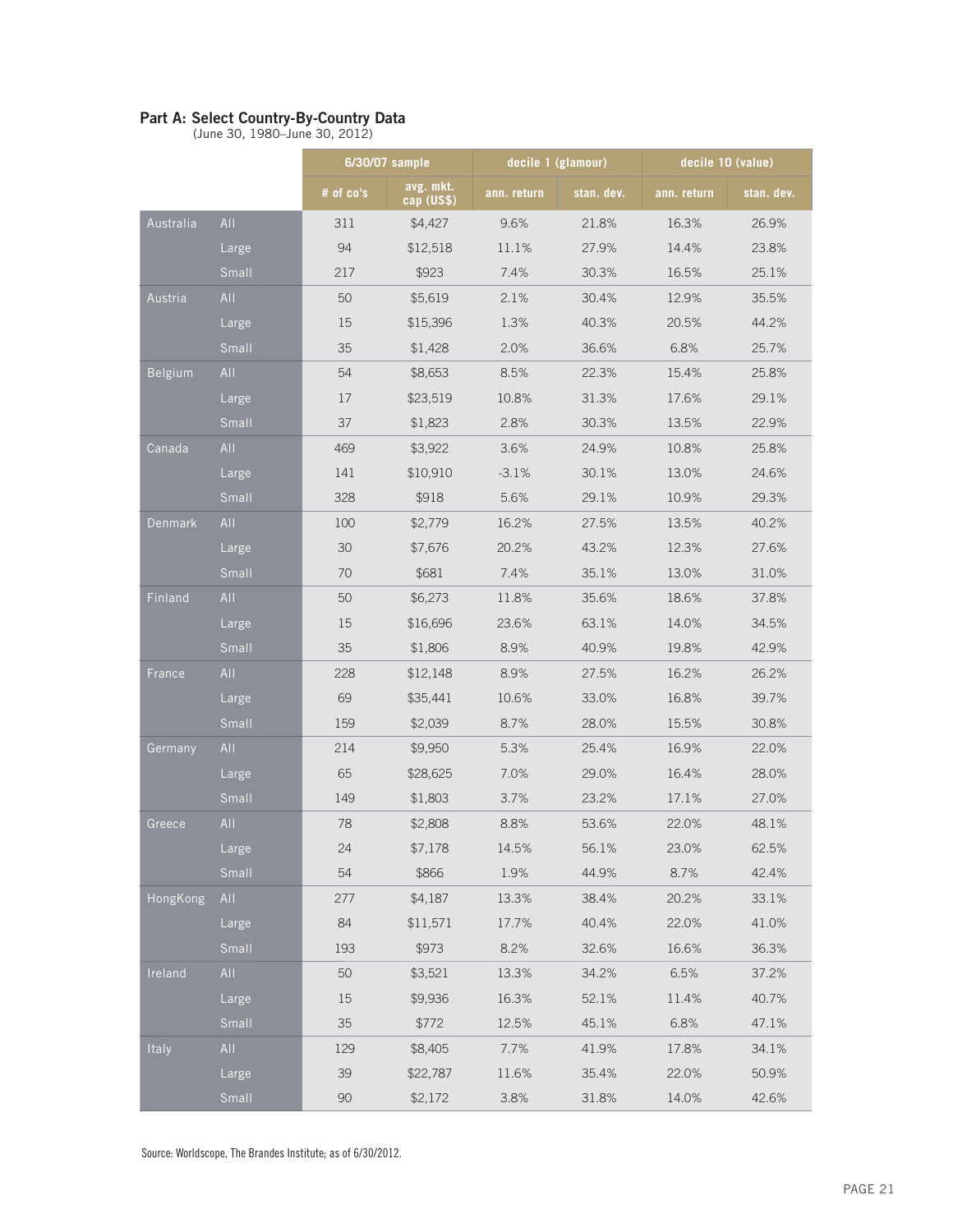#### **Part A: Select Country-By-Country Data (continued)**

(June 30, 1980–June 30, 2012)

|                       |          |           | 6/30/07 sample          | decile 1 (glamour) |            | decile 10 (value) |            |
|-----------------------|----------|-----------|-------------------------|--------------------|------------|-------------------|------------|
|                       |          | # of co's | avg. mkt.<br>cap (US\$) | ann. return        | stan. dev. | ann. return       | stan. dev. |
| Japan                 | AII      | 1,086     | \$4,111                 | 1.0%               | 25.5%      | 10.5%             | 25.6%      |
|                       | Large    | 326       | \$11,378                | 0.2%               | 23.7%      | 9.8%              | 25.2%      |
|                       | Small    | 760       | \$995                   | 1.9%               | 27.7%      | 10.7%             | 26.6%      |
| Netherlands           | All      | 79        | \$19,296                | 12.1%              | 32.6%      | 16.1%             | 32.2%      |
|                       | Large    | 24        | \$56,106                | 5.2%               | 25.9%      | 14.1%             | 30.9%      |
|                       | Small    | 55        | \$3,233                 | 12.4%              | 44.5%      | 14.9%             | 35.4%      |
| <b>New</b><br>Zealand | All      | 50        | \$1,346                 | 5.2%               | 28.6%      | 2.0%              | 30.4%      |
|                       | Large    | 15        | \$3,551                 | 7.6%               | 37.4%      | 7.5%              | 34.8%      |
|                       | $S$ mall | 35        | \$400                   | 13.2%              | 37.0%      | 2.2%              | 28.3%      |
| Norway                | All      | 77        | \$4,407                 | 7.4%               | 49.4%      | 23.5%             | 35.3%      |
|                       | Large    | 24        | \$11,657                | 6.2%               | 48.7%      | 5.6%              | 47.4%      |
|                       | Small    | 53        | \$1,124                 | 8.0%               | 42.5%      | 26.5%             | 58.3%      |
| Portugal              | All      | 35        | \$3,901                 | 12.7%              | 46.1%      | 17.8%             | 37.3%      |
|                       | Large    | 15        | \$8,206                 | 14.3%              | 44.8%      | 19.1%             | 48.1%      |
|                       | Small    | 20        | \$672                   | 5.8%               | 39.6%      | 6.9%              | 39.5%      |
| Singapore             | AII      | 145       | \$2,610                 | 5.8%               | 47.2%      | 18.8%             | 34.9%      |
|                       | Large    | 44        | \$6,710                 | 2.9%               | 37.3%      | 21.1%             | 48.8%      |
|                       | Small    | 101       | \$824                   | 9.6%               | 38.9%      | 16.7%             | 45.4%      |
| Sweden                | AII      | 110       | \$5,536                 | 10.8%              | 36.6%      | 21.7%             | 27.1%      |
|                       | Large    | 33        | \$15,162                | 13.8%              | 34.4%      | 22.7%             | 37.9%      |
|                       | Small    | 77        | \$1,410                 | 8.3%               | 32.7%      | 15.8%             | 35.8%      |
| Switzerland           | All      | 119       | \$12,236                | 9.0%               | 26.3%      | 15.0%             | 30.7%      |
|                       | Large    | 36        | \$34,986                | 1.8%               | 32.3%      | 12.3%             | 28.4%      |
|                       | Small    | 83        | \$2,369                 | 13.0%              | 34.9%      | 15.0%             | 26.6%      |
| U.K.                  | AII      | 547       | \$7,925                 | 9.6%               | 19.7%      | 14.1%             | 22.1%      |
|                       | Large    | 165       | \$23,630                | 10.4%              | 24.3%      | 14.1%             | 22.0%      |
|                       | Small    | 382       | \$1,142                 | 8.6%               | 23.0%      | 14.7%             | 20.4%      |
| $U.S.*$               | AII      | 3,018     | \$5                     | 6.5%               | 22.9%      | 14.8%             | 23.4%      |
|                       | Large    | 942       | \$17,644                | 9.1%               | 20.6%      | 15.1%             | 20.6%      |
|                       | Small    | 2,076     | \$948                   | 5.8%               | 25.6%      | 14.4%             | 23.9%      |

Source: Worldscope, The Brandes Institute; as of 6/30/2012. \*data April 30, 1968–April 30, 2012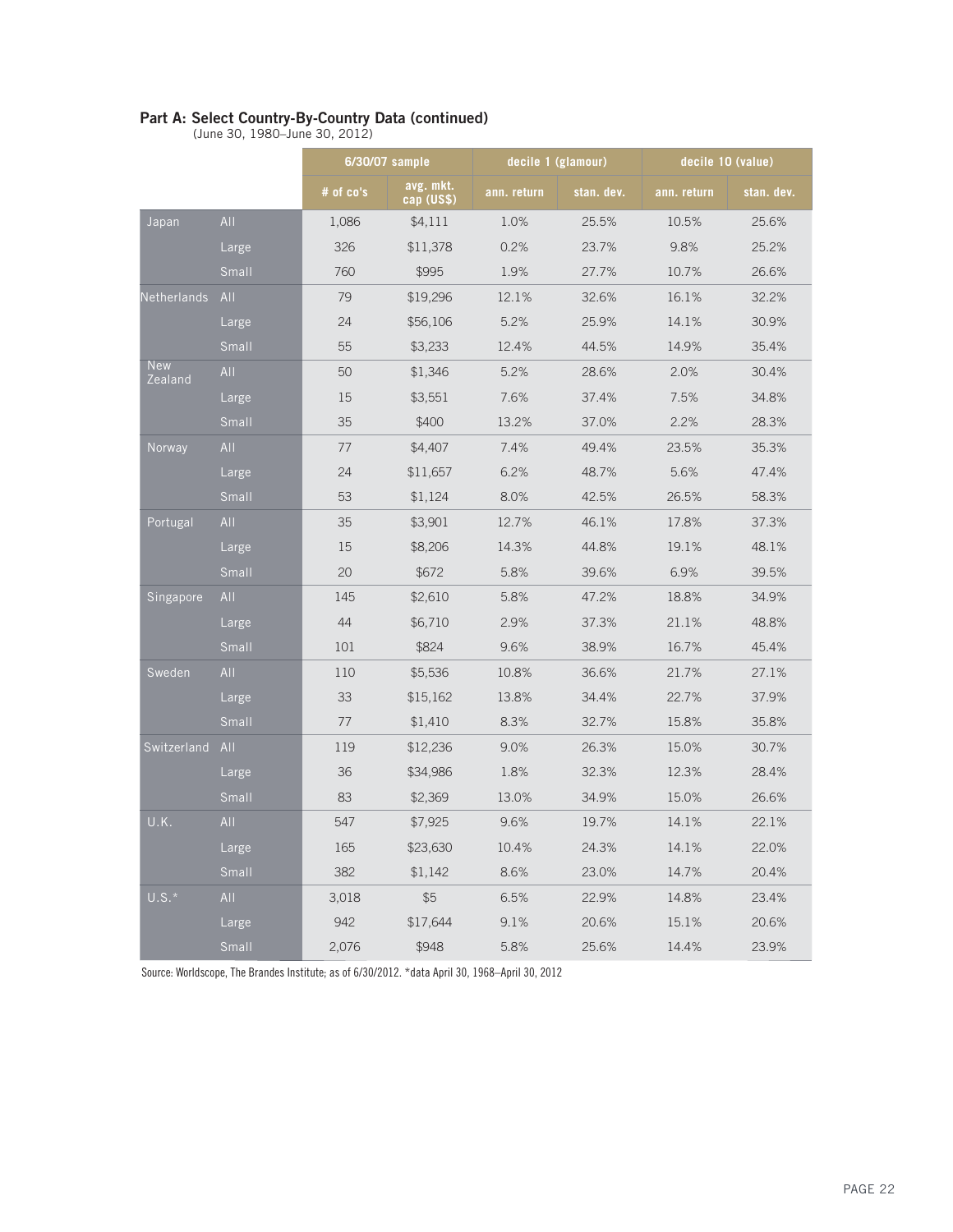## Part B: In-Depth Country-By-Country Data, June 30, 1980–June 30, 2012

For certain countries, the sample size was negligible in the duration or greater part of the study period. For example, in eight countries (Belgium, Denmark, Ireland, Israel, New Zealand, Norway, Portugal and Spain) the equity sample sizes may be statistically robust at points in time, but they are not consistently robust across the study time frame. Because of this, these countries exhibit insufficient performance data for meaningful country-specific analysis. For seven countries included in the country-specific analysis (Austria, Finland, Greece, Hong Kong, the Netherlands, Sweden and Switzerland), sample robustness (sample size, data consistency and data availability) precluded data availability during certain periods; however, enough data was available to make limited conclusions.

| <b>Country</b> | Page(s)   | <b>Country</b>     | Page(s)   |
|----------------|-----------|--------------------|-----------|
| Australia      | $23 - 25$ | Italy              | $43 - 45$ |
| Austria        | $26 - 28$ | Japan              | 46-48     |
| Canada         | $28 - 30$ | <b>Netherlands</b> | $48 - 50$ |
| Finland        | $31 - 33$ | Singapore          | 51-53     |
| France         | $33 - 35$ | Sweden             | 53-55     |
| Germany        | 36-38     | Switzerland        | 56-58     |
| Greece         | $38-40$   | United Kingdom     | 58-60     |
| Hong Kong      | 41-43     | United States*     | 61-63     |

\*data April 30, 1968–April 30, 2012

### Australia

Our sample size for Australia stayed constant through the first half of the study period. In the mid-to late-90s, the sample expanded somewhat. As of June 30, 2007, Australia's large-cap sample consisted of 94 companies, while the small-cap sample included 217 firms.





Source: Worldscope, The Brandes Institute; as of 6/30/2012.

Australia's decile 1 stocks posted average returns of 9.6%, while decile 10 stocks registered average gains of 16.3%. While this pointed to a significant premium for decile 10 versus decile 1, returns for deciles 2 through 9 were relatively flat.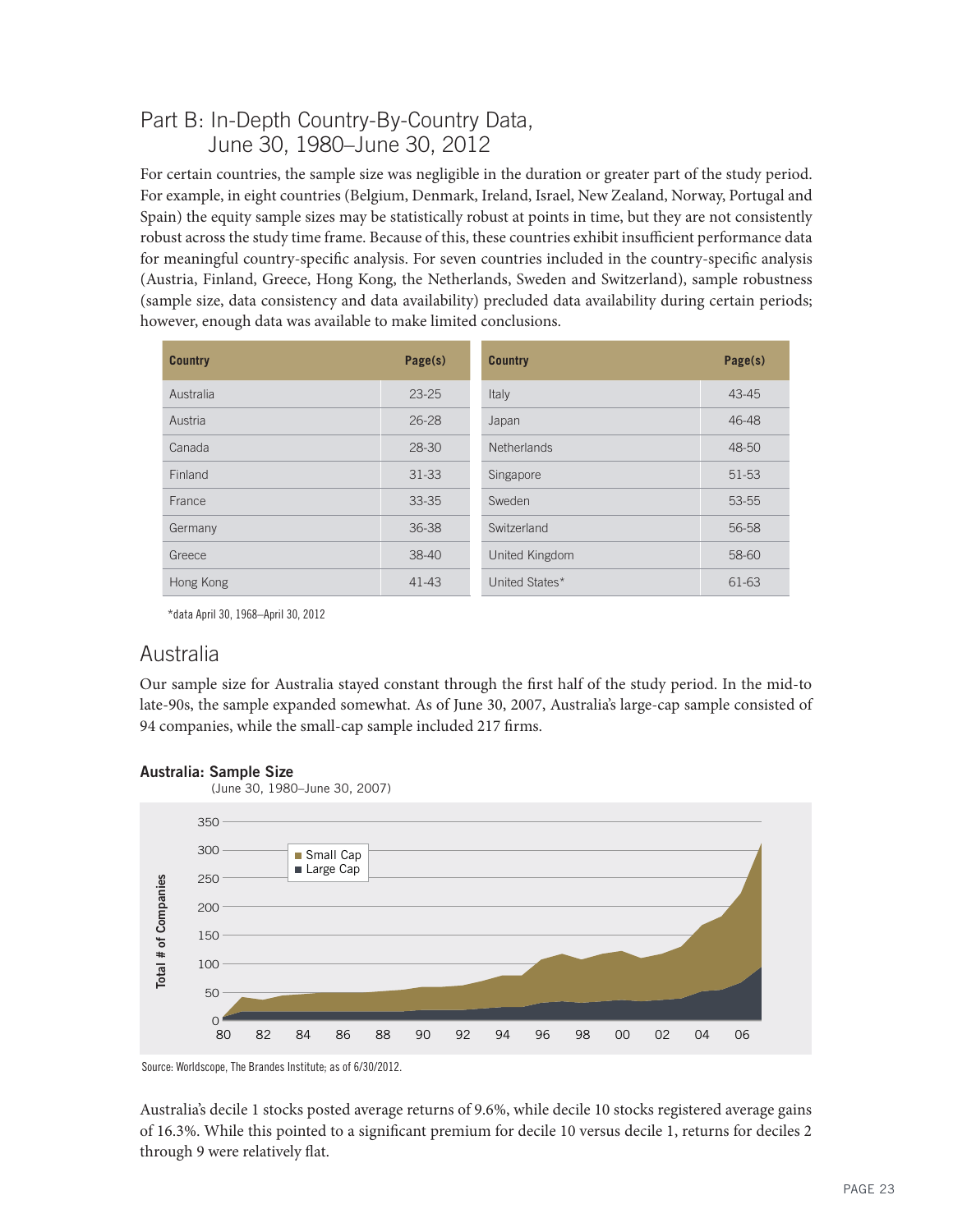

#### **Australia: Annualized Average 5-Year Returns**

Source: Worldscope, The Brandes Institute; as of 6/30/2012.

Australia's segmented large- and small-cap universes showed similar results. Australia's decile 1 largecap stocks posted average returns of 11.1%, while the large caps in decile 10 registered average gains of 14.4%. In Australia's large-cap sample, decile 3 results showed uncharacteristically lofty returns, as average performance was driven by the results of one company. Australia's small-cap universe yielded a





(June 30, 1980–June 30, 2012)

Source: Worldscope, The Brandes Institute; as of 6/30/2012.

Value bested glamour in a clear majority of the rolling 5-year periods between 1980 and 2012. In addition, value's margin versus glamour was typically substantial: outperformance averaged 4.2% for large-cap stocks and 10.1% for small-cap stocks.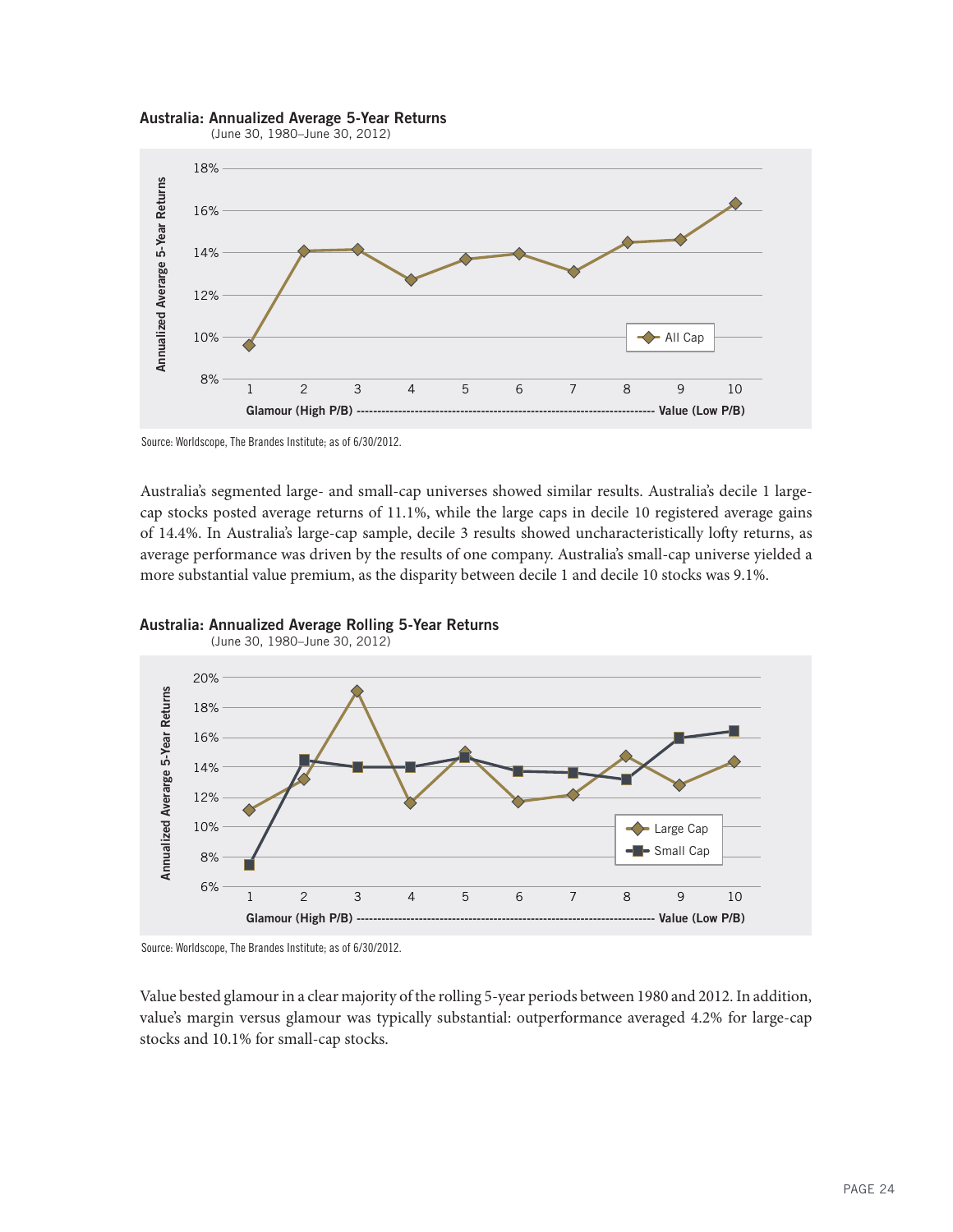



(June 30, 1980–June 30, 2012)

Source: Worldscope, The Brandes Institute; as of 6/30/2012.

Years with no performance listed on the chart may reflect that the country universe was not robust enough to provide data for 10 deciles.

For both large- and small-cap stocks in Australia, a similar value premium was evident. While glamour stocks have recently outperformed value in both large- and small-cap stocks, Australia's value stocks consistently outperformed their glamour counterparts over the majority of the study. However, we hesitate to draw firm conclusions from the data, due to the lack of a robust sample over the entire

**Australia: Rolling 5-Year Annualized Relative Performance of Value vs. Glamour**

(June 30, 1980–June 30, 2012)



Source: Worldscope, The Brandes Institute; as of 6/30/2012.

\

Years with no performance listed on the chart may reflect that the country universe was not robust enough to provide data for 10 deciles.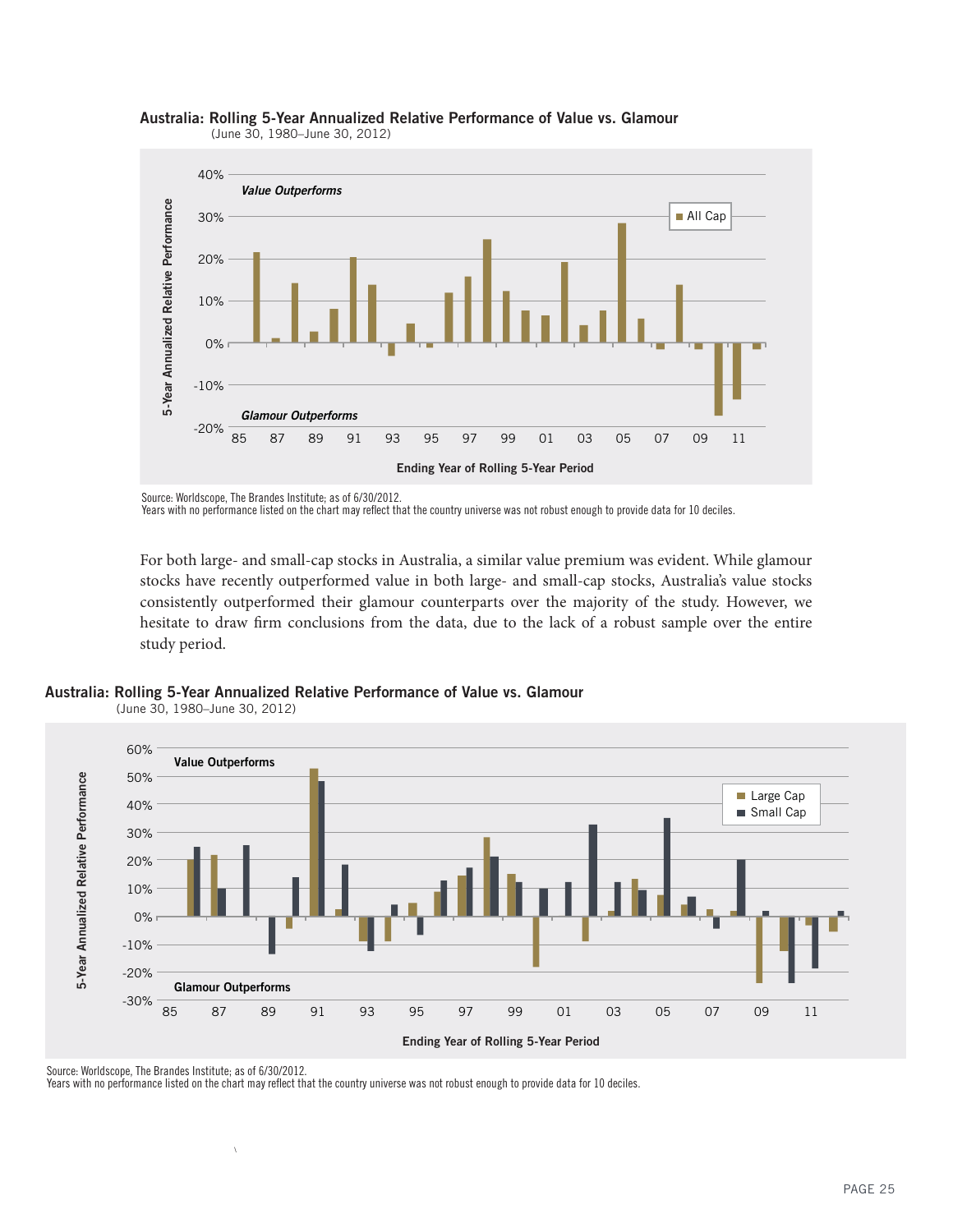### Austria

Our Austria sample size grew throughout the study period. As of June 30, 2007, Austria's large-cap sample consisted of 15 companies, while the small-cap sample included 35 firms.



Source: Worldscope, The Brandes Institute; as of 6/30/2012.

Decile-by-decile returns for Austria clearly pointed to the existence of a value premium. Decile 1 stocks posted average returns of 2.1%, while decile 10 stocks registered average gains of 12.9%.





Source: Worldscope, The Brandes Institute; as of 6/30/2012.

Austria's segmented large- and small-cap universes showed similar results. Austria's decile 1 large-cap stocks posted average returns of 1.3%, while the large caps in decile 10 registered average gains of 20.5%. Austria's small-cap universe yielded a more modest value premium, as the disparity between decile 1 and decile 10 stocks was 4.8%.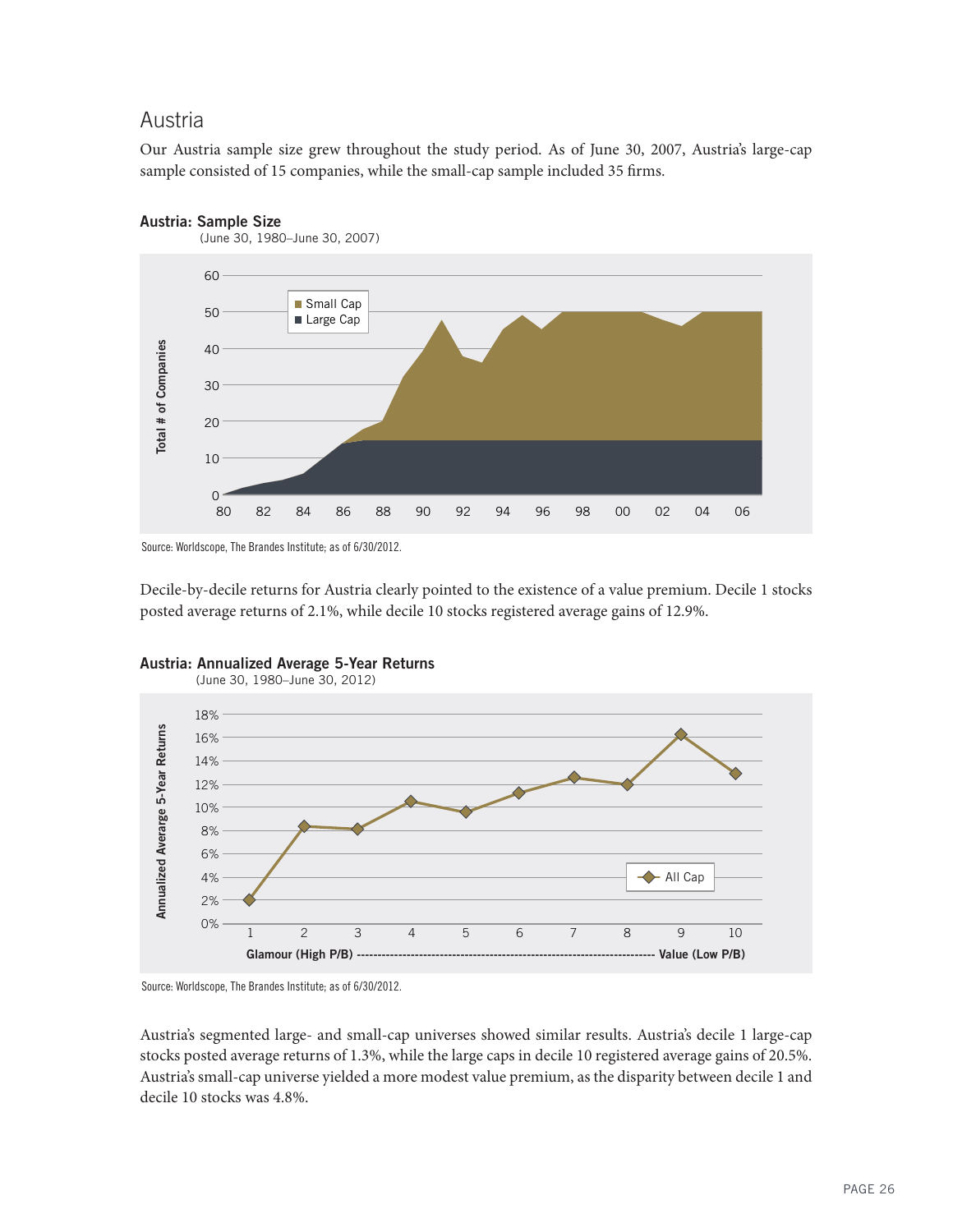#### **Austria: Annualized Average 5-Year Returns** (June 30, 1980–June 30, 2012)



Source: Worldscope, The Brandes Institute; as of 6/30/2012.

On a 5-year rolling basis, glamour outperformed value in the most recent six periods in the 1980 to 2012 span. Value's relative outperformance exceeded 20% for nine periods, while periods of glamour outperformance exceeding 20% only occurred twice.



### **Austria: Rolling Annualized 5-Year Relative Performance of Value vs. Glamour**

Source: Worldscope, The Brandes Institute; as of 6/30/2012.

Years with no performance listed on the chart may reflect that the country universe was not robust enough to provide data for 10 deciles.

Similar results are evident for the the small- and large-cap segments in a majority of the rolling 5-year periods. However, due to the lack of a robust sample over the entire study period, we hesitate to draw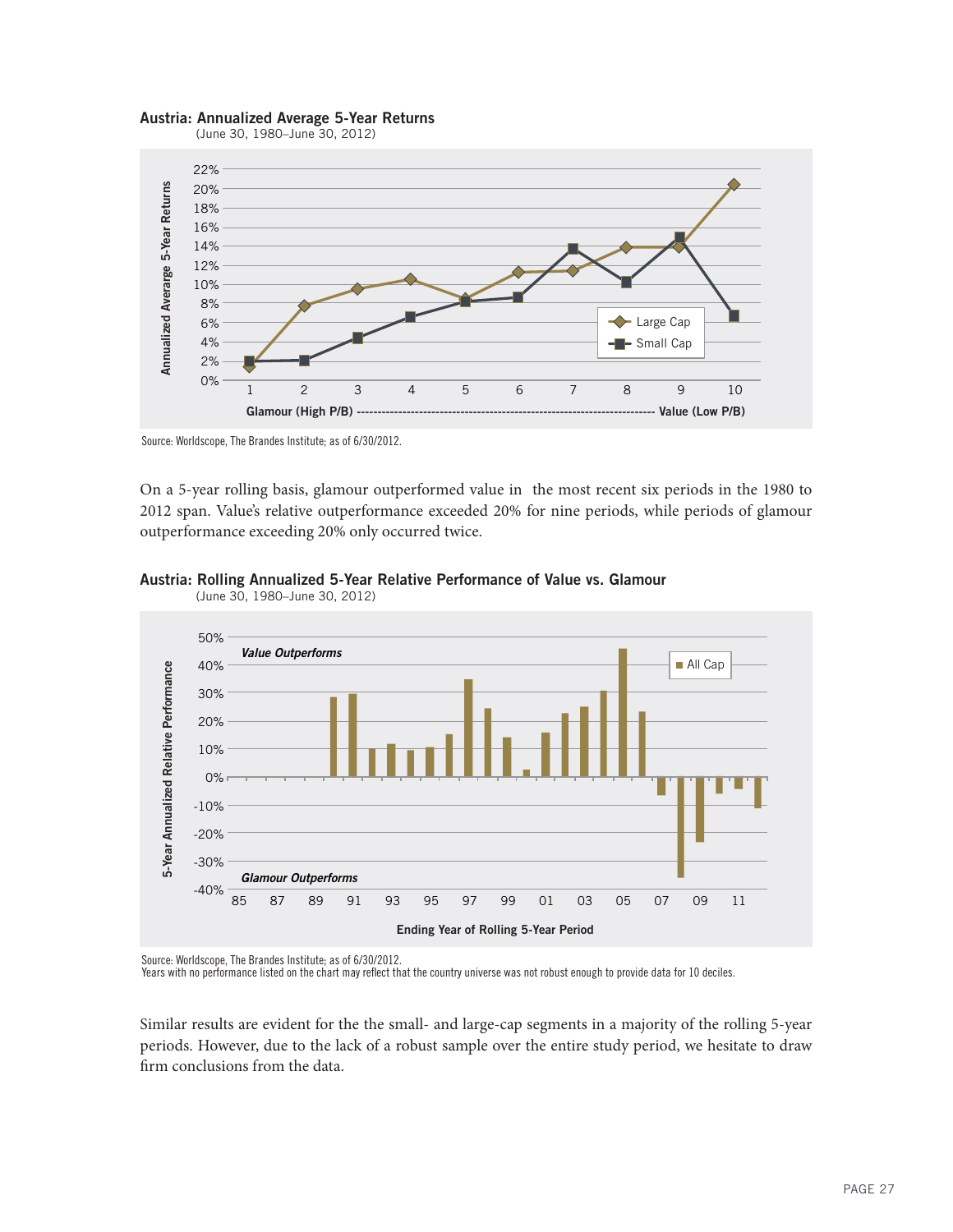

(June 30, 1980–June 30, 2012)



Source: Worldscope, The Brandes Institute; as of 6/30/2012.

Years with no performance listed on the chart may reflect that the country universe was not robust enough to provide data for 10 deciles.

### Canada

Our sample size for Canada grew throughout the study period. As of June 30, 2007, Canada's large-cap sample consisted of 141 companies, while the small-cap sample included 328 firms.



### **Canada: Sample Size**

Source: Worldscope, The Brandes Institute; as of 6/30/2012.

In Canada's all-cap universe decile 1 glamour stocks returned 3.6%, while decile 10 value stocks yielded 10.8%. A decile-by-decile comparison revealed even better returns for deciles 5–9.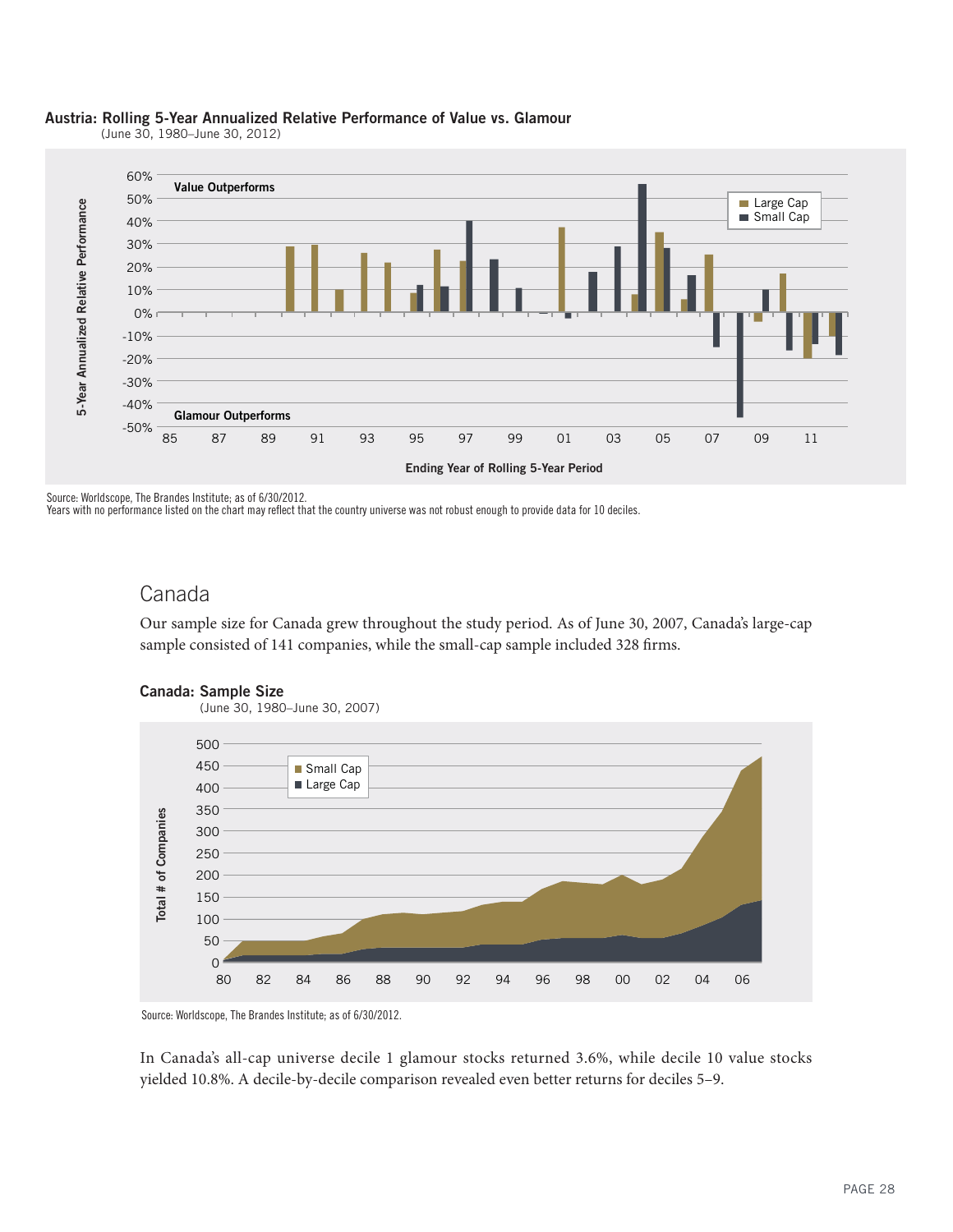

Source: Worldscope, The Brandes Institute; as of 6/30/2012.

The segmented large- and small-cap universes yielded equally compelling results. The performance of large-cap stocks was particularly substantial with value stocks in decile 10 returning 13.0%, while glamour stocks in decile 1 returned -3.1%. Results for small caps were not as dramatic, but followed the





Source: Worldscope, The Brandes Institute; as of 6/30/2012.

In Canada, value bested glamour in a clear majority of the rolling 5–year periods from 1980 to 2010. For the periods where glamour outperformed value, the difference never exceeded 10%, while value stocks outperformed by this amount 10 times. While glamour outperformed value for the rolling periods ending 2001–2004, this was followed by a stong rally by value that began with a 40.7% outperformance for the rolling period ending in 2005.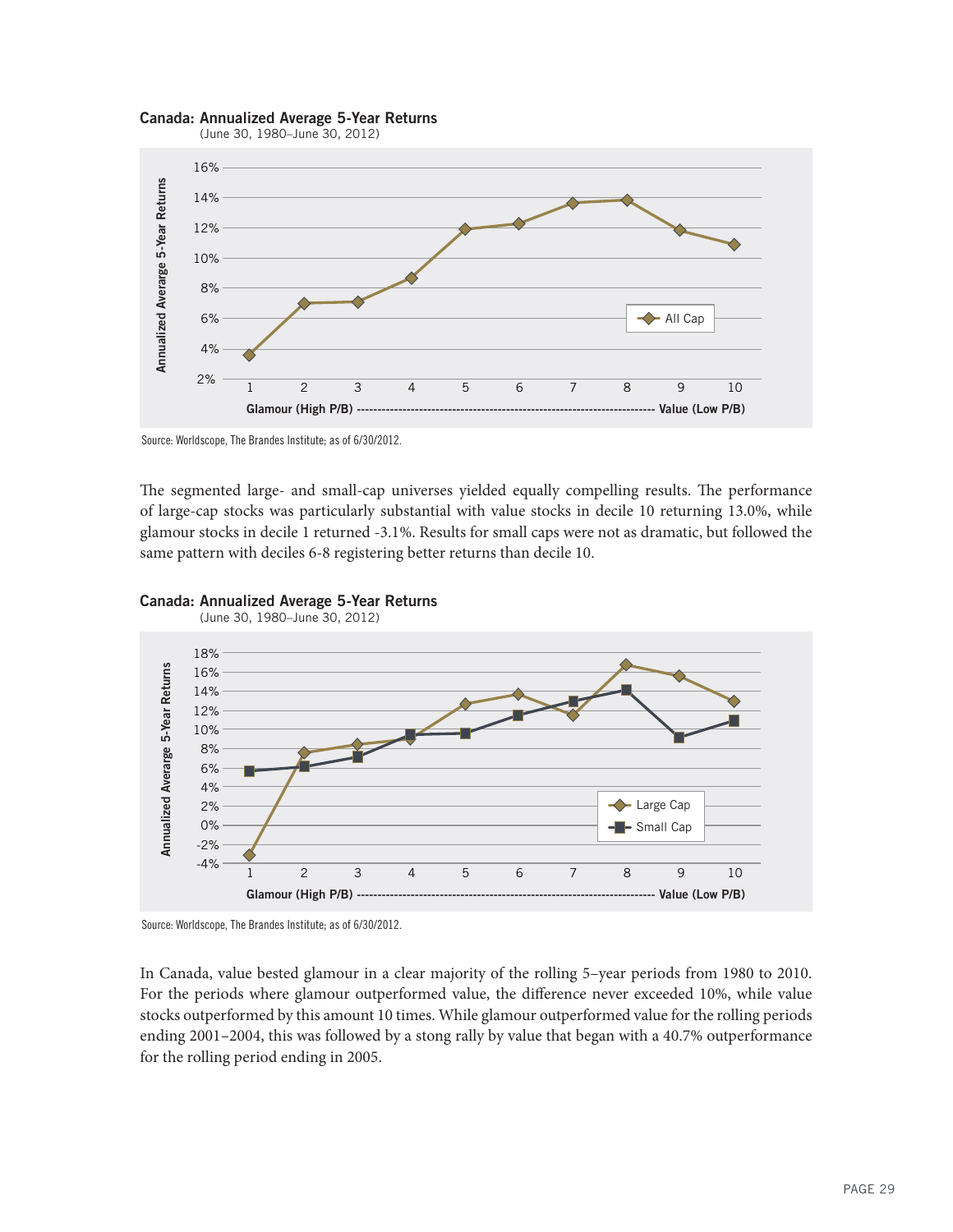

### **Canada: Rolling 5-Year Annualized Relative Performance of Value vs. Glamour**

(June 30, 1980–June 30, 2012)

Years with no performance listed on the chart may reflect that the country universe was not robust enough to provide data for 10 deciles.

While both small- and large-cap value outperformed their glamour counterparts over the long term, large cap far exceeded small cap. Overall, Canadian small-cap value averaged a 7.7% outperformance,



(June 30, 1980–June 30, 2012)



Source: Worldscope, The Brandes Institute; as of 6/30/2012.

Years with no performance listed on the chart may reflect that the country universe was not robust enough to provide data for 10 deciles.

Source: Worldscope, The Brandes Institute; as of 6/30/2012.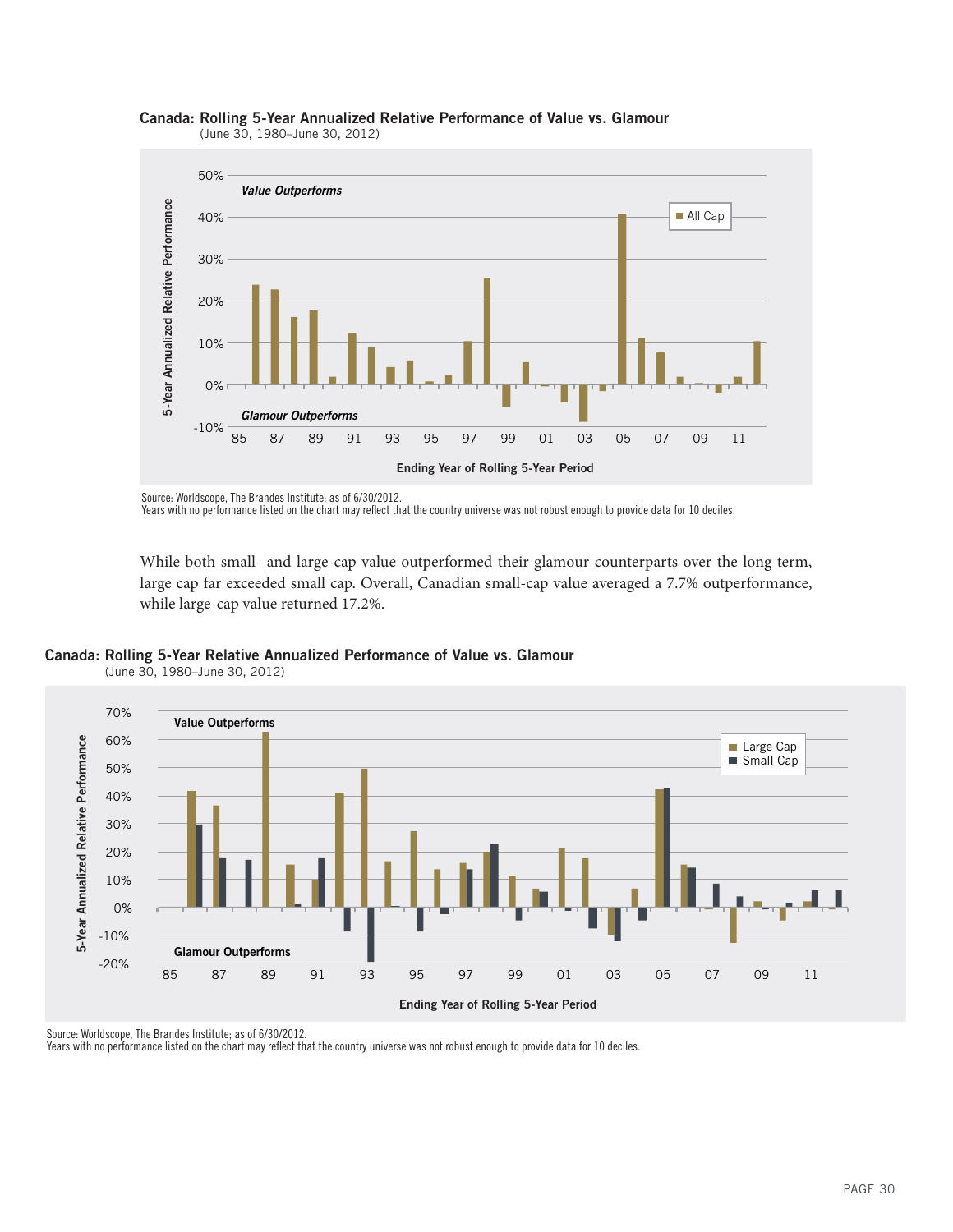### Finland

As of June 30, 2007, Finland's large-cap sample consisted of 15 companies, while the small-cap sample included 35 firms. Our sample size for Finland grew rapidly at the beginning of the study period; however, it plateaued in the mid-80s for large cap and in the mid-90s for small cap and has remained unchanged for over 10 years.





Source: Worldscope, The Brandes Institute; as of 6/30/2012.

A clear value premium was evident among Finland's all-cap sample. Glamour stocks in decile 1 averaged an 11.8% return, while value stocks in decile 10 returned an average of 18.6%.





Source: Worldscope, The Brandes Institute; as of 6/30/2012.

Among the segmented small-cap and large-cap samples, results were mixed. Note that decile 1 stocks represented the lowest performing decile for small-cap stocks, consistent with the aggregate results, but conversely represented the strongest performing decile for large-cap stocks. However, the lack of a robust sample for Finland tempered the significance of these results.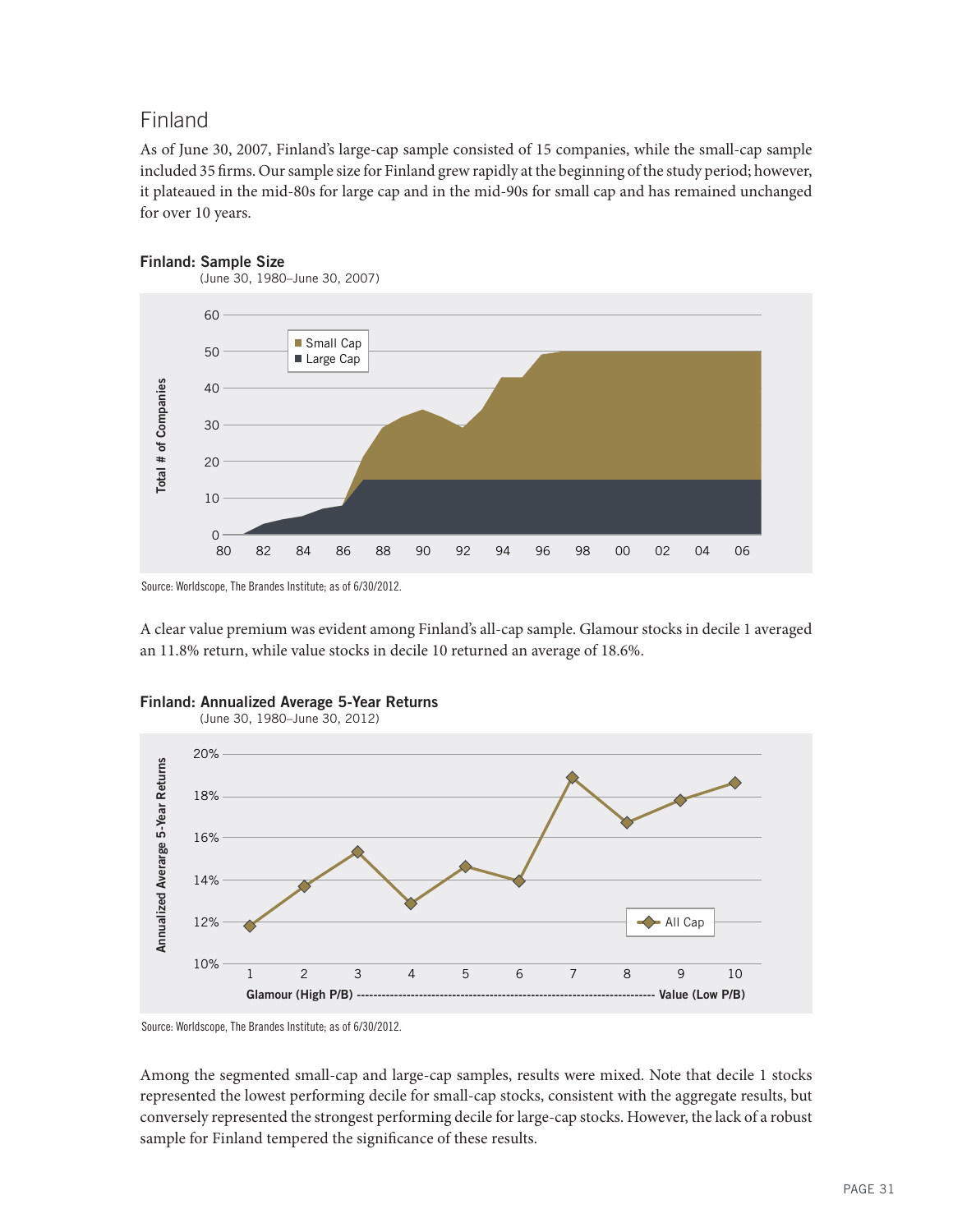



Source: Worldscope, The Brandes Institute; as of 6/30/2012.

On a rolling basis, value and glamour outperformance seemed to vacillate over the rolling 5-year periods between 1988 and 2012. In recent periods glamour deciles have outperformed value; however, throughout the study, periods of value outperformance tended to be more robust than periods of glamour outperformance.



#### **Finland: Rolling 5-Year Annualized Relative Performance of Value vs. Glamour**

Source: Worldscope, The Brandes Institute; as of 6/30/2012.

Years with no performance listed on the chart may reflect that the country universe was not robust enough to provide data for 10 deciles.

Segmented returns for small and large-cap stocks in Finland were mixed and due to the lack of a robust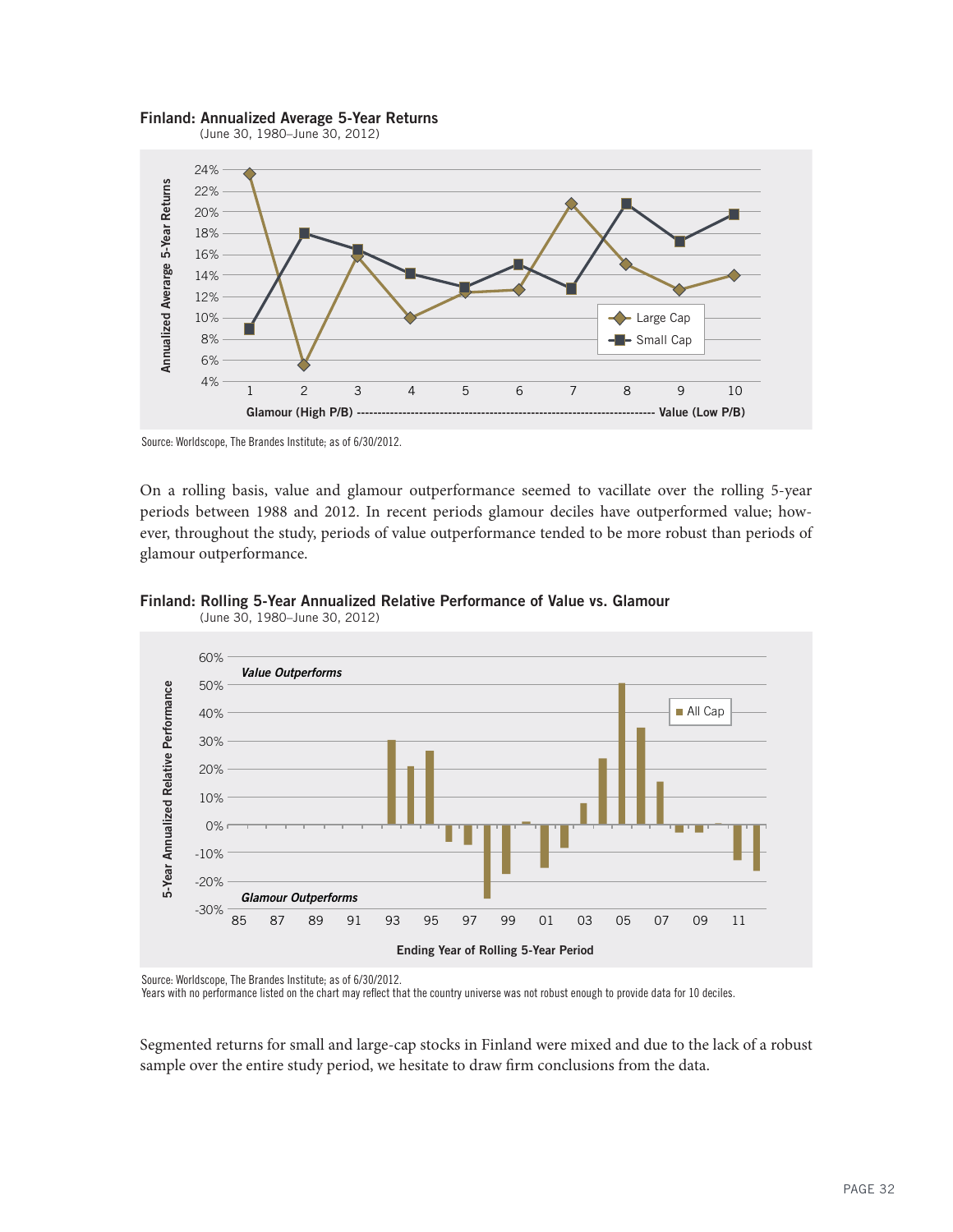

(June 30, 1980–June 30, 2012)



Source: Worldscope, The Brandes Institute; as of 6/30/2012.

Years with no performance listed on the chart may reflect that the country universe was not robust enough to provide data for 10 deciles.

### France

Our sample size for France grew throughout the study period. As of June 30, 2007, France's large-cap sample consisted of 69 companies, while the small-cap sample included 159 firms.



### **France: Sample Size**

Source: Worldscope, The Brandes Institute; as of 6/30/2012.

Decile-by-decile returns for France clearly pointed to the existence of a value premium. Decile 1 glamour stocks returned an average of 8.9%, while decile 10 value stocks gained 16.2% on average.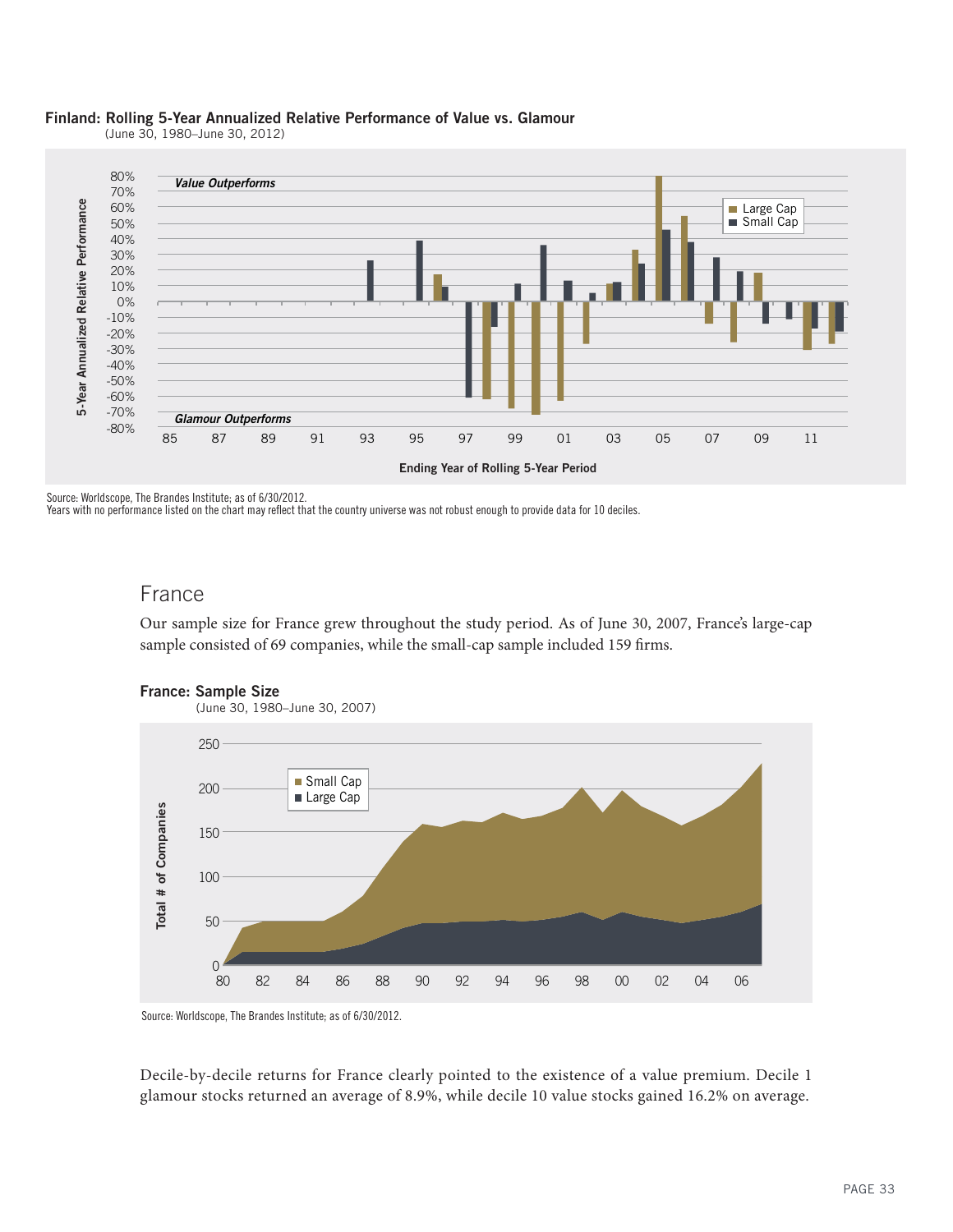

#### **France: Annualized Average 5-Year Returns**

(June 30, 1980–June 30, 2012)

Source: Worldscope, The Brandes Institute; as of 6/30/2012.

Large- and small-cap deciles demonstrated a similar pattern, with returns for small cap exhibiting a



#### **France: Annualized Average 5-Year Returns**

Source: Worldscope, The Brandes Institute; as of 6/30/2012.

France's value stocks also bested glamour with greater frequency and by wider amounts during the rolling 5-year periods between 1980 and 2012; however, glamour has outperformed value in the last four periods.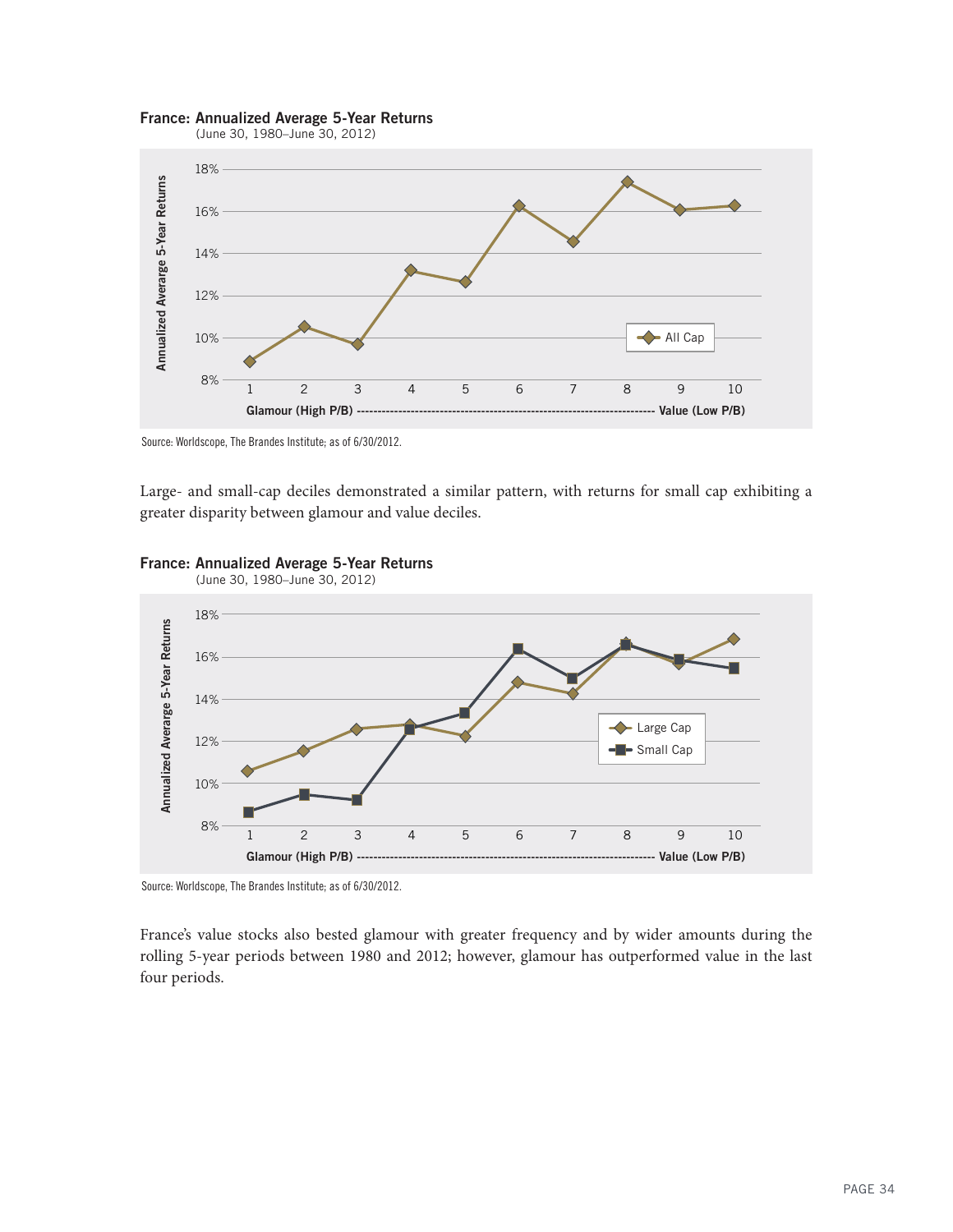

#### **France: Rolling 5-Year Annualized Relative Performance of Value vs. Glamour** (June 30, 1980–June 30, 2012)

Years with no performance listed on the chart may reflect that the country universe was not robust enough to provide data for 10 deciles.

In addition, value stocks' relative outperformance of glamour stocks tended to be substantial for small caps and, to a lesser extent, for large cap stocks. In our opinion, this suggests that France's value stocks



(June 30, 1980–June 30, 2012)



Source: Worldscope, The Brandes Institute; as of 6/30/2012.

Years with no performance listed on the chart may reflect that the country universe was not robust enough to provide data for 10 deciles.

Source: Worldscope, The Brandes Institute; as of 6/30/2012.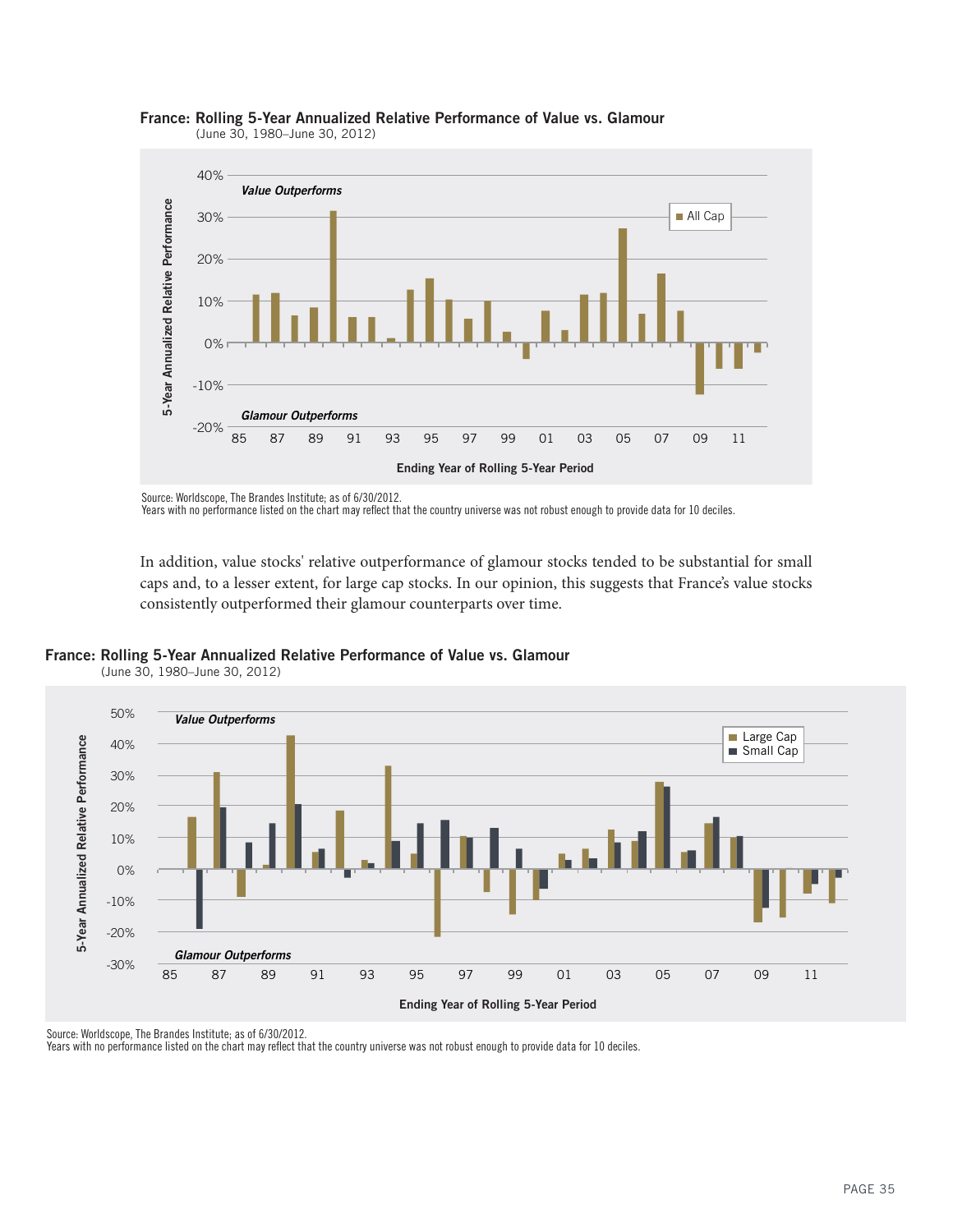### Germany

Our sample size for Germany mostly grew throughout the study period, with a modest decline in the number of companies in the early 2000s. As of June 30, 2007, Germany's large-cap sample consisted of 65 companies, while the small-cap sample included 149 firms.



**Germany: Sample Size**



Decile-by-decile returns for Germany clearly pointed to the existence of a value premium, with decile 10 providing three times the annualized average performance of decile 1 over the 30-year period. The chart below shows the stark contrast between value and glamour deciles during the study, while also showing how those deciles that are somewhere between value and glamour tended to cluster together and generate similar returns. In this sample the value premium was not the result of outliers as value stocks in deciles 9 and 10 registered strong performance compared to their glamour counterparts in deciles 1 and 2.



#### **Germany: Annualized Average 5-Year Returns**

Source: Worldscope, The Brandes Institute; as of 6/30/2012.

Large caps in decile 1 posted average returns of 7.0% while large caps in decile 10 registered average gains of 16.4%. Results for small caps followed a similar pattern with decile 10 registering an average gain of 17.1%, while decile 1 only returned 3.7%.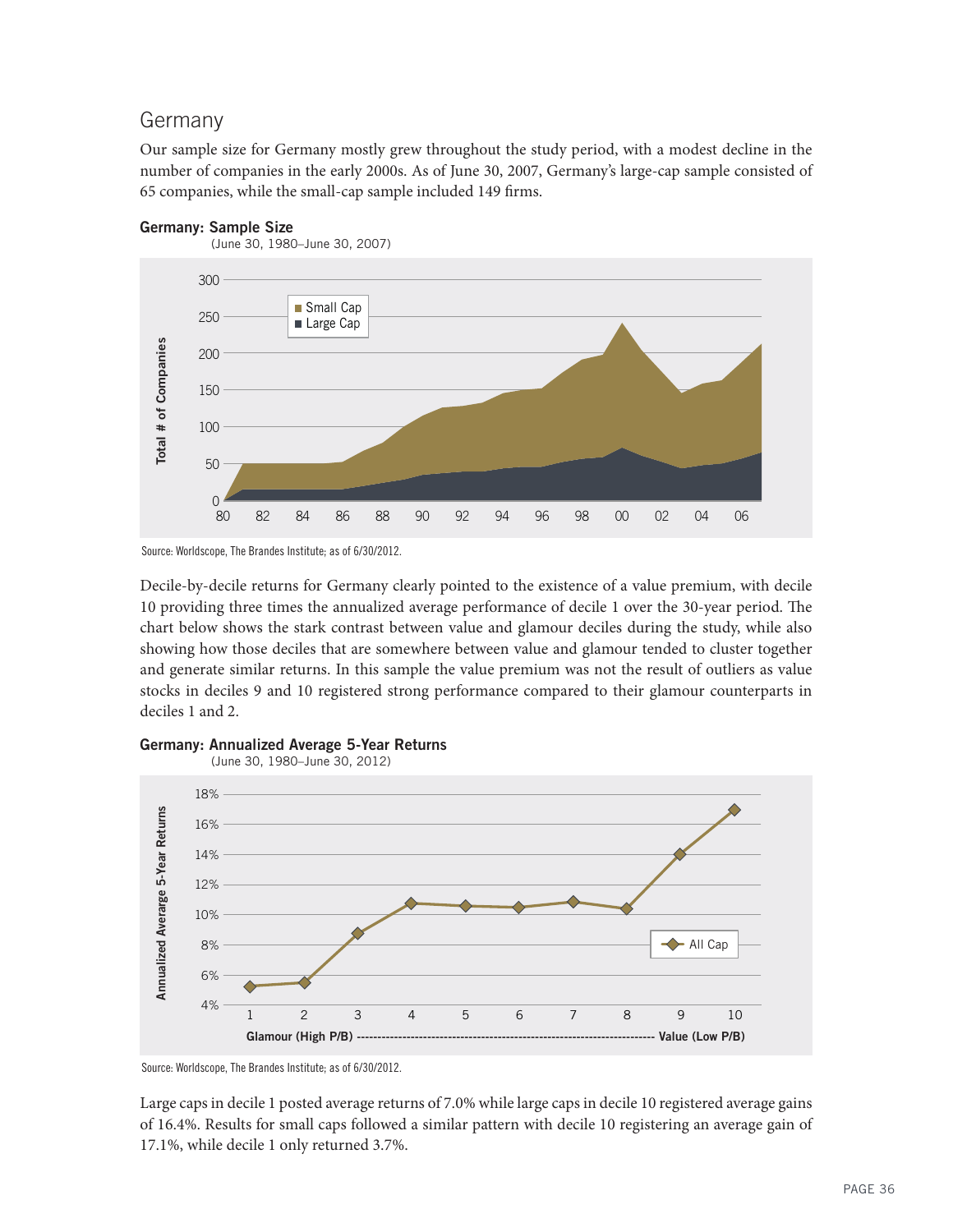

#### **Germany: Annualized Average 5-Year Returns**

Source: Worldscope, The Brandes Institute; as of 6/30/2012.

In Germany, value bested glamour in a clear majority of the rolling 5-year periods in the 1980 to 2010 span. Value's outperformance exceeded 25% on an annualized basis four times during the study with the greatest outperformance taking place during the 5-year rolling period ending in 2005, where value outperformed glamour by 42.9%. In contrast, glamour outperformed value only three times during the study, with its greatest outperformance of 8.6% taking place in 2002.





(June 30, 1980–June 30, 2012)

Source: Worldscope, The Brandes Institute; as of 6/30/2012.

Years with no performance listed on the chart may reflect that the country universe was not robust enough to provide data for 10 deciles.

For both large-cap and small-cap stocks, value continued to best glamour in a majority of the rolling 5-year periods. Even during the recent adverse market environment where value has lagged glamour in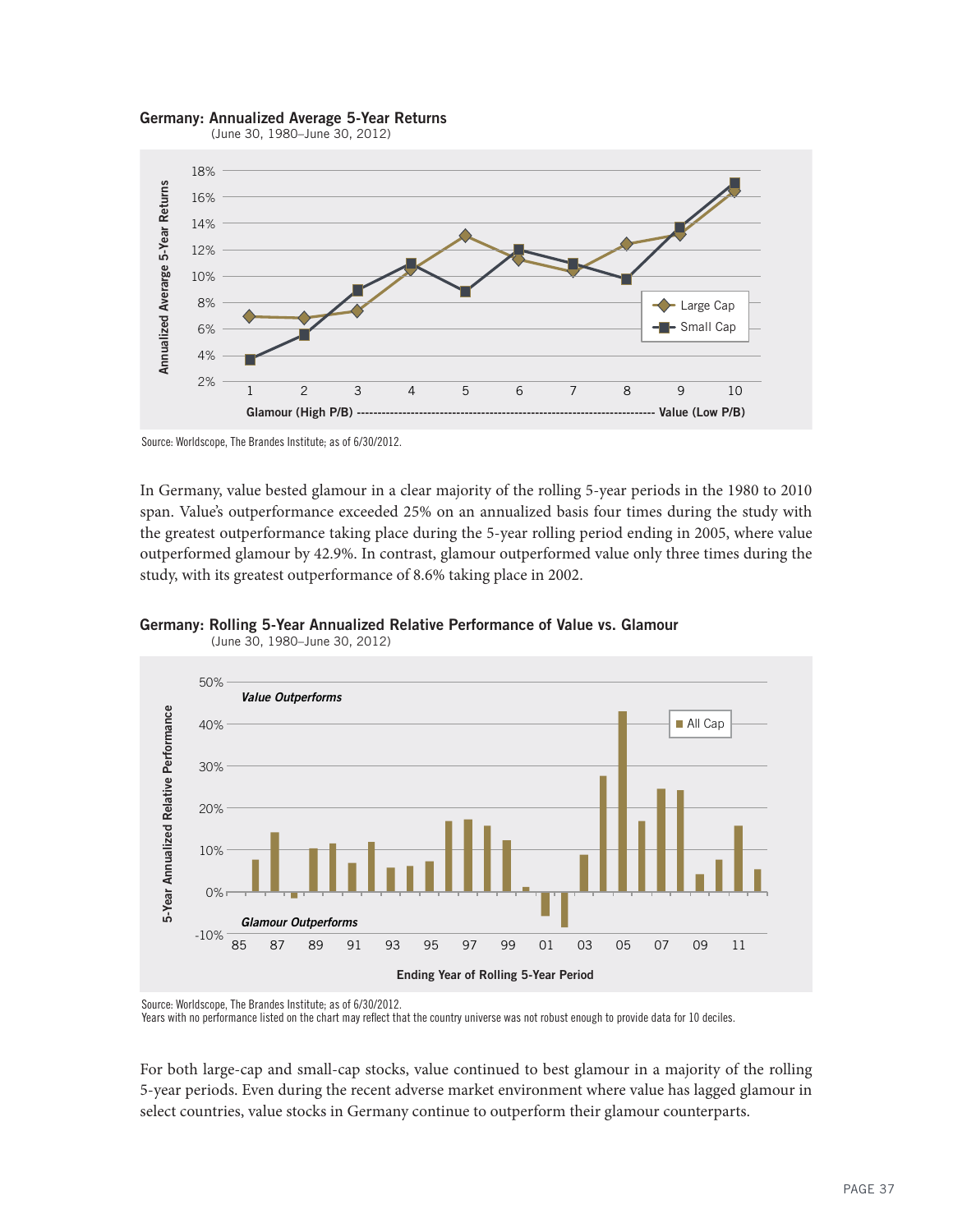

#### **Germany: Rolling 5-Year Annualized Relative Performance of Value vs. Glamour**

(June 30, 1980–June 30, 2012)

Source: Worldscope, The Brandes Institute; as of 6/30/2012.

Years with no performance listed on the chart may reflect that the country universe was not robust enough to provide data for 10 deciles.

### Greece

Our sample size for Greece grew throughout the study period with a sharp increase of smallcap companies from 1996 until 2000. As of June 30, 2007, Greece's large-cap sample consisted of 24 companies, while the small-cap sample included 54 firms.





Source: Worldscope, The Brandes Institute; as of 6/30/2012.

Returns across deciles for Greece point to a value premium. Decile 10 value stocks returned 22.0% on an annualized basis, more than twice the 8.8% performance of decile 1 glamour stocks.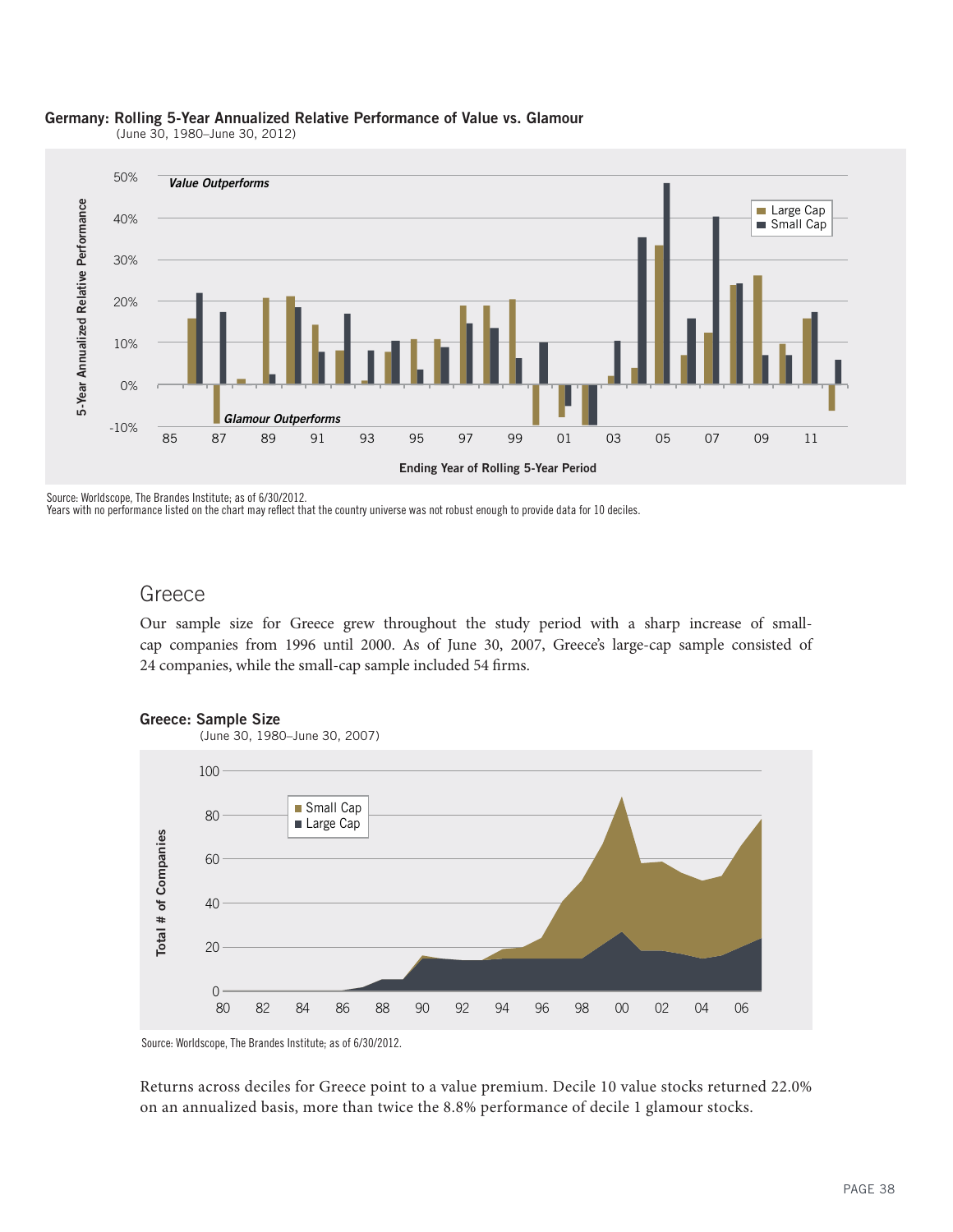#### **Greece: Annualized Average 5-Year Returns**







Large-cap stocks largely exhibited a value premium pattern, although decile 1 glamour stocks performed well on a comparative basis. Performance appeared more random for Greece's small-cap stocks. However,



**Greece: Annualized Average 5-Year Returns**

Source: Worldscope, The Brandes Institute; as of 6/30/2012.

For the brief history available for Greece equities, value stocks outperformed glamour stocks for 5-year periods through the end of 2005; in recent years, glamour stocks have tended to outperform, although by smaller percentages.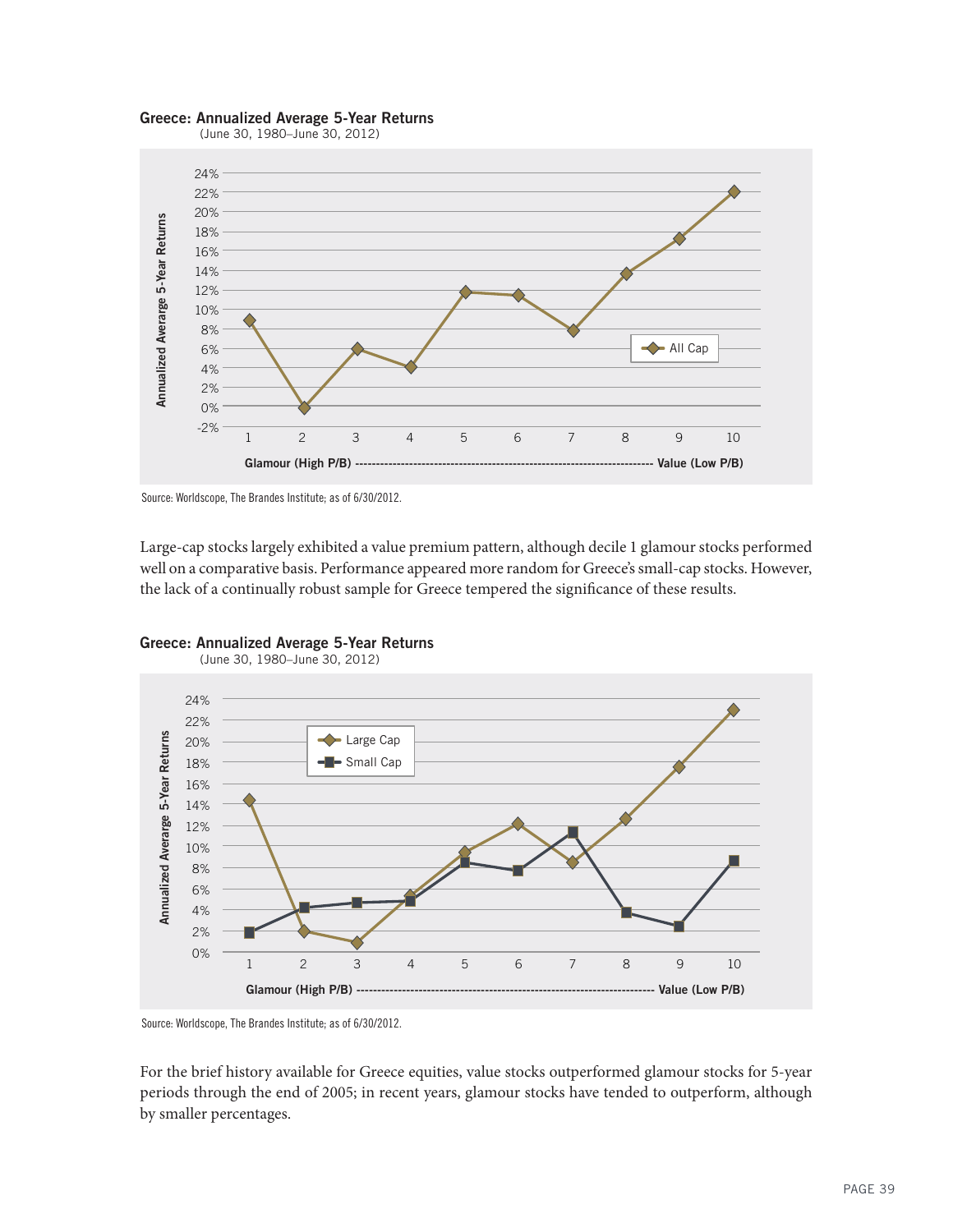

#### **Greece: Rolling 5-Year Annualized Relative Performance of Value vs. Glamour**

(June 30, 1980–June 30, 2012)

Source: Worldscope, The Brandes Institute; as of 6/30/2012.

Years with no performance listed on the chart may reflect that the country universe was not robust enough to provide data for 10 deciles.

The dichotomy of two periods, as exhibited in the previous chart, is also present in small- and large-cap

#### **Greece: Rolling 5-Year Annualized Relative Performance of Value vs. Glamour**



(June 30, 1980–June 30, 2012)

Source: Worldscope, The Brandes Institute; as of 6/30/2012.

Years with no performance listed on the chart may reflect that the country universe was not robust enough to provide data for 10 deciles.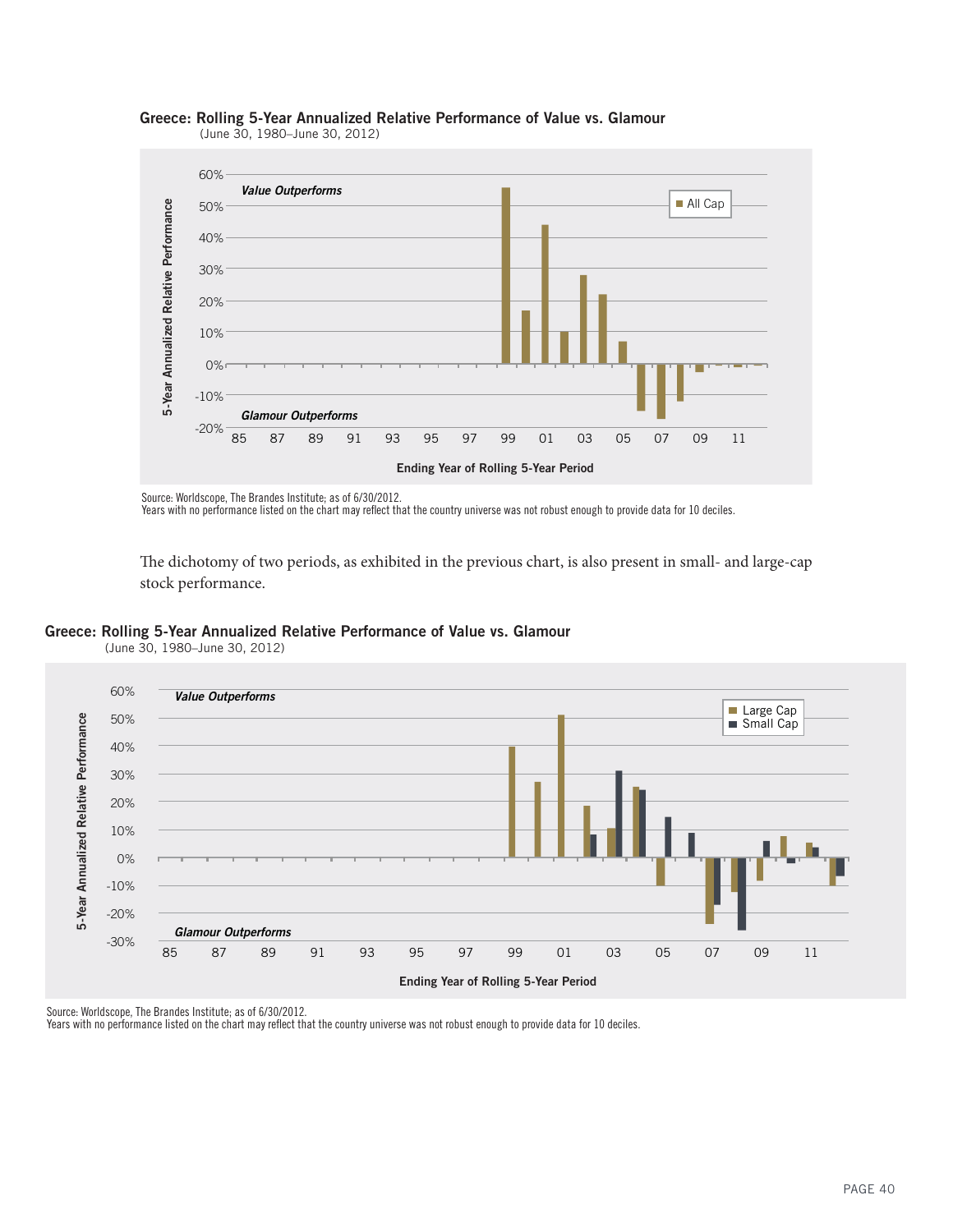### Hong Kong

Our sample size for Hong Kong stayed constant through the first half of the study period. In the midto late-90s, the sample expanded and then contracted slightly. In 2003, the sample expanded again, more than doubling in size in less than three years. As of June 30, 2007, Hong Kong's large-cap sample consisted of 84 companies, while the small-cap sample included 193 firms.





Source: Worldscope, The Brandes Institute; as of 6/30/2012.

Hong Kong stocks can be characterized by a performance lag for the glamour stocks with the highest valuations, rather than a value premium. Over the period, deciles 1 and 2 clearly underperformed the rest of the universe. Returns were fairly compressed between deciles 3 and 10. However, the lack of a continually robust sample for Hong Kong tempered the significance of these results.





Source: Worldscope, The Brandes Institute; as of 6/30/2012.

Breaking the sample down to large- and small-cap stocks reveals a similar pattern with the exception of robust performance of decile 1 for large-cap stocks.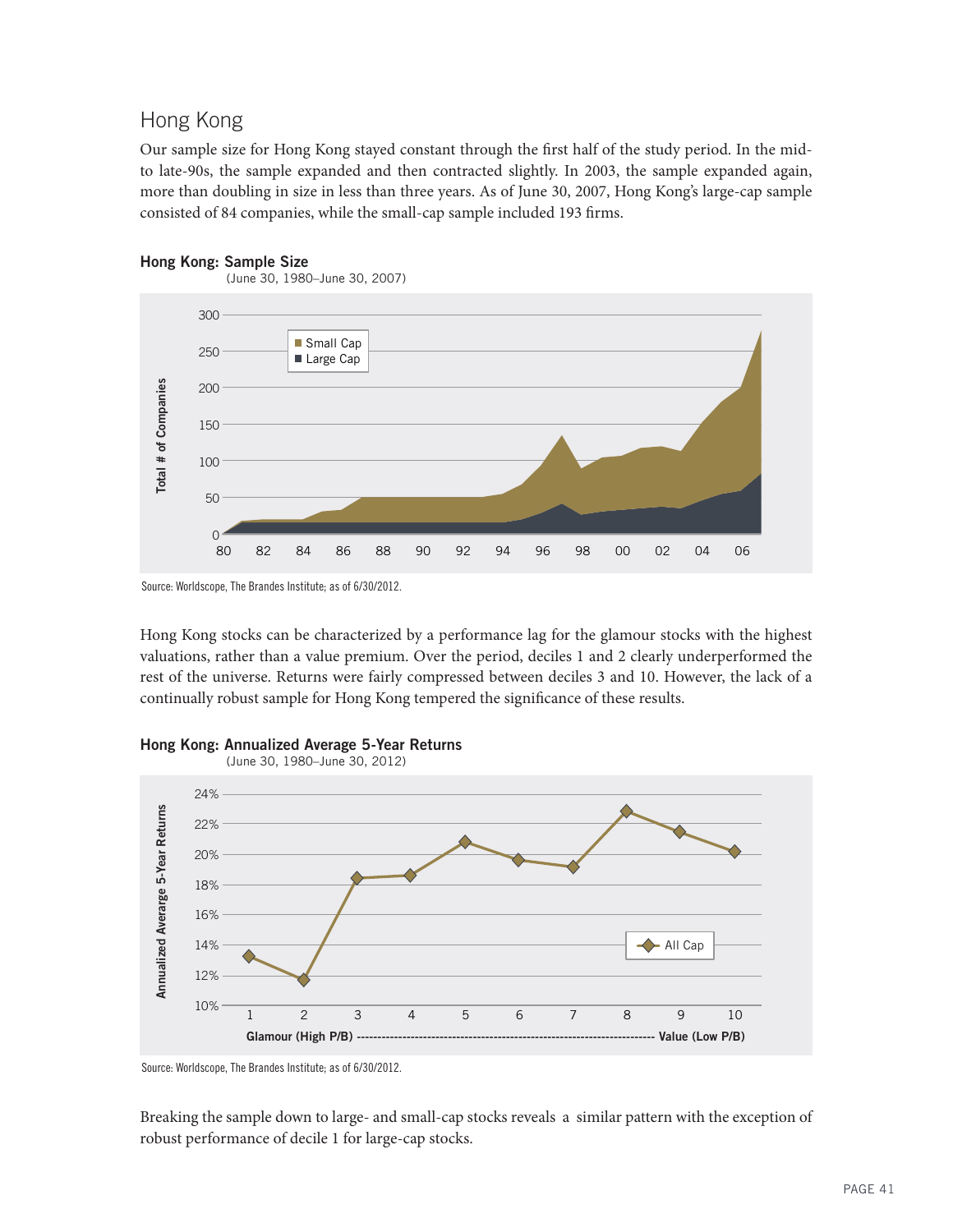

**Hong Kong: Annualized Average 5-Year Returns**



While glamour outperformed value from 1996 through 2002, value has subsequently outperformed glamour in the past 10 years, with four consecutive years of greater than 25% returns starting in 2005.





Source: Worldscope, The Brandes Institute; as of 6/30/2012.<br>Years with no performance listed on the chart may reflect that the country universe was not robust enough to provide data for 10 deciles.

Large and small cap relative performance showed a similar pattern. A notable small-cap premium can be observed in recent years; however, we hesitated to draw firm conclusions from these results because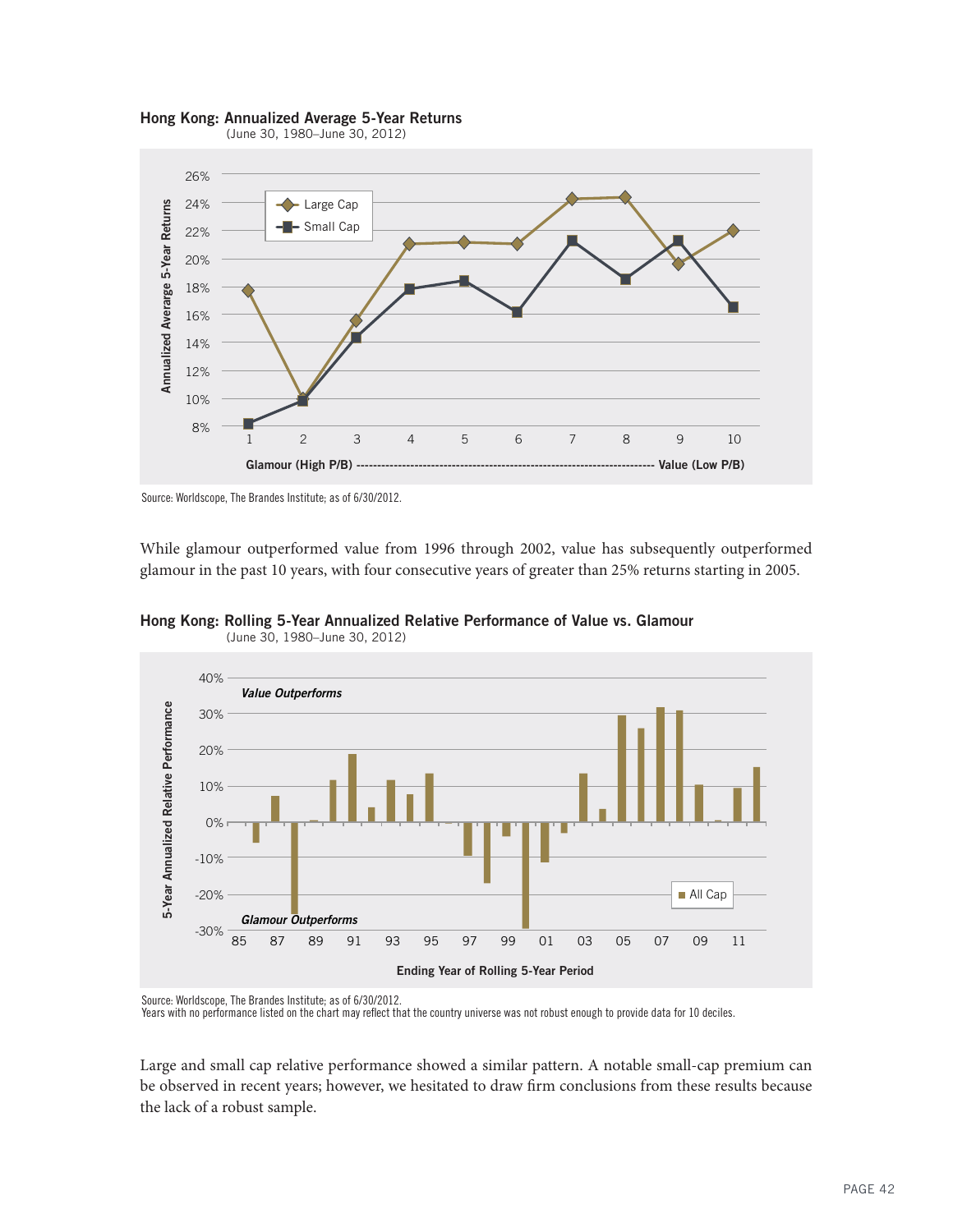

### **Hong Kong: Rolling 5-Year Annualized Relative Performance of Value vs. Glamour**

(June 30, 1980–June 30, 2012)

Source: Worldscope, The Brandes Institute; as of 6/30/2012.

Years with no performance listed on the chart may reflect that the country universe was not robust enough to provide data for 10 deciles.

### Italy

Our sample size for Italy grew throughout the study period. As of June 30, 2007, Italy's large-cap sample consisted of 39 companies, while the small-cap sample included 90 firms.



Source: Worldscope, The Brandes Institute; as of 6/30/2012.

At first glance, evidence of a value premium in Italy appeared strong. Decile 1 stocks posted average returns of 7.7%, while decile 10 stocks registered average gains of 17.8%. However, the lack of a robust sample for Italy made us hesitate to draw any firm conclusions.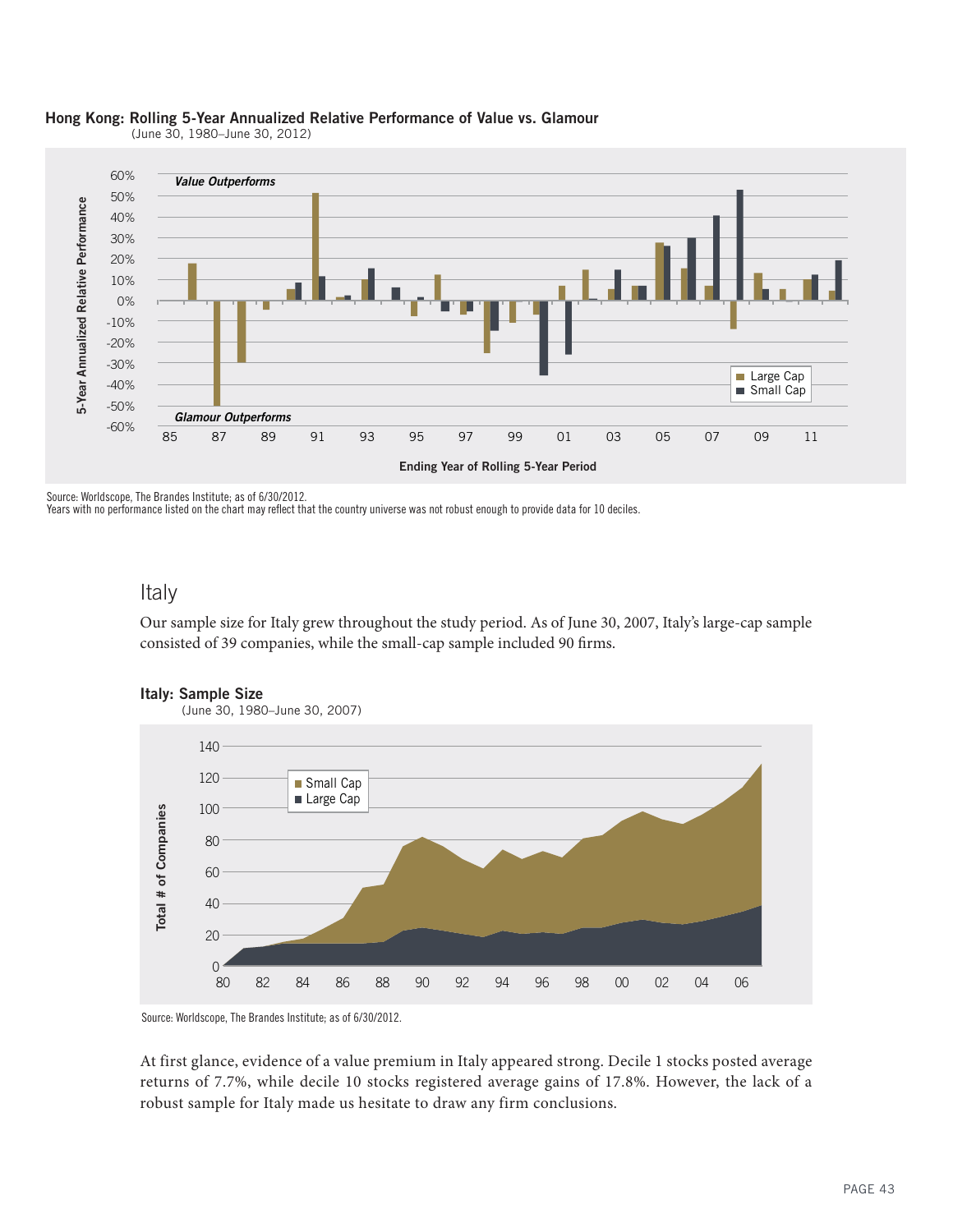#### **Italy: Annualized Average 5-Year Returns**



(June 30, 1980–June 30, 2012)



Similar results were found among large- and small-cap segements of the Italy sample. Again, however,





(June 30, 1980–June 30, 2012)

Source: Worldscope, The Brandes Institute; as of 6/30/2012.

It is important to note that during the study there were 13 periods where value outperformed glamour by more than 10%, while there were only two instances when glamour outperformed value by more than 10%.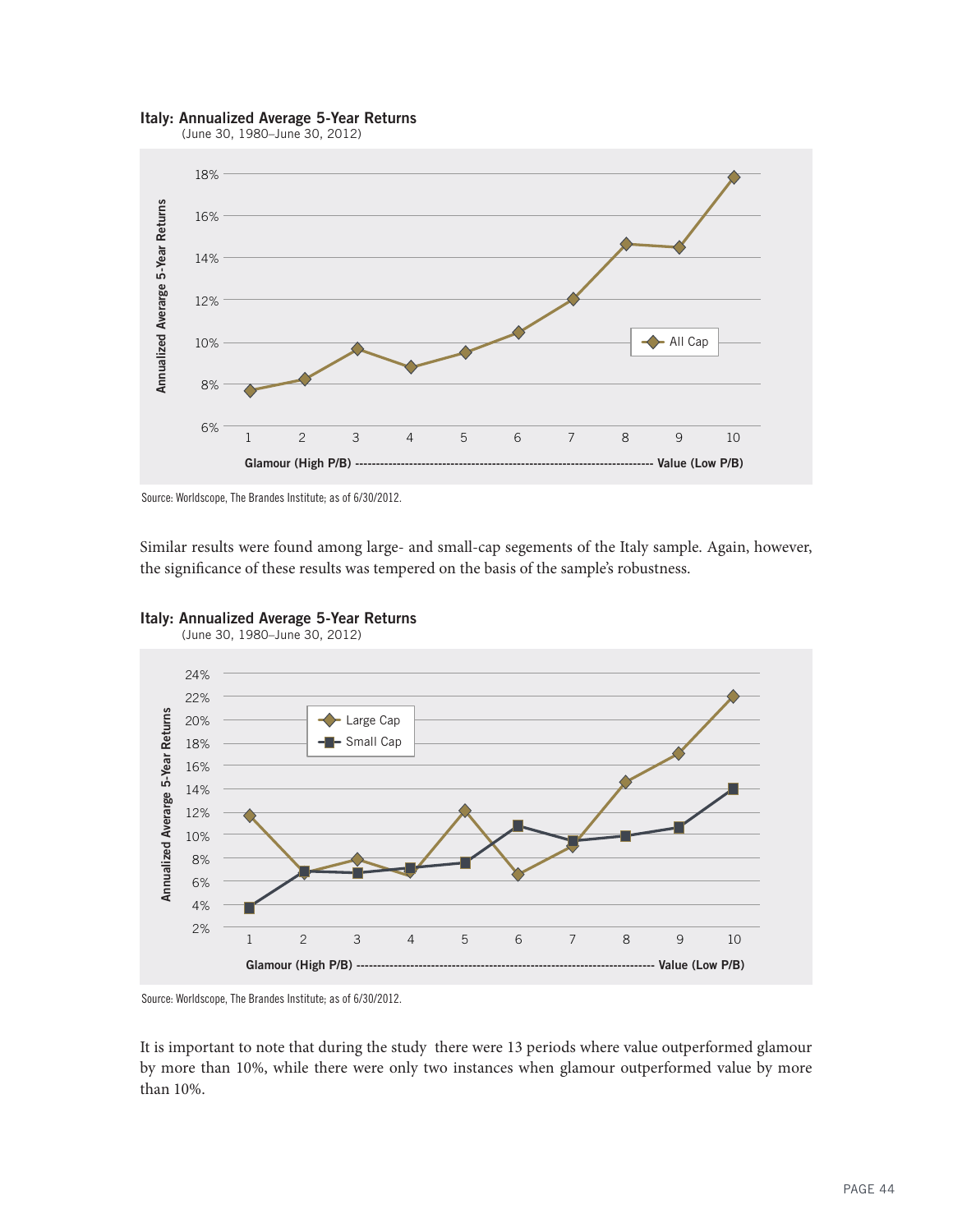



Source: Worldscope, The Brandes Institute; as of 6/30/2012.

Years with no performance listed on the chart may reflect that the country universe was not robust enough to provide data for 10 deciles.

For both large- and small-cap stocks in Italy, value bested glamour in the majority of the rolling 5-year periods for which a robust sample was available. However, the lack of a robust sample for Italy tempered



(June 30, 1980–June 30, 2012)



Source: Worldscope, The Brandes Institute; as of 6/30/2012.

Years with no performance listed on the chart may reflect that the country universe was not robust enough to provide data for 10 deciles.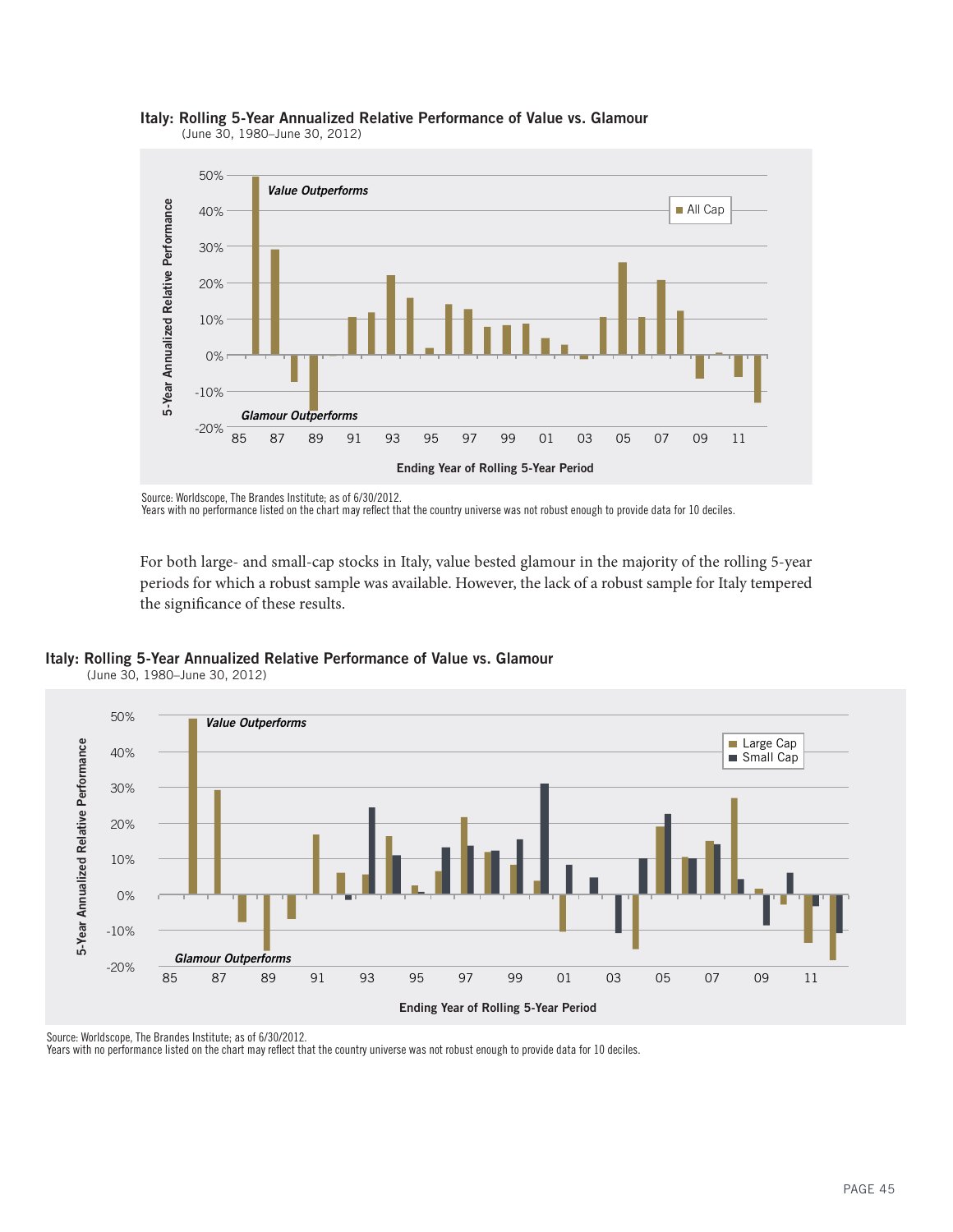### Japan

The sample size for Japan grew at a steady rate from 1980–1990. Since 1990, the sample experienced several brief periods of expansion and contraction. As of June 30, 2007, Japan's large-cap sample consisted of 326 companies, while the small-cap sample included 760 firms.



**Japan: Sample Size**

Source: Worldscope, The Brandes Institute; as of 6/30/2012.

Not only did Japan's decile 10 value stocks notably outperform decile 1 glamour stocks, with 10.5% average returns for the former and only 1.0% for the latter, but the slope of the line moving from decile 1 to decile 10 showed a consistent upward slant, suggesting the value premium was clear and linear.



#### **Japan: Annualized Average 5-Year Returns**

Source: Worldscope, The Brandes Institute; as of 6/30/2012.

Japan's large-cap universe also exhibited a consistent upward slope between glamour and value stocks. Japan's decile 1 large-cap stocks posted average returns of 0.2%, while the large caps in decile 10 registered average gains of 10.0%. In addition, Japan's small-cap value stocks in decile 10 returned 10.7%, while small-cap glamour stocks in decile 1 averaged performance of 2.0%.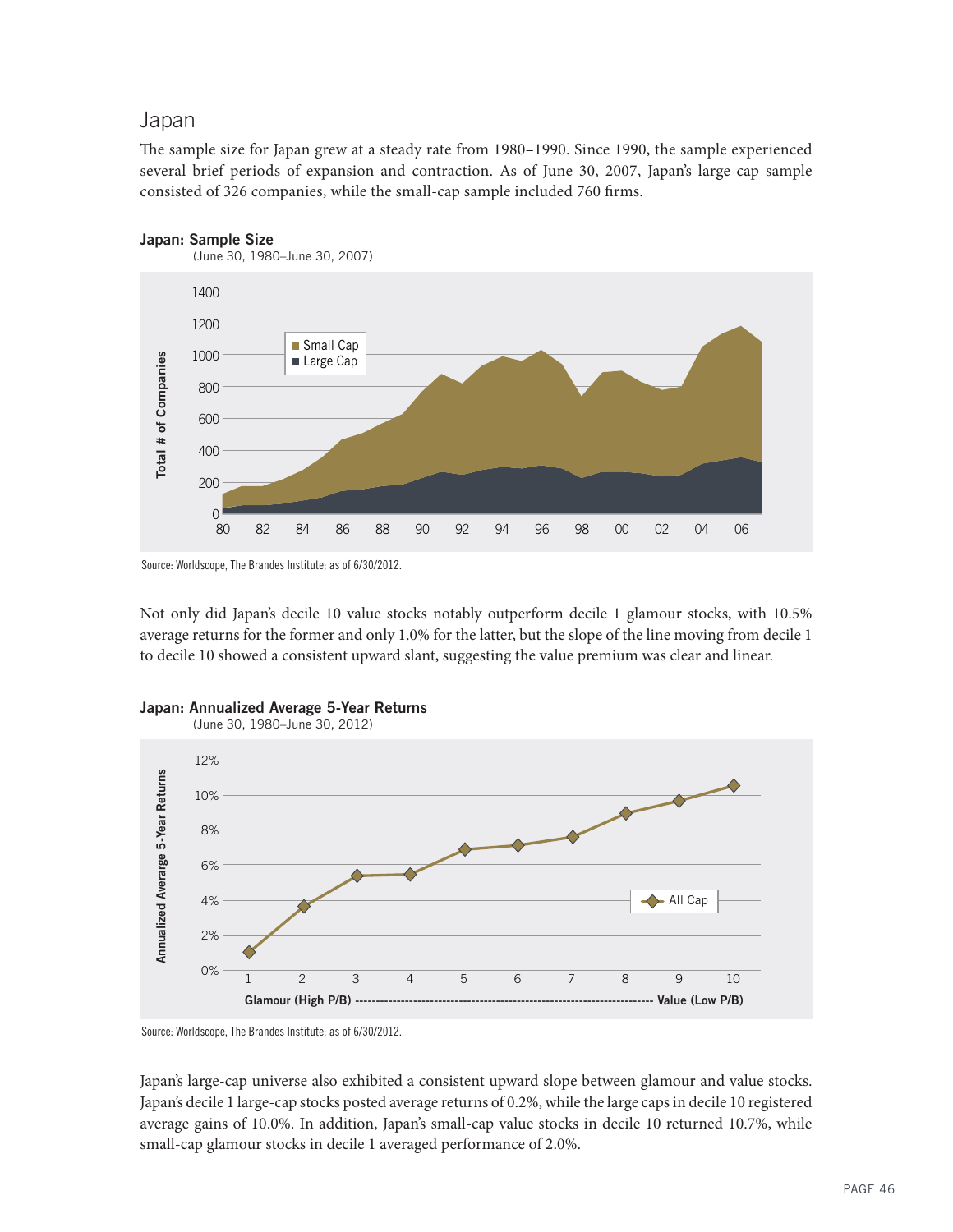#### **Japan: Annualized Average 5-Year Returns**





Source: Worldscope, The Brandes Institute; as of 6/30/2012.

Japan's value stocks consistently generated higher returns than glamour in the rolling 5-year periods between 1980 and 2010. For the four periods where glamour stocks outperfomed over rolling 5-year periods, the level of outperformance tended to be smaller than the typical outpeformance generated by value stocks.



**Japan: Rolling 5-Year Annualized Relative Performance of Value vs. Glamour** (June 30, 1980–June 30, 2012)

Source: Worldscope, The Brandes Institute; as of 6/30/2012.<br>Years with no performance listed on the chart may reflect that the country universe was not robust enough to provide data for 10 deciles.

Value's performance above glamour was consistently robust, especially in the past decade among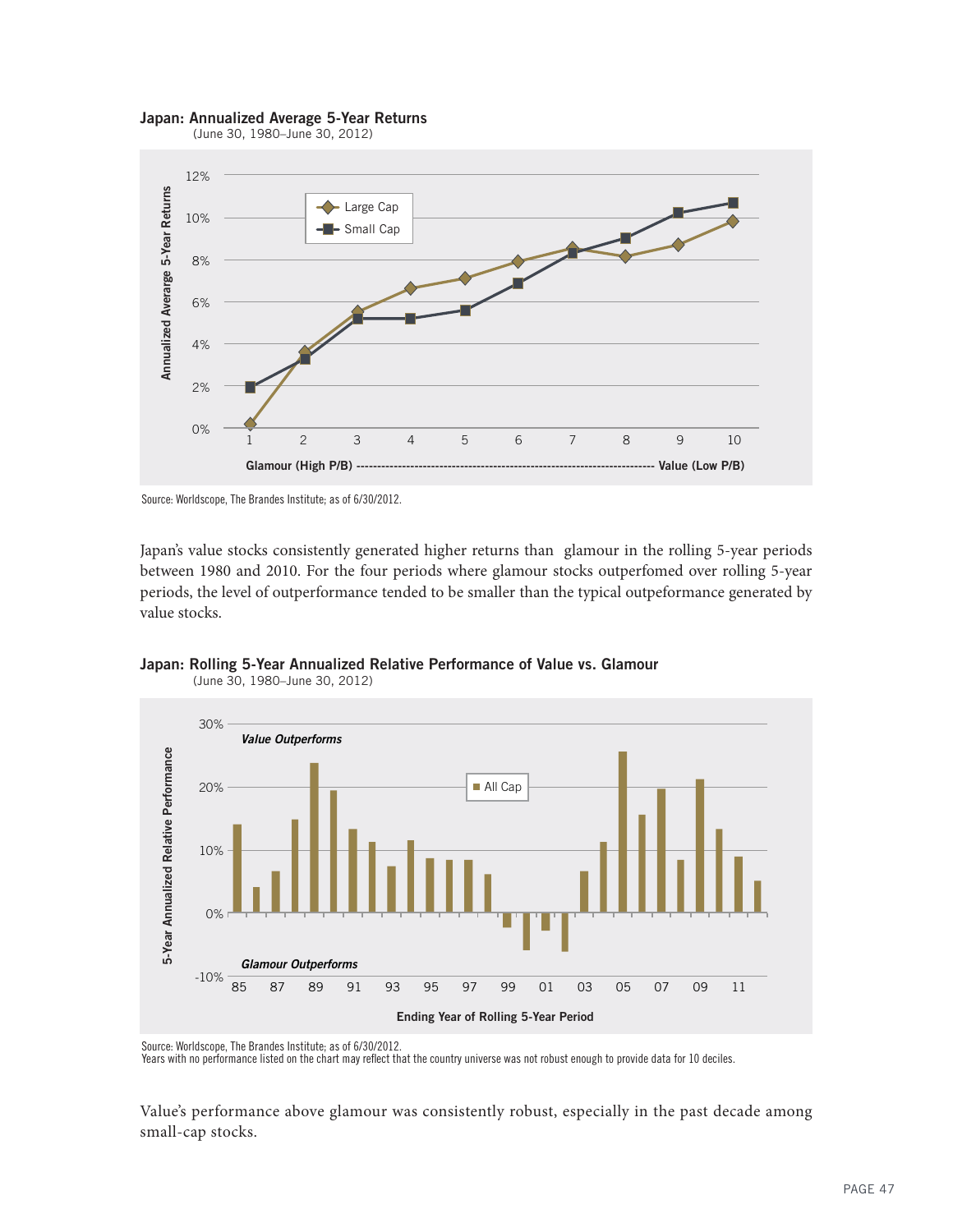

#### **Japan: Rolling 5-Year Annualized Relative Performance of Value vs. Glamour**

(June 30, 1980–June 30, 2012)

Source: Worldscope, The Brandes Institute; as of 6/30/2012.

Years with no performance listed on the chart may reflect that the country universe was not robust enough to provide data for 10 deciles.

### **Netherlands**

The sample size for the Netherlands grew from the 1980–1987 and 1994–1998 periods, while leveling off in other periods. As of June 30, 2007, the Netherlands' large-cap sample consisted of 24 companies, while the small-cap sample included 55 firms. However, the lack of a continually robust sample for the Netherlands tempered the significance of these results.





Source: Worldscope, The Brandes Institute; as of 6/30/2012.

Decile-by-decile returns demonstrated a jagged and non-linear pattern. However, the country's all-cap universe decile 1 glamour stocks returned 12.1%, while decile 10 value stocks recorded performance of 16.1%.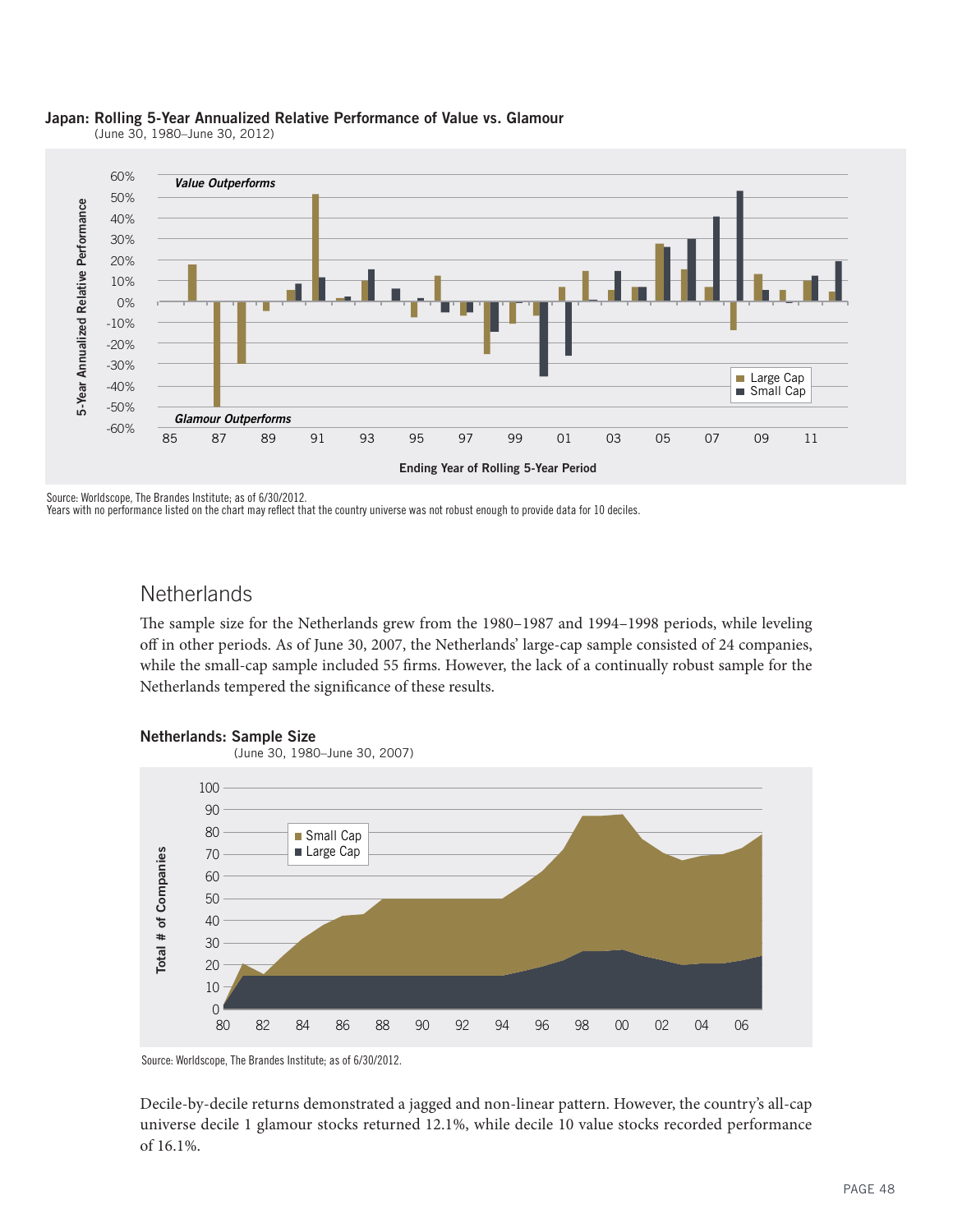#### **Netherlands: Annualized Average 5-Year Returns**

(June 30, 1980–June 30, 2012)



Source: Worldscope, The Brandes Institute; as of 6/30/2012.

Between the segmented large- and small-cap universes, the large-cap universe exhibited a more pronounced value effect. Among large caps, decile 1 posted average returns of 5.2% vs. large caps in decile 10, which registered average gains of 14.1%. Small-cap stock performance did not exhibit a



**Netherlands: Annualized Average 5-Year Returns**

Source: Worldscope, The Brandes Institute; as of 6/30/2012.

The difference in rolling period results for all caps are rather muted until 2000, when a notable outperformance year was registered for glamour, followed by value besting glamour for 11 of the next 12 periods, often by wide margins.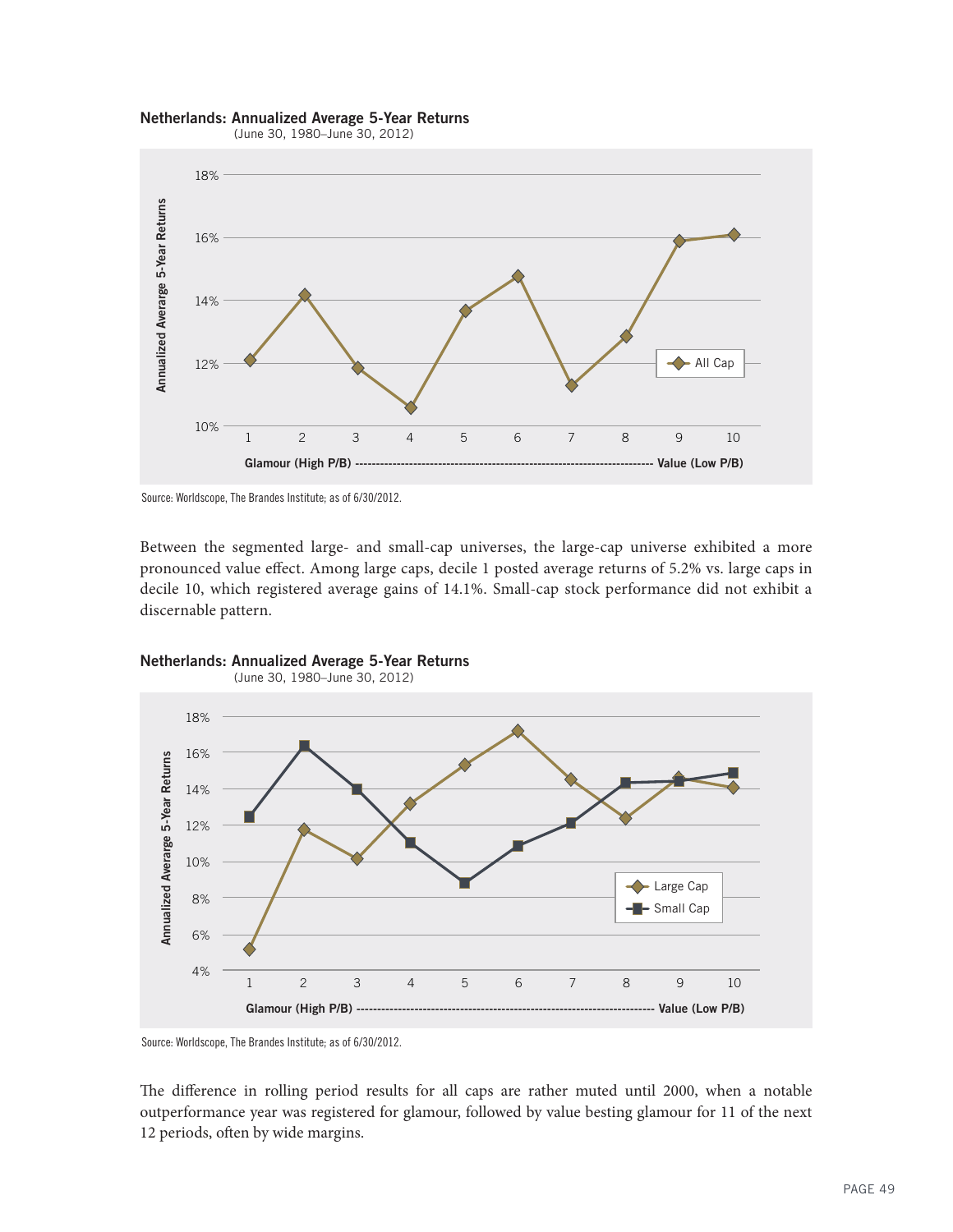

**Netherlands: Rolling 5-Year Annualized Relative Performance of Value vs. Glamour** (June 30, 1980–June 30, 2012)

Source: Worldscope, The Brandes Institute; as of 6/30/2012.

Years with no performance listed on the chart may reflect that the country universe was not robust enough to provide data for 10 deciles.

For both large-cap and small-cap stocks, relative outperformance between value and glamour stocks appears to alternate over time. However, large-cap value stocks provided four periods of besting glamour stocks by 20% or more; there were no periods where large-cap glamour stocks outperformed by this level. For small-cap stocks, the level of dispersion between value and glamour seemed more evenly distributed. In recent years, small-cap stocks have outperformed their glamour counterparts,

**Netherlands: Rolling 5-Year Annualized Relative Performance of Value vs. Glamour**





Source: Worldscope, The Brandes Institute; as of 6/30/2012.

Years with no performance listed on the chart may reflect that the country universe was not robust enough to provide data for 10 deciles.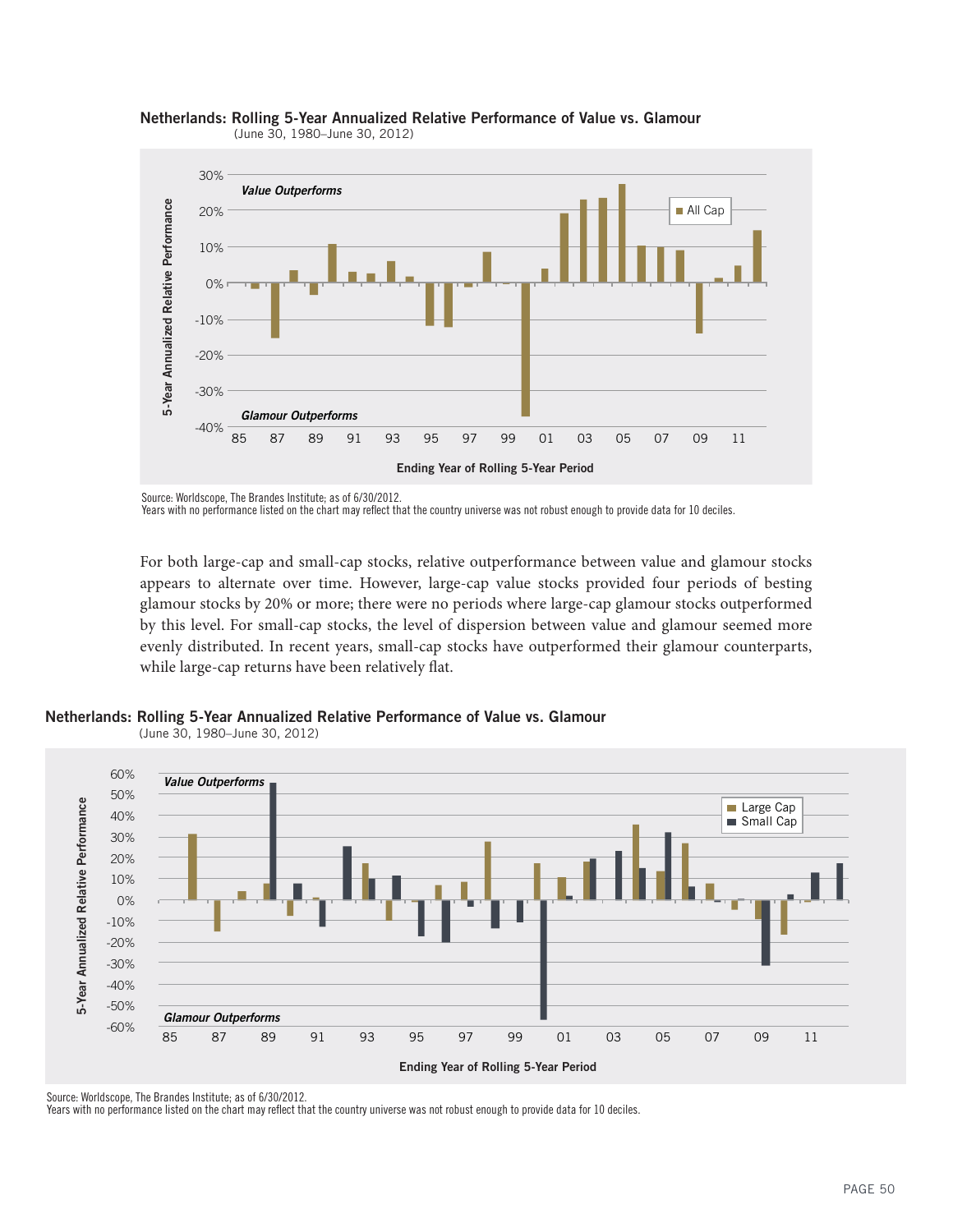### Singapore

The sample size for Singapore has grown sharply since 2003. As of June 30, 2007, the large-cap sample consisted of 44 companies, while the small-cap sample included 101 firms.

#### **Singapore: Sample Size**



Source: Worldscope, The Brandes Institute; as of 6/30/2012.

The value premium among Singapore's all-cap sample was one of the most evident throughout the entire study. Glamour stocks in decile 1 averaged 5.8%, while value stocks in decile 10 returned an average of 18.8%. Note that the value premium was not the result of outliers, but a trend that was most robust across deciles 6–10. The lack of a robust sample for Singapore somewhat tempered the significance of these results.







Source: Worldscope, The Brandes Institute; as of 6/30/2012.

Among Singapore's large-cap stocks, decile 10 stocks outperformed decile 1 stocks, averaging 21.1% annualized performance for the value decile compared to 2.9% for decile 1. For small-cap stocks, the results were slightly less compelling, with decile 1 and 10 stocks returning 9.6% and 16.7% annualized respectively.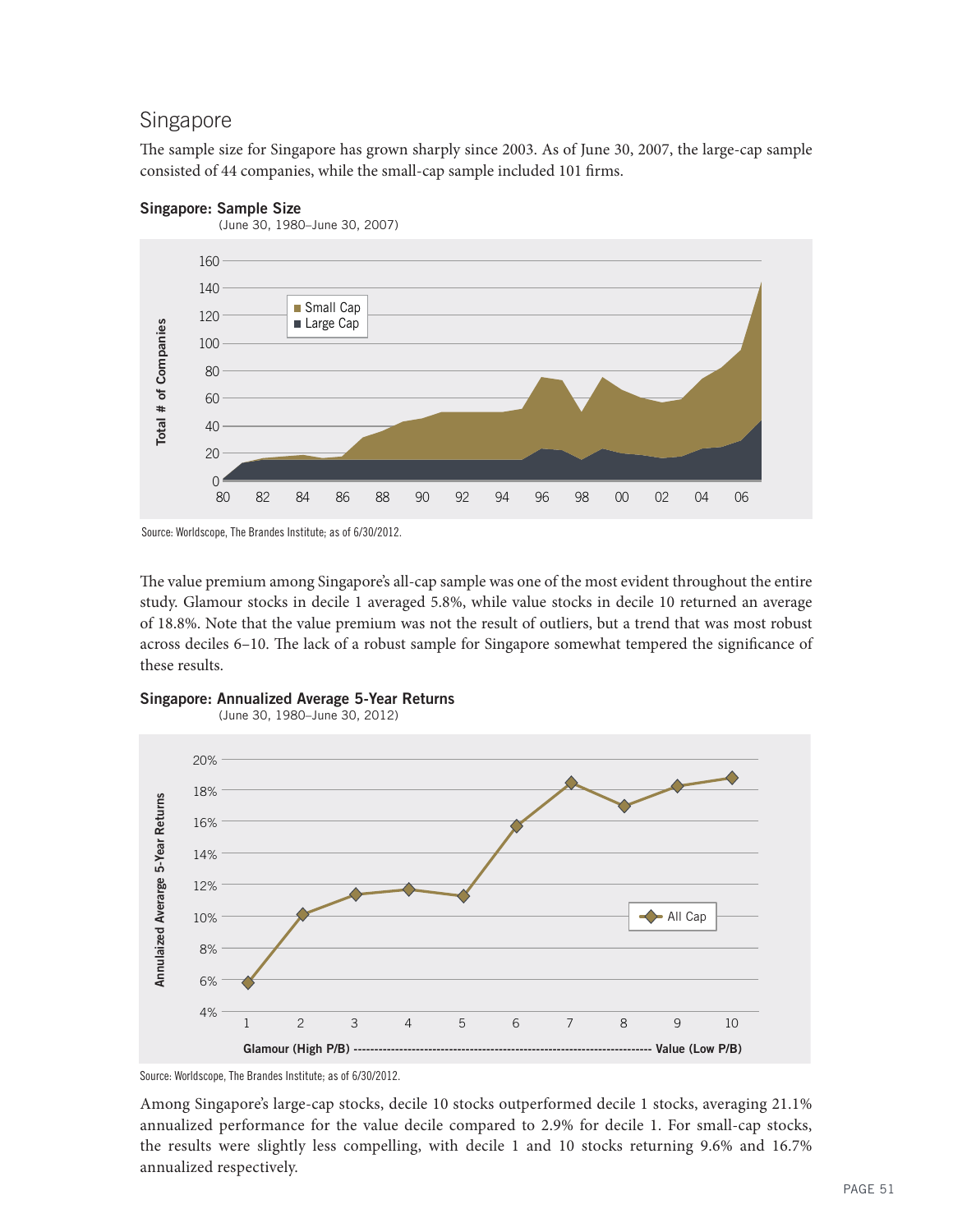



Source: Worldscope, The Brandes Institute; as of 6/30/2012.

On a rolling basis, value bested glamour for all periods ending from 1985–1991, and those ending in 2003-2010. Between 1992–2002, glamour stocks tended to outperform, but by smaller margins than those recorded by value stocks.



**Singapore: Rolling 5-Year Annualized Relative Performance of Value vs. Glamour** (June 30, 1980–June 30, 2012)

Source: Worldscope, The Brandes Institute; as of 6/30/2012.<br>Years with no performance listed on the chart may reflect that the country universe was not robust enough to provide data for 10 deciles.

Among large-cap stocks in Singapore, there was a clear majority of the rolling 5-year periods where value outperformed glamour, and the margin was typically notable. The most significant was the 5-year rolling period ending 2008 where large-cap value outperformed glamour by 78%. For small-cap stocks, value stocks also tended to outperform, although the performance relative to glamour stocks was narrower.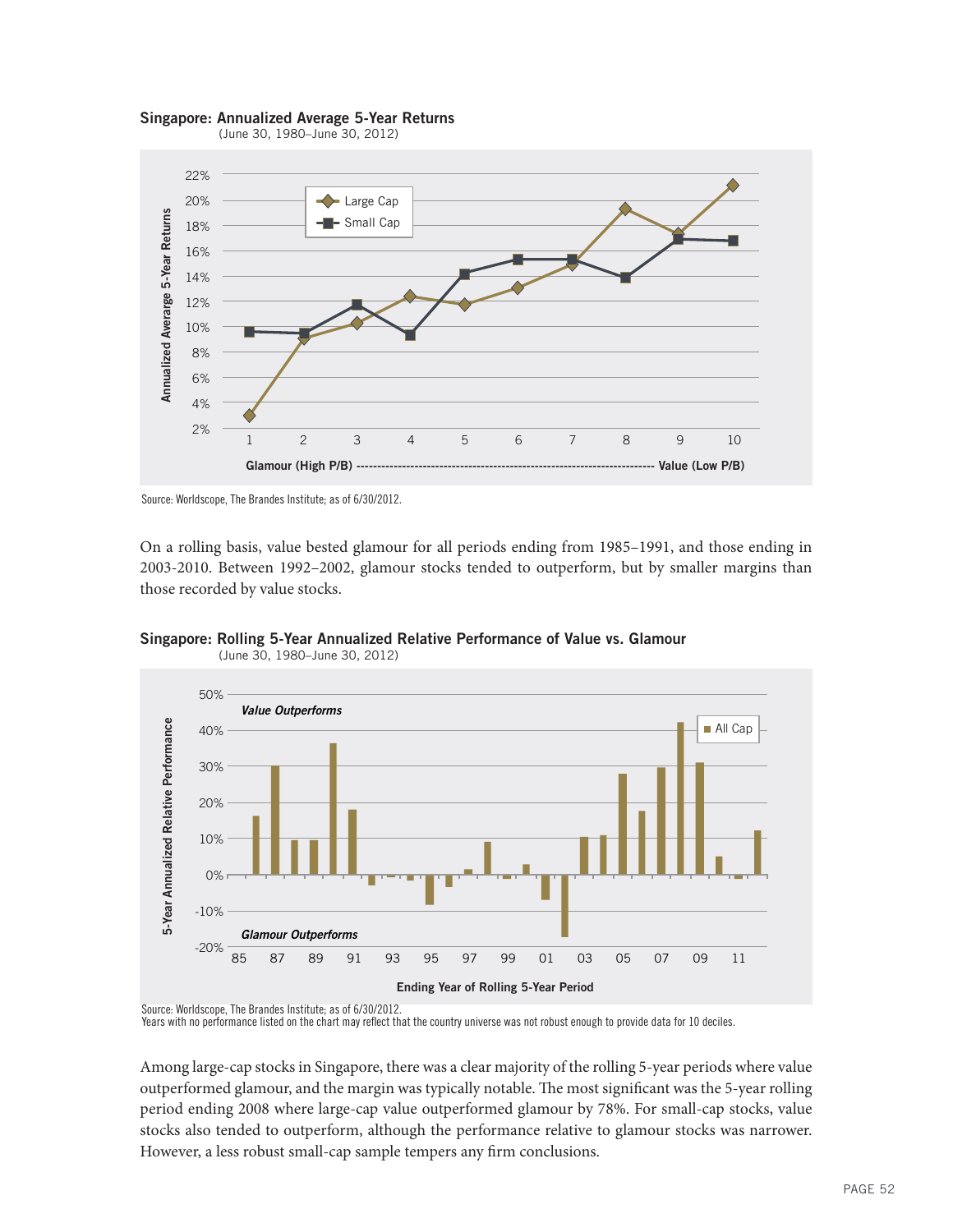

#### **Singapore: Rolling 5-Year Annualized Relative Performance of Value vs. Glamour**

(June 30, 1980–June 30, 2012)

Source: Worldscope, The Brandes Institute; as of 6/30/2012.

Years with no performance listed on the chart may reflect that the country universe was not robust enough to provide data for 10 deciles.

### Sweden

Our sample size for Sweden was relatively stable for periods of time, while expanding dramatically in both 1986, 1996 and from 2004 through 2007. As of June 30, 2007, Sweden's large-cap sample consisted of 33 companies, while the small-cap sample included 77 firms.



**Sweden: Sample Size**

Source: Worldscope, The Brandes Institute; as of 6/30/2012.

Although the deciles for Sweden exhibited a jagged line in performance for deciles, decile 1 glamour stocks returned an average gain of 10.8%, trailing the annualized performance for decile 10 value stocks, which was 21.7%.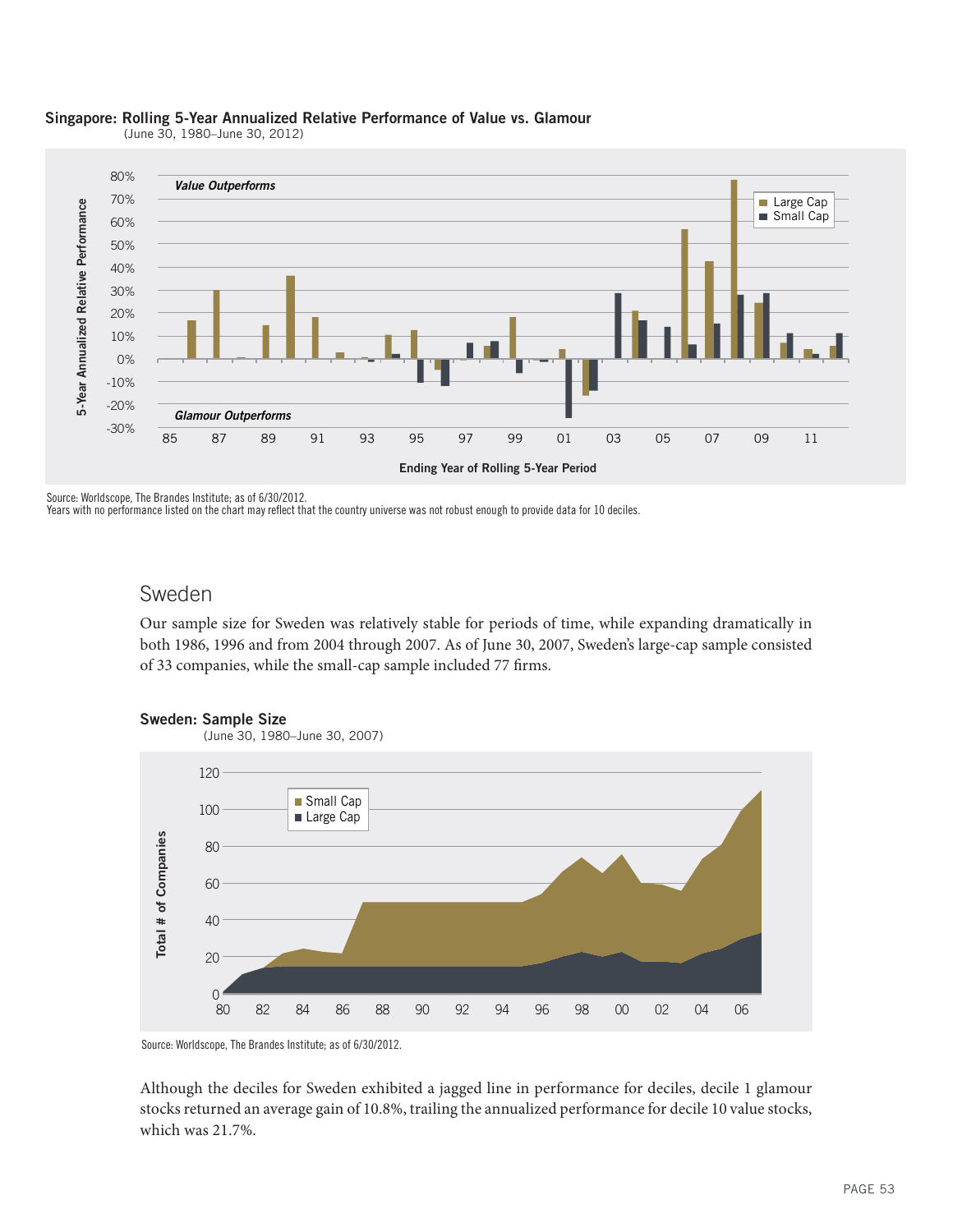#### **Sweden: Annualized Average 5-Year Returns**



(June 30, 1980–June 30, 2012)



Large- and small-cap deciles demonstrated a similar pattern. Decile 1 glamour stocks for both largeand small-cap stocks were the lowest performing deciles, while the value deciles for large-cap stocks



**Sweden: Annualized Average 5-Year Returns**

Source: Worldscope, The Brandes Institute; as of 6/30/2012.

Value stocks outperformed glamour stocks in the majority of the rolling 5-year periods, and often by wide amounts, with the primary exception being the periods ending in 1998–2001.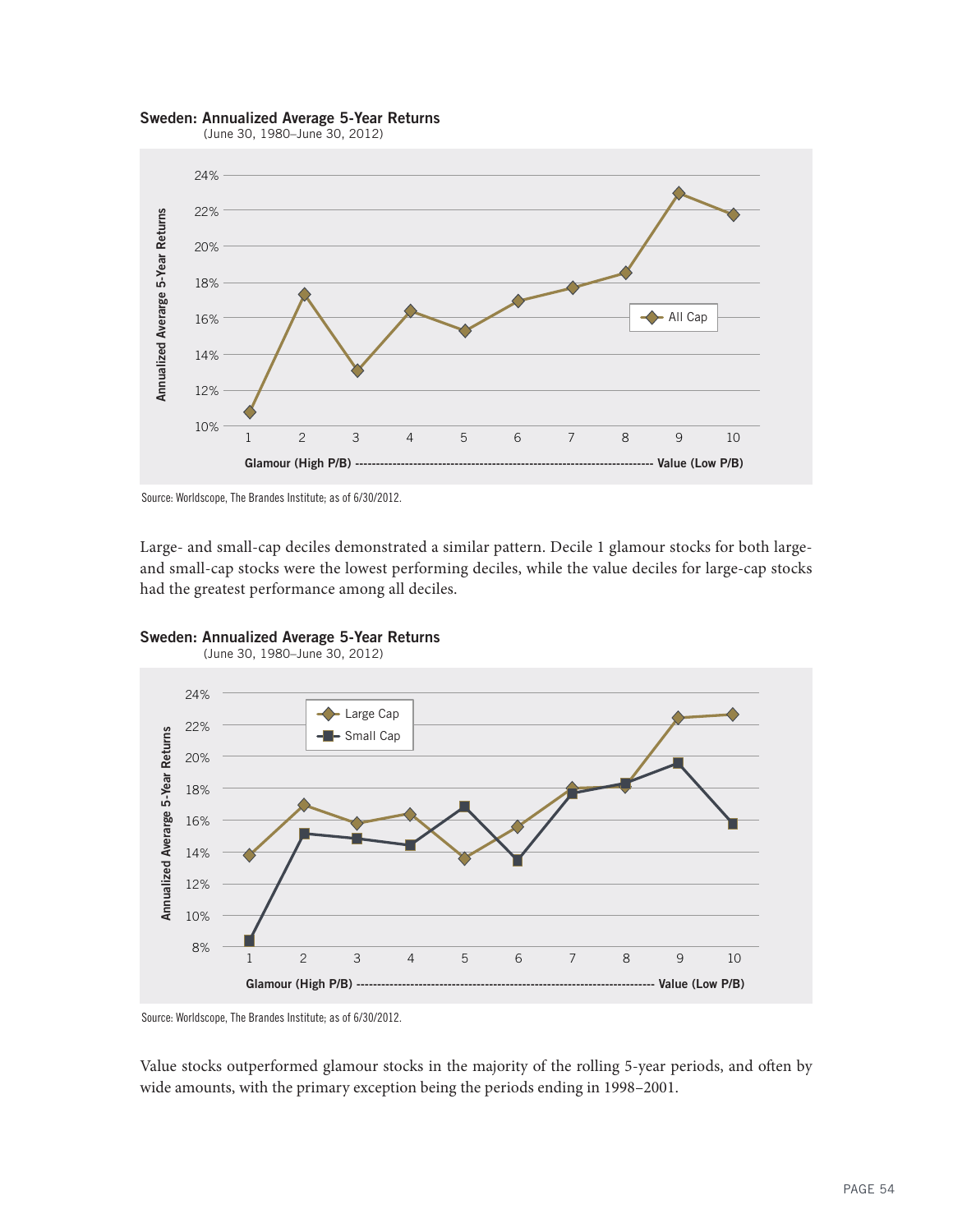

#### **Sweden: Rolling 5-Year Annualized Relative Performance of Value vs. Glamour** (June 30, 1980–June 30, 2012)

Source: Worldscope, The Brandes Institute; as of 6/30/2012.

Years with no performance listed on the chart may reflect that the country universe was not robust enough to provide data for 10 deciles.

Large-cap and small-cap value stocks consistently outperformed their respective glamour stock counter-

#### **Sweden: Rolling 5-Year Annualized Relative Performance of Value vs. Glamour**





Source: Worldscope, The Brandes Institute; as of 6/30/2012.

Years with no performance listed on the chart may reflect that the country universe was not robust enough to provide data for 10 deciles.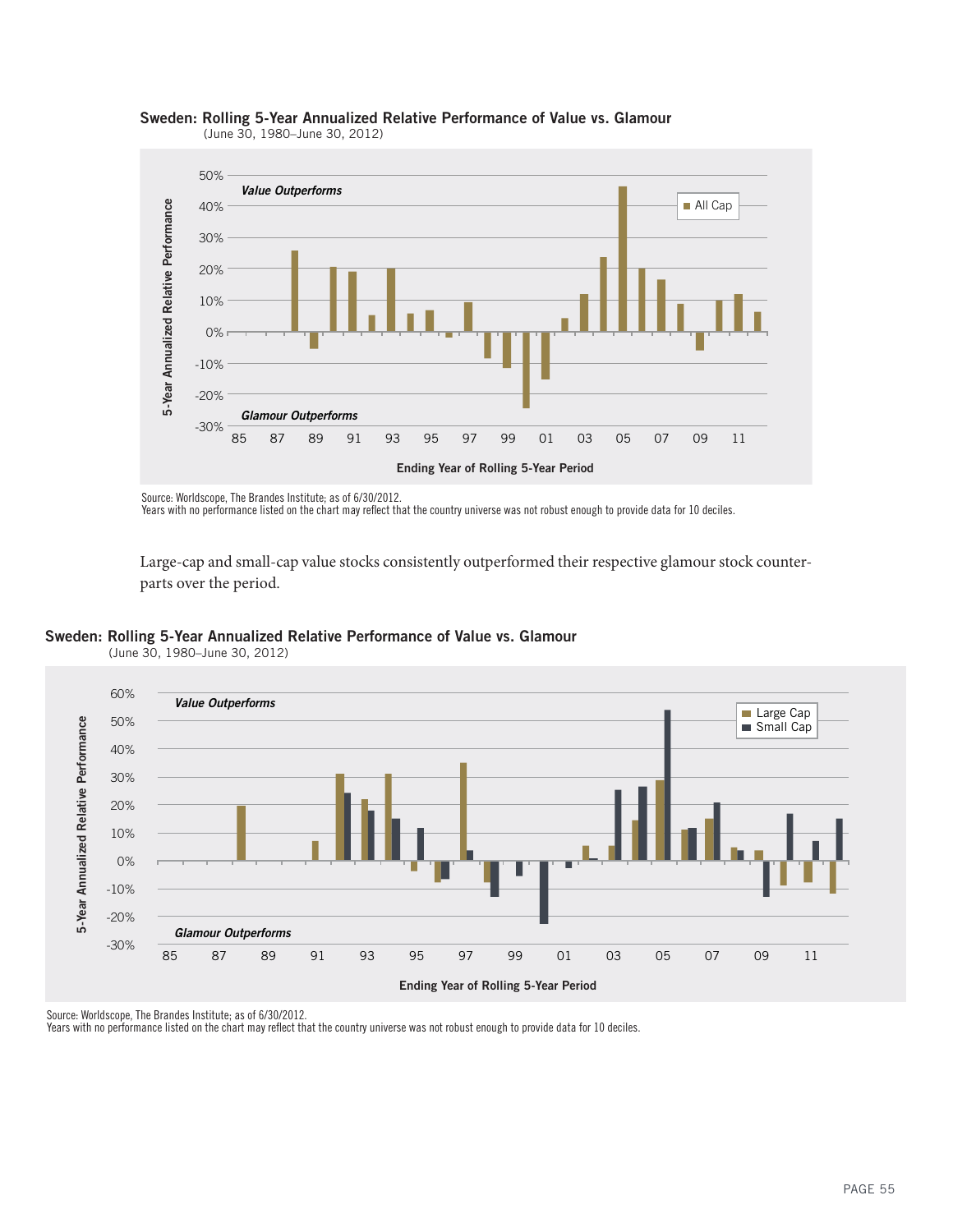### Switzerland

With the exception of a plateau in the sample size between 1987–1993, the number of Swiss stocks in our universe grew throughout the study period. As of June 30, 2007, Switzerland's large-cap sample consisted of 36 companies, while the small-cap sample included 83 firms.



#### **Switzerland: Sample Size**

Source: Worldscope, The Brandes Institute; as of 6/30/2012.

While decile-by-decile returns for Switzerland tended to be flat among the glamour deciles, the aggregate performance pointed to a value premium.



**Switzerland: Annualized Average 5-Year Returns**

Source: Worldscope, The Brandes Institute; as of 6/30/2012.

The results for decile 1 stocks were dramatically different for small and large cap. While large-cap glamour stocks in decile 1 posted average returns of 1.8%, small-cap glamour stocks registered average gains of 13.0%. However, starting with decile 2, small- and large-cap stocks tended to move together, displaying evidence of a value premium.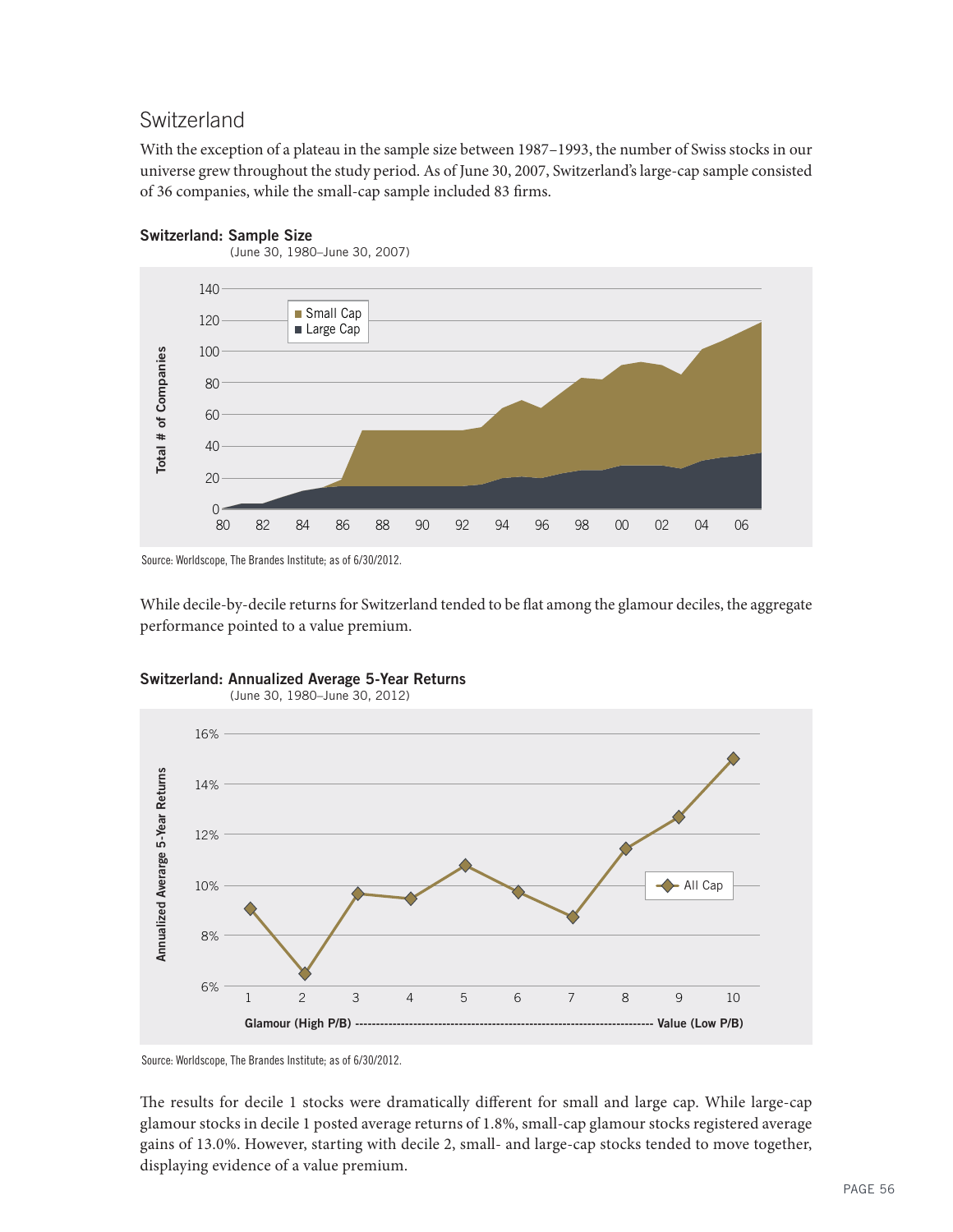



Source: Worldscope, The Brandes Institute; as of 6/30/2012.

In Switzerland, value bested glamour in a majority of the rolling 5-year periods where a robust sample was available although relative performance over the last decade has tended to be mixed.





Source: Worldscope, The Brandes Institute; as of 6/30/2012.<br>Years with no performance listed on the chart may reflect that the country universe was not robust enough to provide data for 10 deciles.

For both large- and small-cap stocks, value consistently outperformed glamour among the rolling 5-year periods. As with the all-cap universe depicted in Chart 4 above, over the last ten years the relative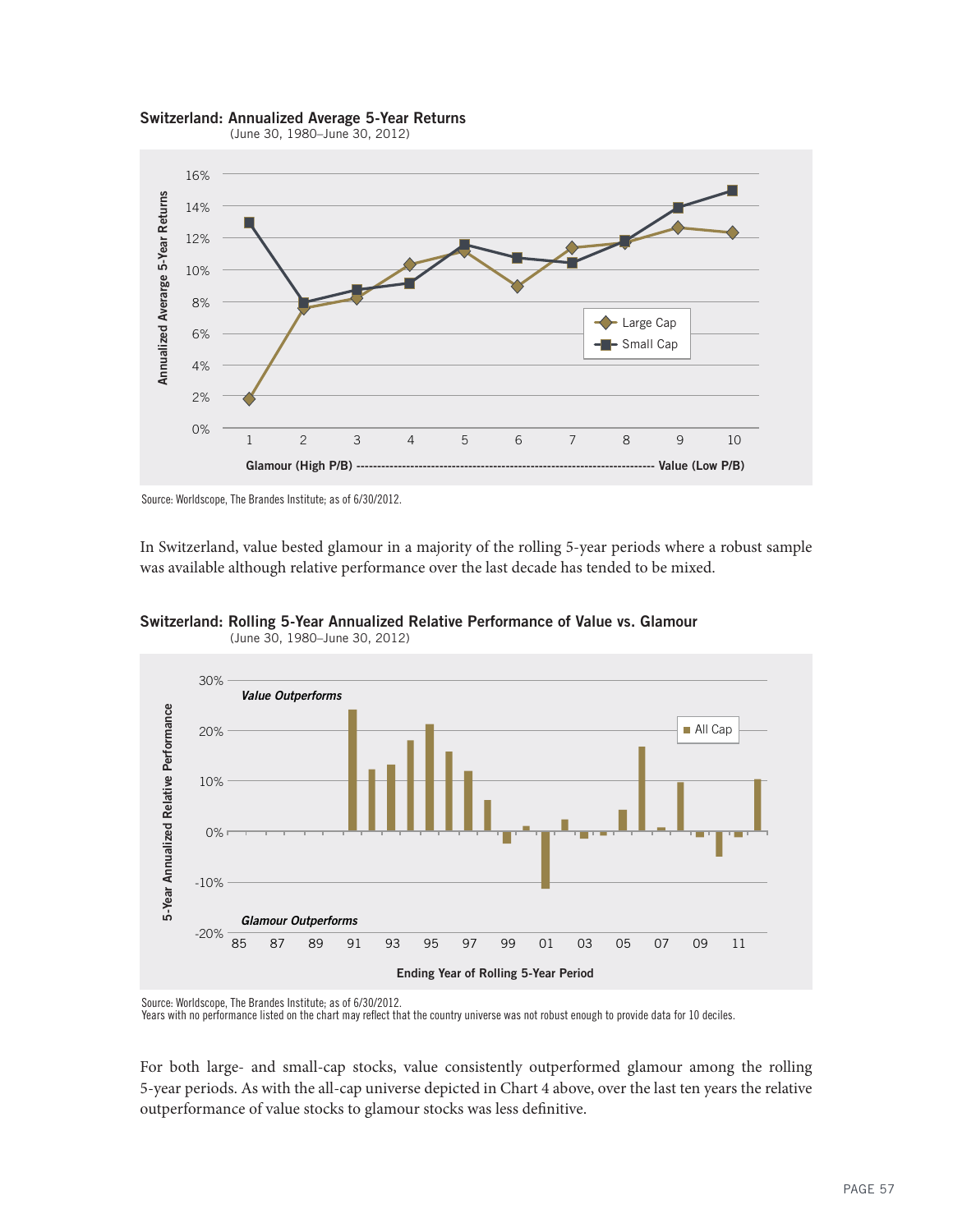

#### **Switzerland: Rolling 5-Year Annualized Relative Performance of Value vs. Glamour**

(June 30, 1980–June 30, 2012)

Source: Worldscope, The Brandes Institute; as of 6/30/2012.

Years with no performance listed on the chart may reflect that the country universe was not robust enough to provide data for 10 deciles.

### United Kingdom

The United Kingdom had a healthy sample size, and saw the number of companies increase throughout most of the period. As of June 30, 2007, the U.K.'s large-cap sample consisted of 165 companies, while the small-cap sample included 382 firms.



Source: Worldscope, The Brandes Institute; as of 6/30/2012.

Evidence of a value premium in the United Kingdom appeared in the difference between decile 1 stocks, which posted average returns of 9.6%, while stocks in decile 10 registered average gains of 14.1%. The slope of the line shows a clear upward trend as the deciles move from glamour to value.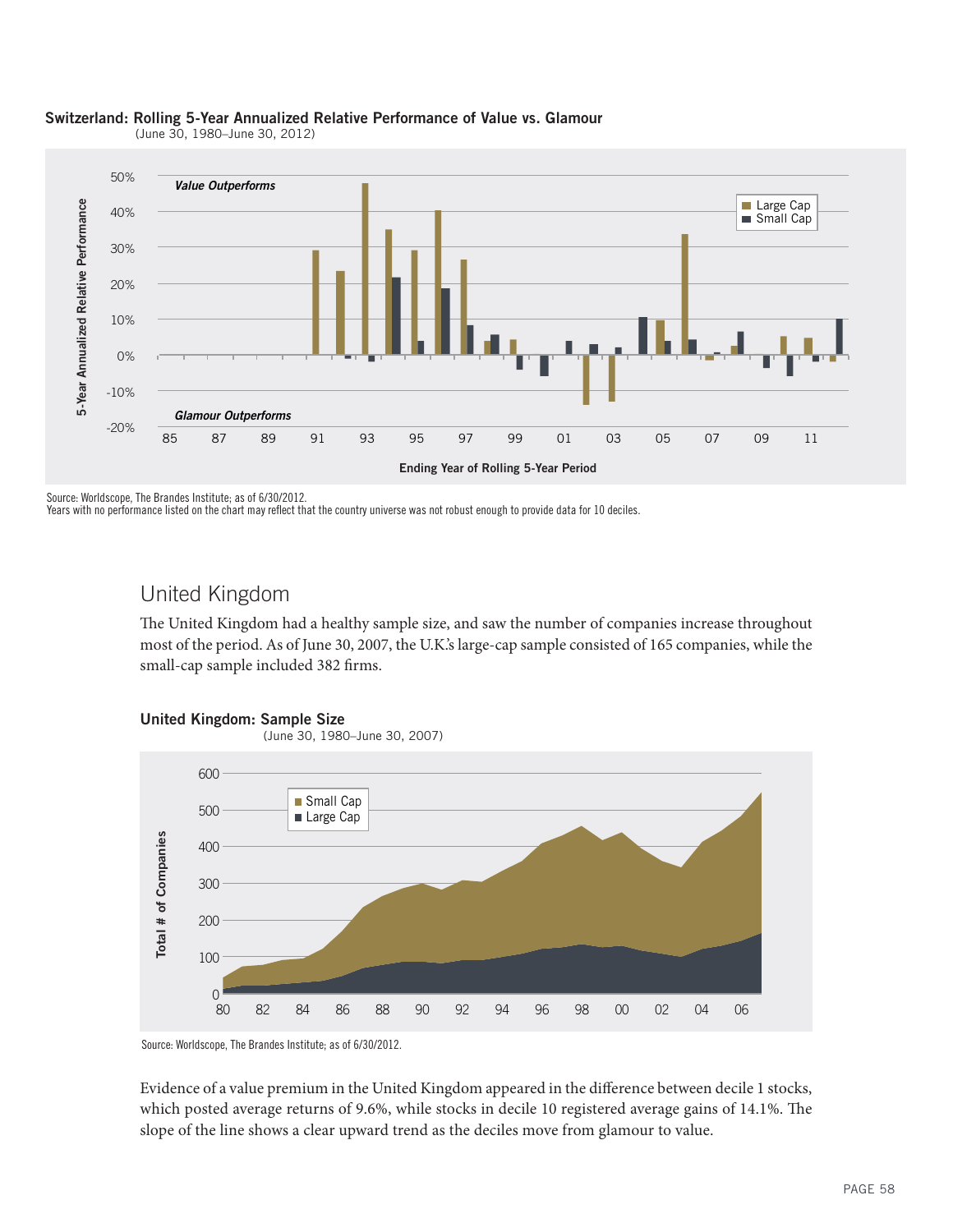





Source: Worldscope, The Brandes Institute; as of 6/30/2012.

While the decile breakouts for the U.K.'s small- and large-cap universes indicated a healthy value premium, for both market capitalizations the slopes of the lines tended to meander between deciles



**United Kingdom: Annualized Average 5-Year Returns** (June 30, 1980–June 30, 2012)

Source: Worldscope, The Brandes Institute; as of 6/30/2012.

On a rolling 5-year basis, value stocks clearly outperformed glamour stocks a majority of the time, and often by wide differences in performance.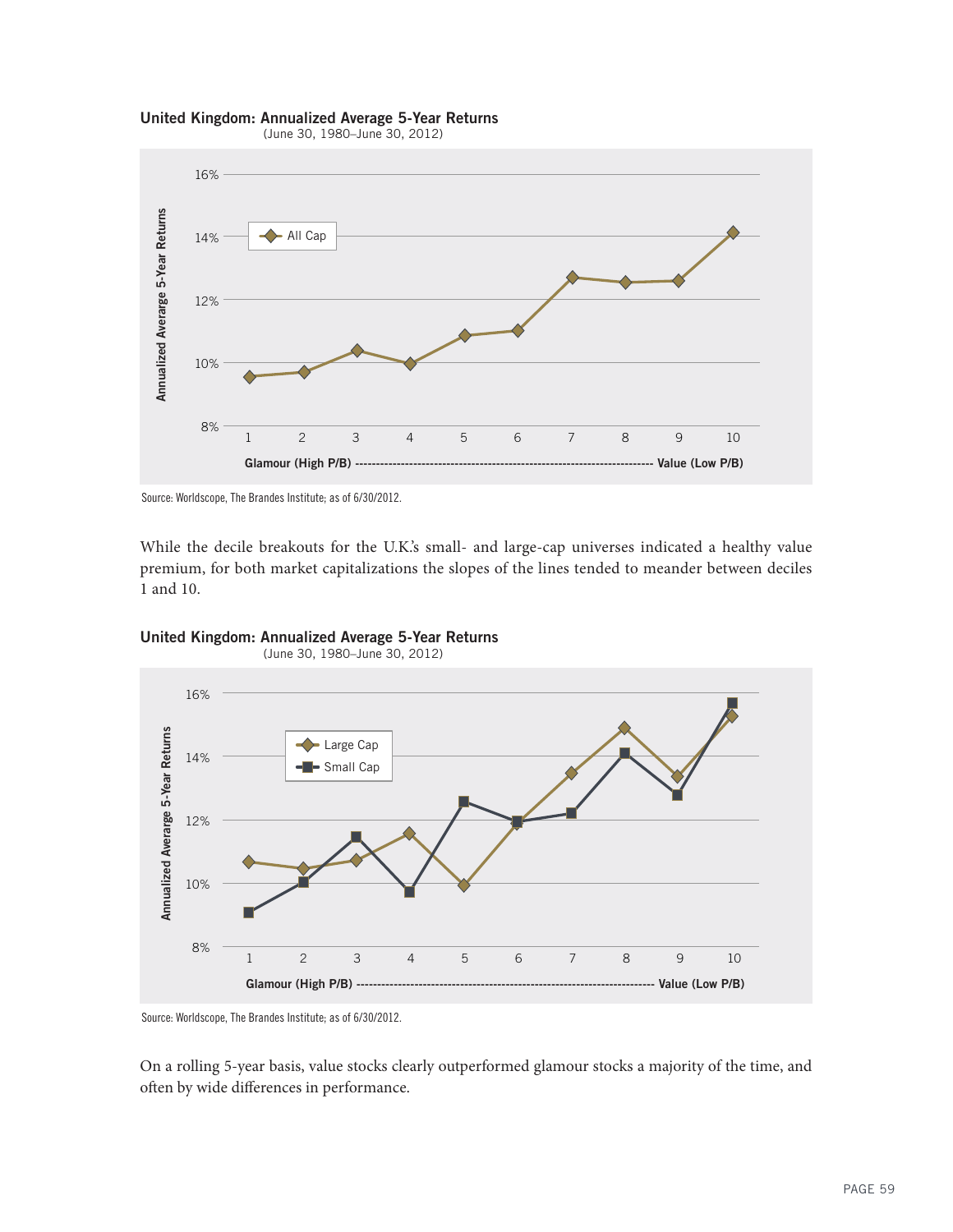



Years with no performance listed on the chart may reflect that the country universe was not robust enough to provide data for 10 deciles.

For both large- and small-cap stocks in the United Kingdom, value stocks tended to outperform glamour across the period, with interruptions during the years ending 1998–2000 and, for large-cap stocks, the

**United Kingdom: Rolling 5-Year Annualized Relative Performance of Value vs. Glamour**



(June 30, 1980–June 30, 2012)

Source: Worldscope, The Brandes Institute; as of 6/30/2012.

Years with no performance listed on the chart may reflect that the country universe was not robust enough to provide data for 10 deciles.

Source: Worldscope, The Brandes Institute; as of 6/30/2012.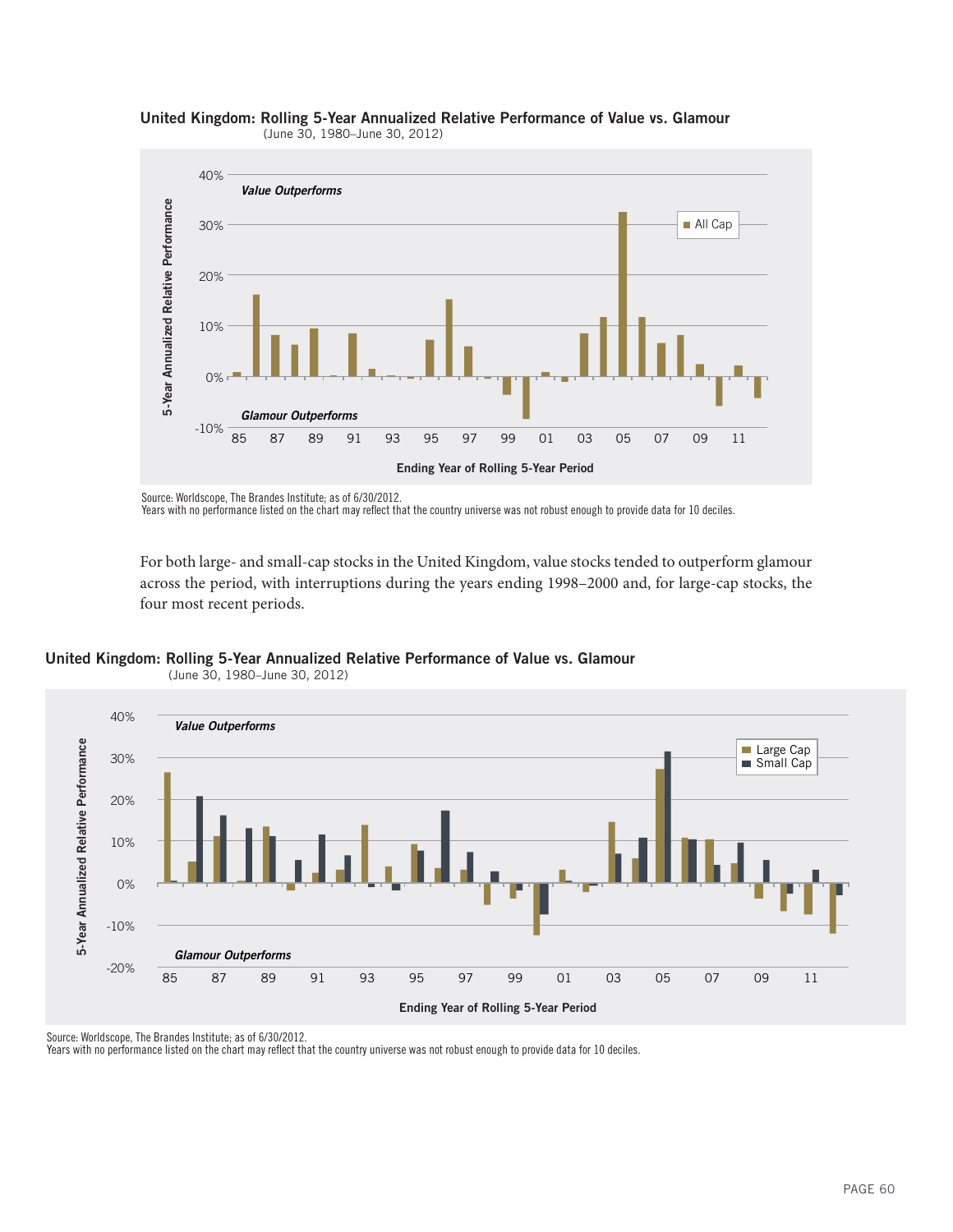### United States

Our U.S. sample size grew throughout the study period, peaking in the late 90s. While the sample is the largest in our study, it has steadily declined for the past 15 years. As of April 30, 2007, the United States' large-cap sample consisted of 942 companies, while the small-cap sample included 2,076 firms.



### **United States: Sample Size**

Source: Worldscope, The Brandes Institute; as of 6/30/2012.

Decile-by-decile returns for the United States clearly pointed to the existence of a value premium. The decile 10 value stocks outperformed the decile 1 glamour stocks in the period, and a clear upward trend can be observed as the deciles move from glamour to value. In the United States, the all-cap universe decile 1 glamour stocks returned 6.5%, while decile 10 value stocks recorded performance of 14.8%



**United States: Annualized Average 5-Year Returns**

Source: Worldscope, The Brandes Institute; as of 6/30/2012.

The value premium was evident for both market capitalizations. Large-cap glamour stocks in decile 1 posted average returns of 9.1% while large caps in decile 10 registered average gains of 15.1%. For small caps, the value premium between decile 1 and decile 10 stocks averaged an impressive 8.6%.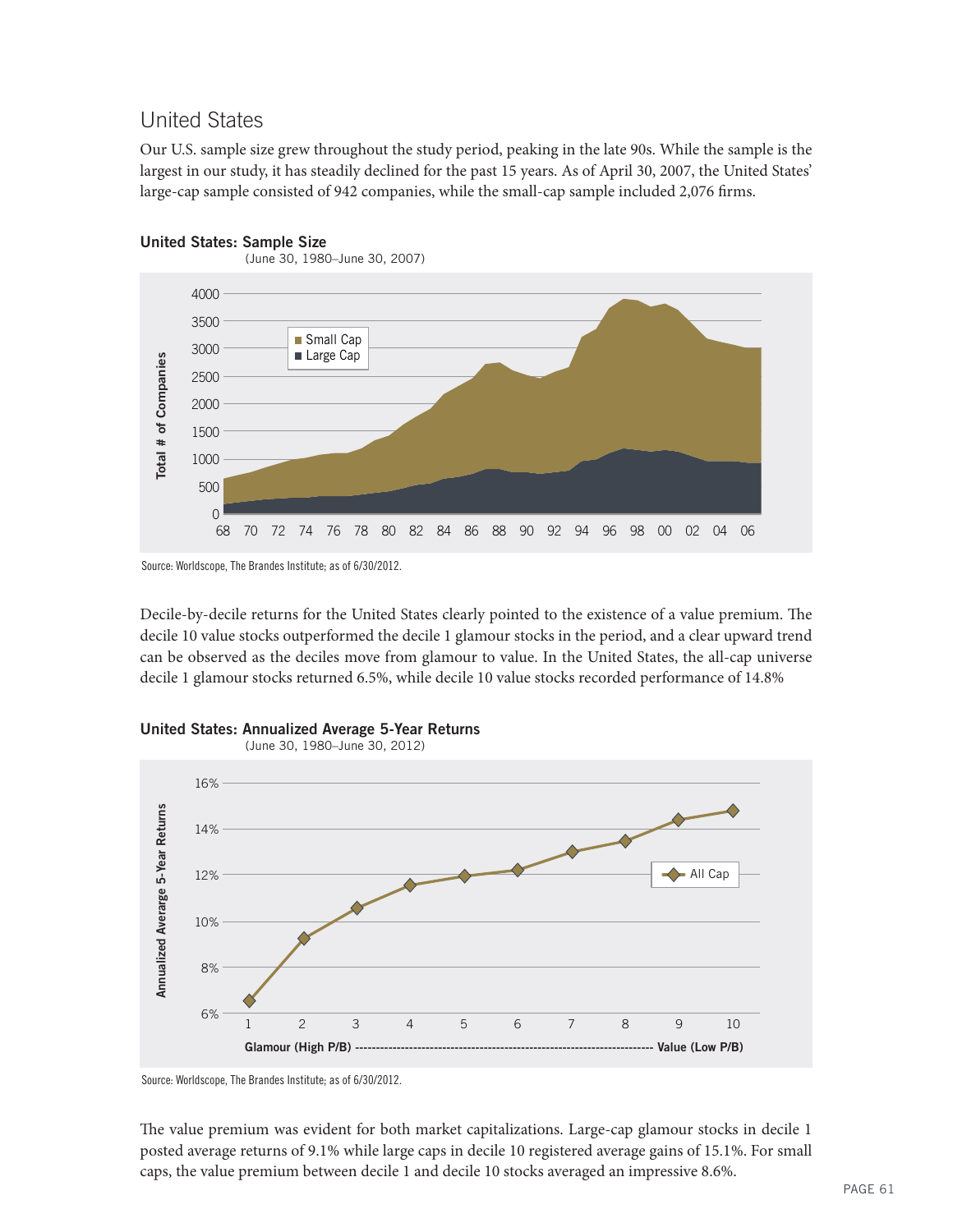



(June 30, 1980–June 30, 2012)



Prior to 2010, there were only four rolling 5-year periods where glamour bested value among U.S. stocks, and these four instances involved much smaller outperformance than the periods when value stocks outperformed their glamour counterparts. In the last two periods, year ending 2011 and 2012, glamour has outperformed value by 7.4% and 10.9%.





Source: Worldscope, The Brandes Institute; as of 6/30/2012.<br>Years with no performance listed on the chart may reflect that the country universe was not robust enough to provide data for 10 deciles.

The value premium remained evident among both large-cap and small-cap stocks in a clear majority of the rolling 5-year periods. In our opinion, this suggests that U.S. value stocks consistently outperformed their glamour counterparts over time; however, recently glamour has outperformed value for both large-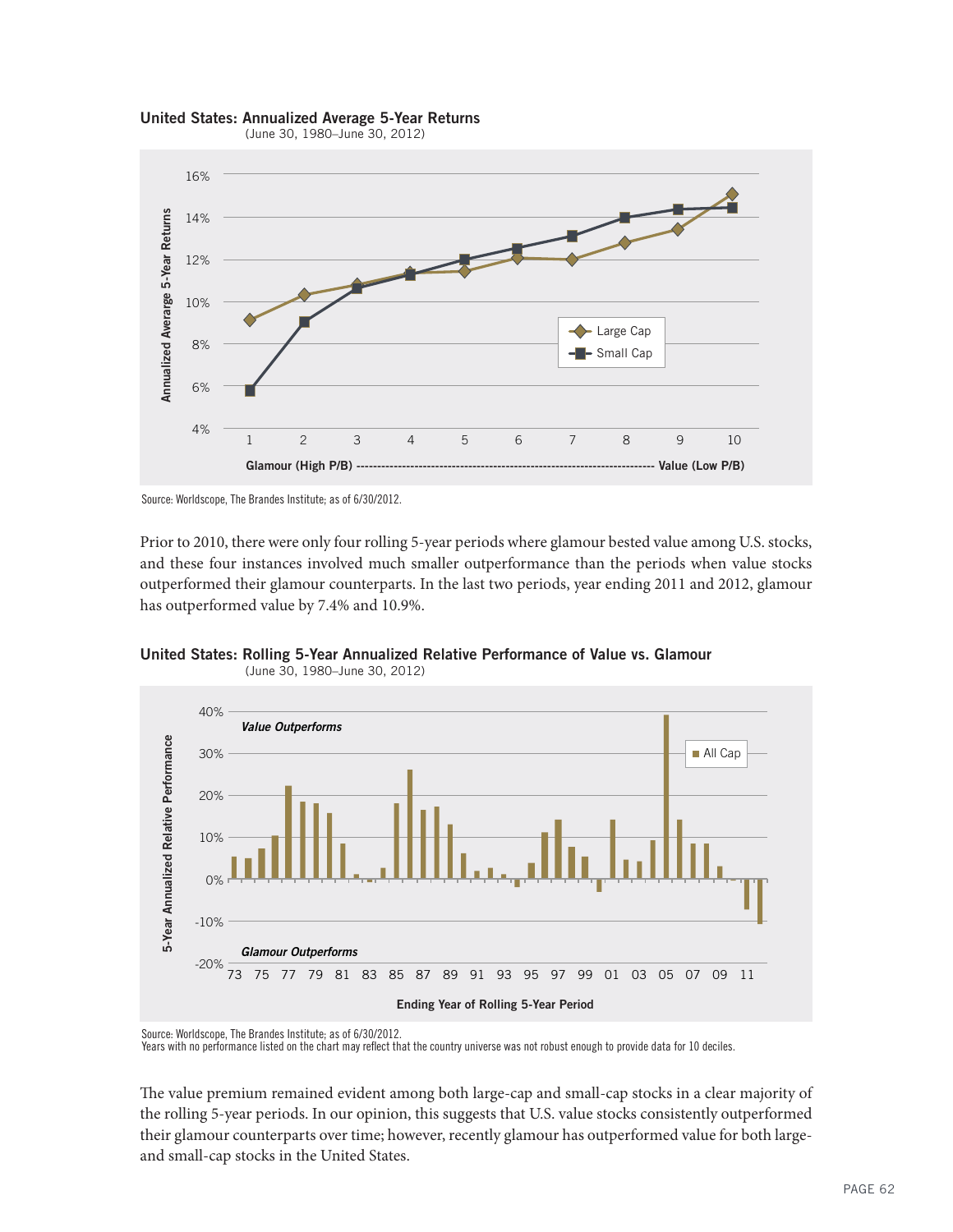

### **United States: Rolling 5-Year Annualized Relative Performance of Value vs. Glamour**

(June 30, 1980–June 30, 2012)

Source: Worldscope, The Brandes Institute; as of 6/30/2012.

Years with no performance listed on the chart may reflect that the country universe was not robust enough to provide data for 10 deciles.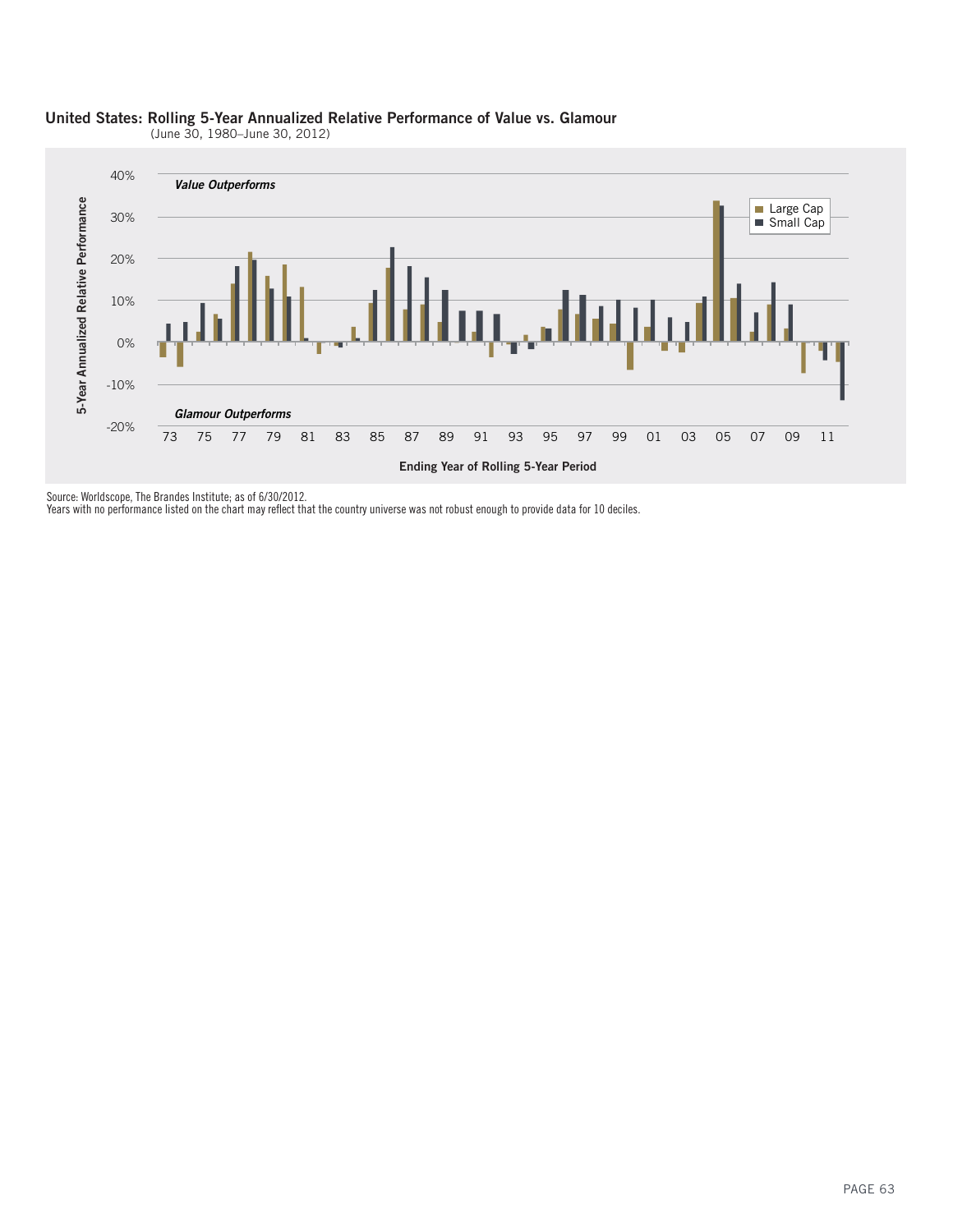### **Part C**: LSV Annualized Average 5-year Returns, April 30, 1968–April 30, 1994 for Price-to-Cash Flow (P/CF) and Price-to-Earnings (P/E)

**Part C: Annualized Average 5-Year Returns, Price-to-Cash Flow (P/CF) Deciles**



(April 30, 1968–April 30, 1994)

Source: Lakonishok, Shleifer and Vishny. "Contrarian Investment, Extrapolation, and Risk." Journal of Finance 49 (December 1994).

**Part C: Annualized Average 5-Year Returns, Price-to-Earnings (P/E) Deciles** (April 30, 1968–April 30, 1994)



Source: Lakonishok, Shleifer and Vishny. "Contrarian Investment, Extrapolation, and Risk." Journal of Finance 49 (December 1994).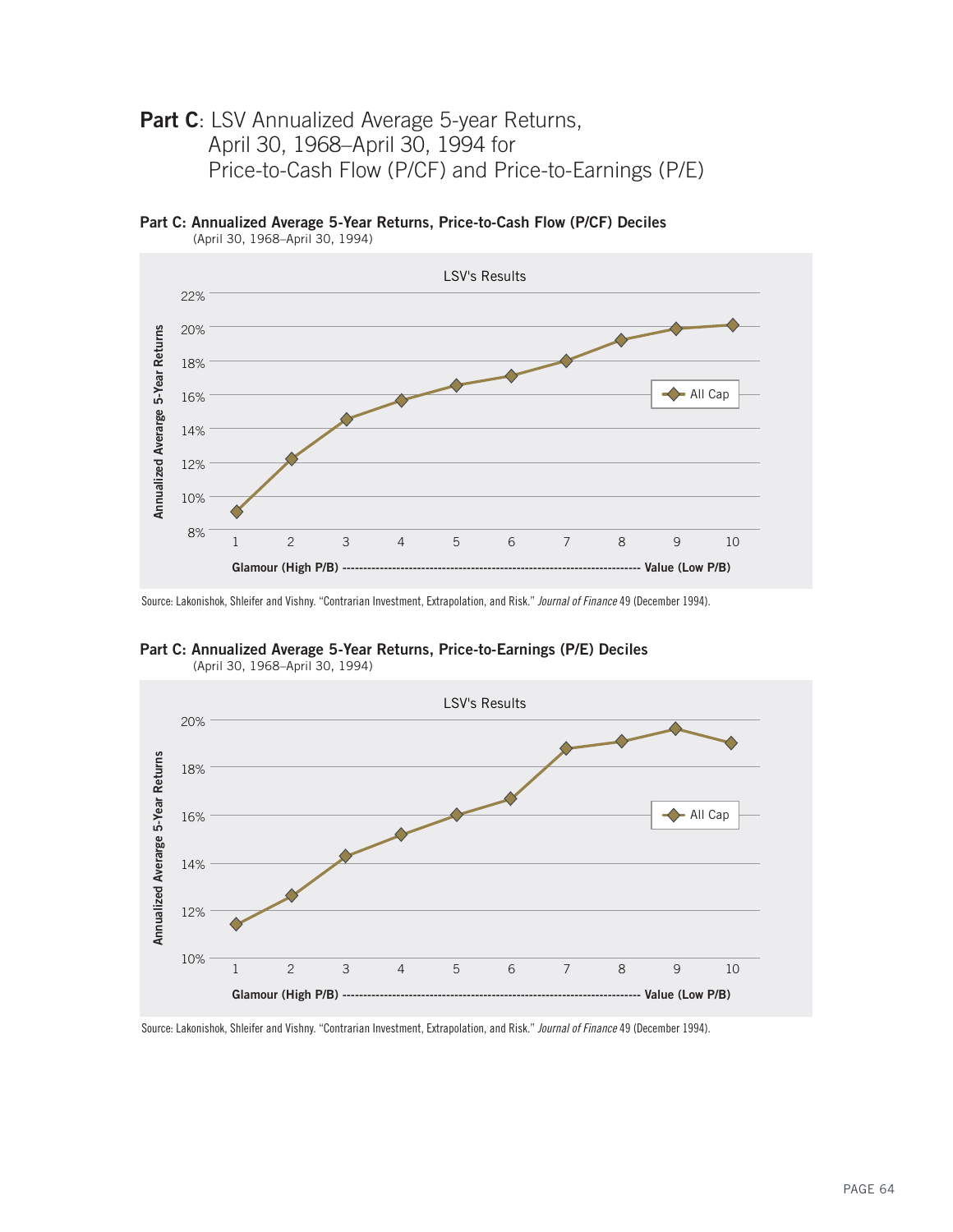**Part D:** Brandes Institute Synchronized Annualized Average 5-year Returns, April 30, 1968 – April 30, 1994 for Price-to-Cash Flow (P/CF) and Price-to-Earnings (P/E)

**Part D: Annualized Average 5-Year Returns, Price-to-Cash Flow (P/CF) Deciles** (April 30, 1968–April 30, 1994)



Source: Lakonishok, Shleifer and Vishny. "Contrarian Investment, Extrapolation, and Risk." Journal of Finance 49 (December 1994); Compustat, The Brandes Institute; as of 4/30/2007.



**Part D: Annualized Average 5-Year Returns, Price-to-Earnings (P/E) Deciles** (April 30, 1968–April 30, 1994)

Source: Lakonishok, Shleifer and Vishny. "Contrarian Investment, Extrapolation, and Risk." Journal of Finance 49 (December 1994); Compustat, The Brandes Institute; as of 4/30/2007.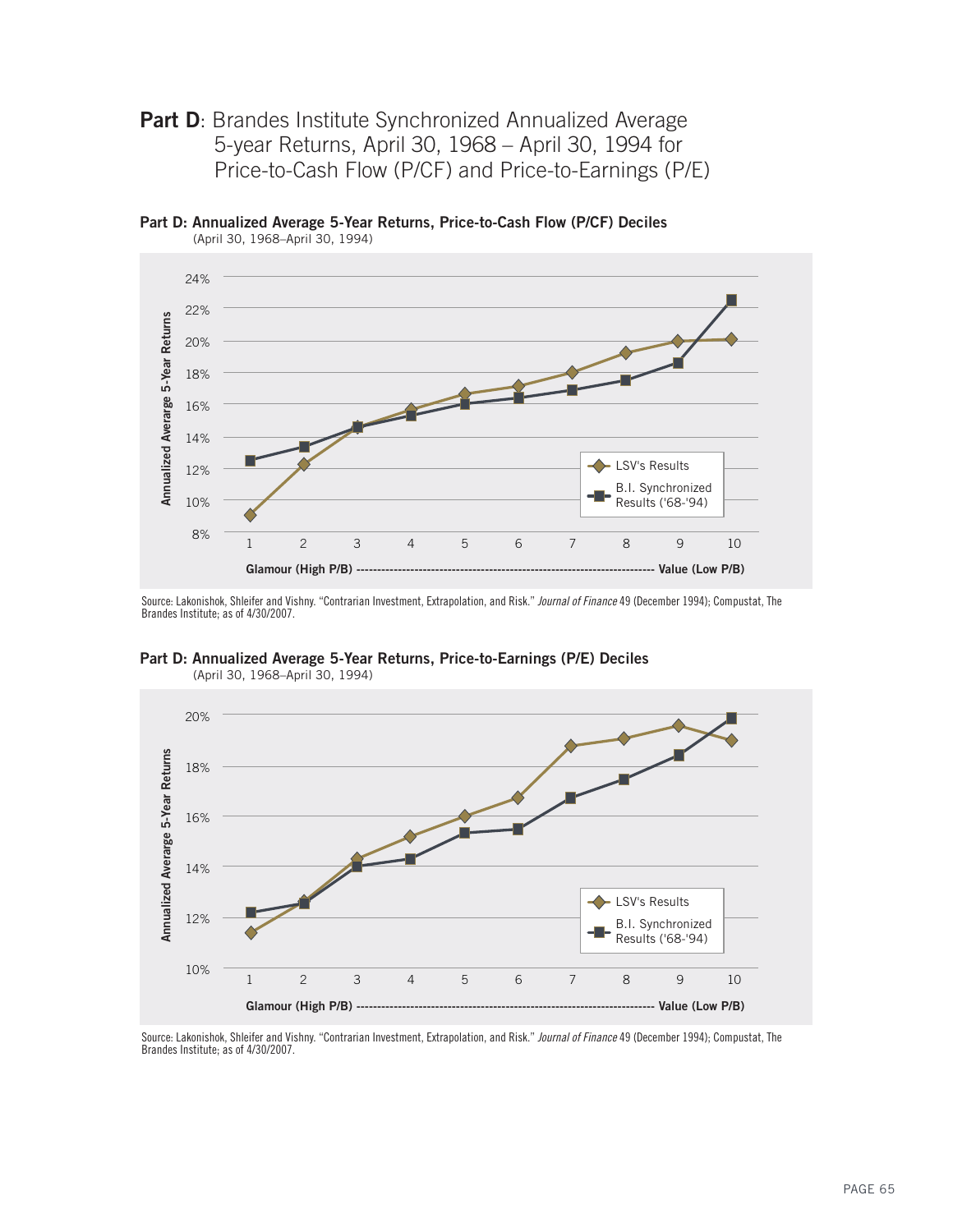**Part E**: Brandes Institute Extended Results Annualized Average 5-year Returns, April 30, 1968 - April 30, 2012 Price-to-Cash Flow (P/CF) and Price-to-Earnings (P/E) Large-Cap and Small-Cap Series

**Part E: Annualized Average 5-Year Returns, Price-to-Cash Flow (P/CF) Deciles** (April 30, 1968–April 30, 1994)



Source: Compustat, The Brandes Institute; as of 4/30/2012.





Source: Compustat, The Brandes Institute; as of 4/30/2012.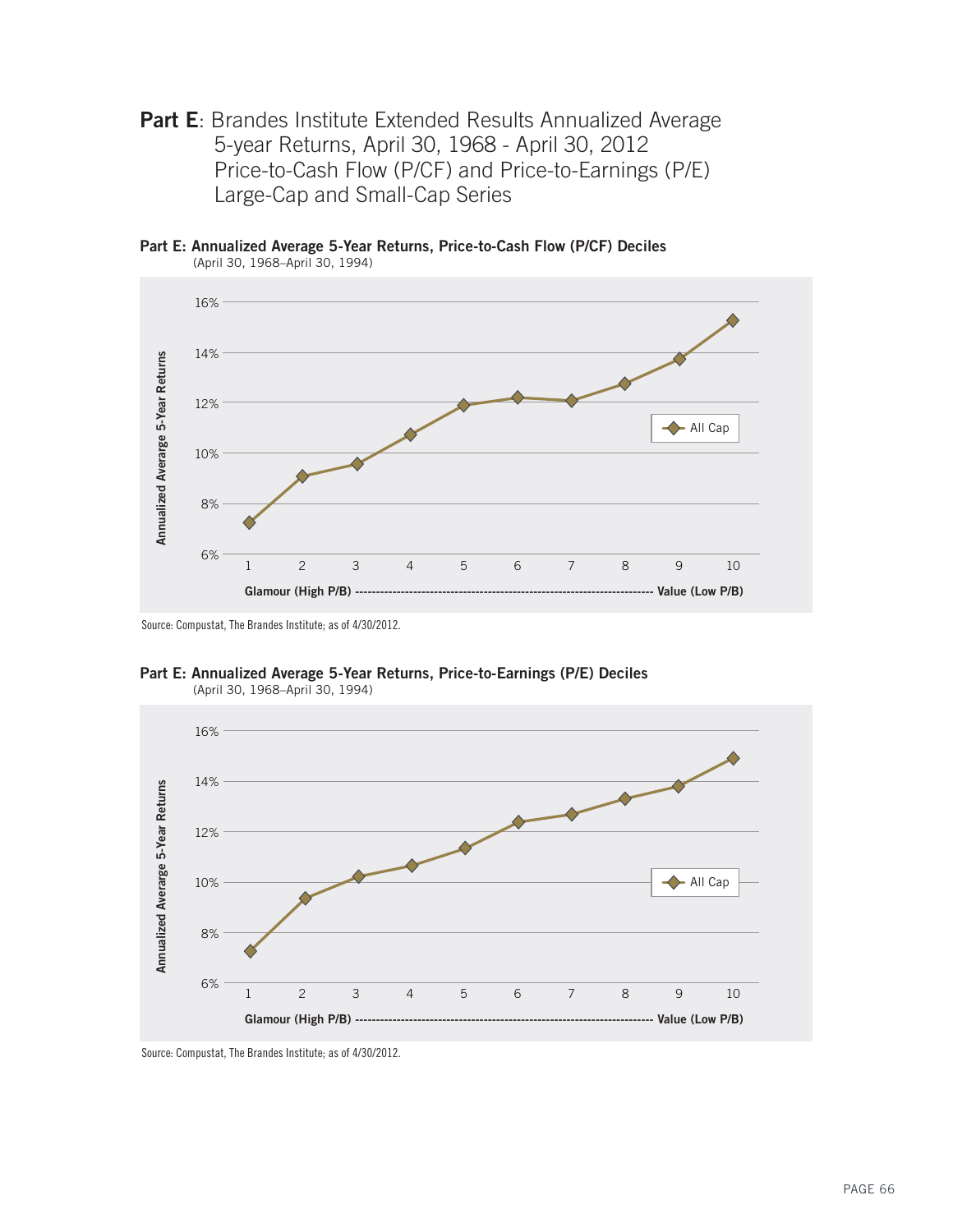**Part F:** Brandes Institute Extended Global Results Annualized Average 5-year Returns June 30, 1980 – June 30, 2012 for Price-to-Cash Flow (P/CF) and Price-to-Earnings (P/E) Deciles for Large-Cap and Small-Cap Series

**Part F: Annualized Average 5-Year Returns, Price-to-Cash Flow (P/CF) Deciles** (April 30, 1968–April 30, 1994)



Source: Worldscope, The Brandes Institute; as of 6/30/2012.





Source: Worldscope, The Brandes Institute; as of 6/30/2012.